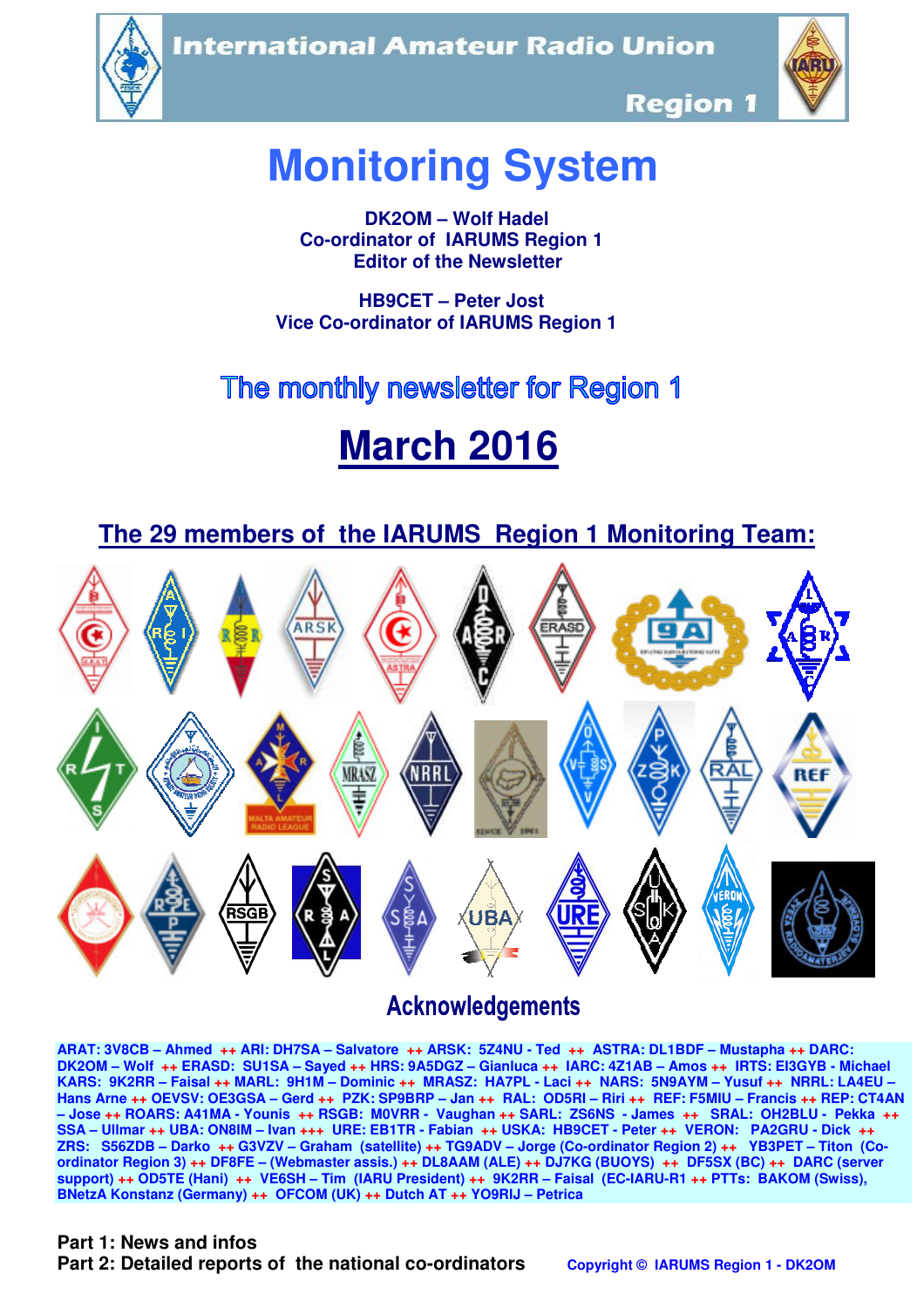## **Part 1: News and Infos**

#### **1. Shortwave propagation and space weather prediction**

 If you are observing or expecting intruders from a certain country or region, it is important to be informed about the shortwave propagation. The following recommandations can help you.

#### **DR2W DX-PROPAGATION**





#### **link: http://dr2w.de/dx-propagation/**



#### **link: http://www.swpc.noaa.gov/communities/radio-communications**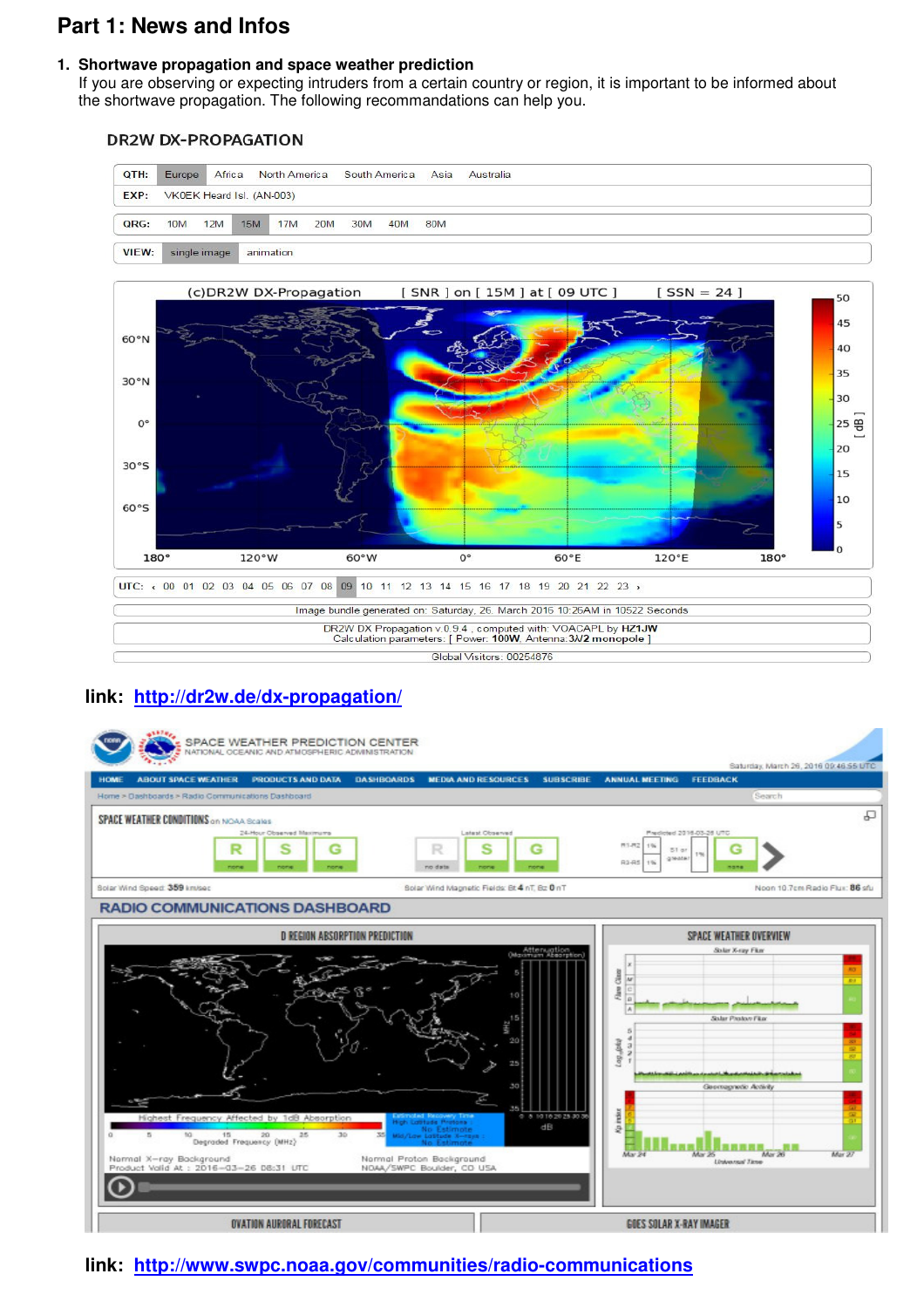#### **2. 6998.5 Polish MIL**

Polish Military was still transmitting on 6998.5 kHz on MIL-188-141A (ALE), MIL-188-110A and USB voice trsffic. The 7 MHz-band was affected up to 7001.5 kHz every morning at about 07 utc. The German PTT (BNetzA) sent an official complaint to the Polish PTT in February 2016.

#### **3. Chinese ship "Sea Treasure" on 14270 kHz**

An amateur from UK informed me about a Chinese ship (ident 3FGM6), which had been heard with traffic on 14270 kHz on USB. I suppose that the traffic was in Region 3. **Please observe: An ITU footnote says, that 14250 – 14350 kHz is also available for commercial and other purposes in Region 3, too!** 



**The Chinese ship "Sea Treasure"** 

**source:** 

**https://www.fleetmon.com/vessels/sentreasure\_9634907\_8133241/photos/1288 219/**

#### **4. Legal traffic on the 80 m-band (shared band!)**

 3520.0 kHz – USB – female persons in Russian voice, often in th evenings – loaction: Astana, Kazakhstan purpose unknown – possibly MIL 3673.0 kHz – USB – Dutch coastguard Den Helder with weather reports The band is crowded of many other legal services like military and police. More infos -> see tables below!

#### **5. Broadcast and (or) QRM on 7 MHz**

7120 kHz – Radio Hargaysa Somalia – no change 7200 kHz – Radio Taiwan International and Chinese BC-jammer 7205 kHz – Voice of Islamic Republic Iran splattering down to 7195 kHz (1920 – 1950 UTC)

#### **6. Hamradio 2016 – Invitation to all coordinators and friends!**

 **IARUMS Region 1 and DARC Monitoring System Meeting at the HAM-RADIO 2016 in Friedrichshafen:** 

 **Saturday, June 25th 2016 from 10.00 – 11.30 local time - Room Swiss (180) – Hall A2** 

#### **Agenda:**

- **1. Official opening by DK2OM and HB9CET**
- **2. Main lecture "Monitoring and bearing today" by Dr. Ing. Christof Rohner (DL7TZ / 9V1CR) Fa. Rohde&Schwarz**
- **7. Homepage IARU Region 1 http://www.iaru-r1.org/ Homepage IARUMS Region 1 http://www.iarums-r1.org Homepage IARUMS Region 2 http://www.iaru-r2.org/ Homepage IARUMS Region 3 http://iaru-r3.org/iaru-region-3-monitoring-system-newsletter/ Intruderlogger Region 1 http://peditio.net/intruder/bluechat.cgi ITU-Monitoring Reports http://www.itu.int/en/ITU-R/terrestrial/monitoring/Pages/Regular.aspx**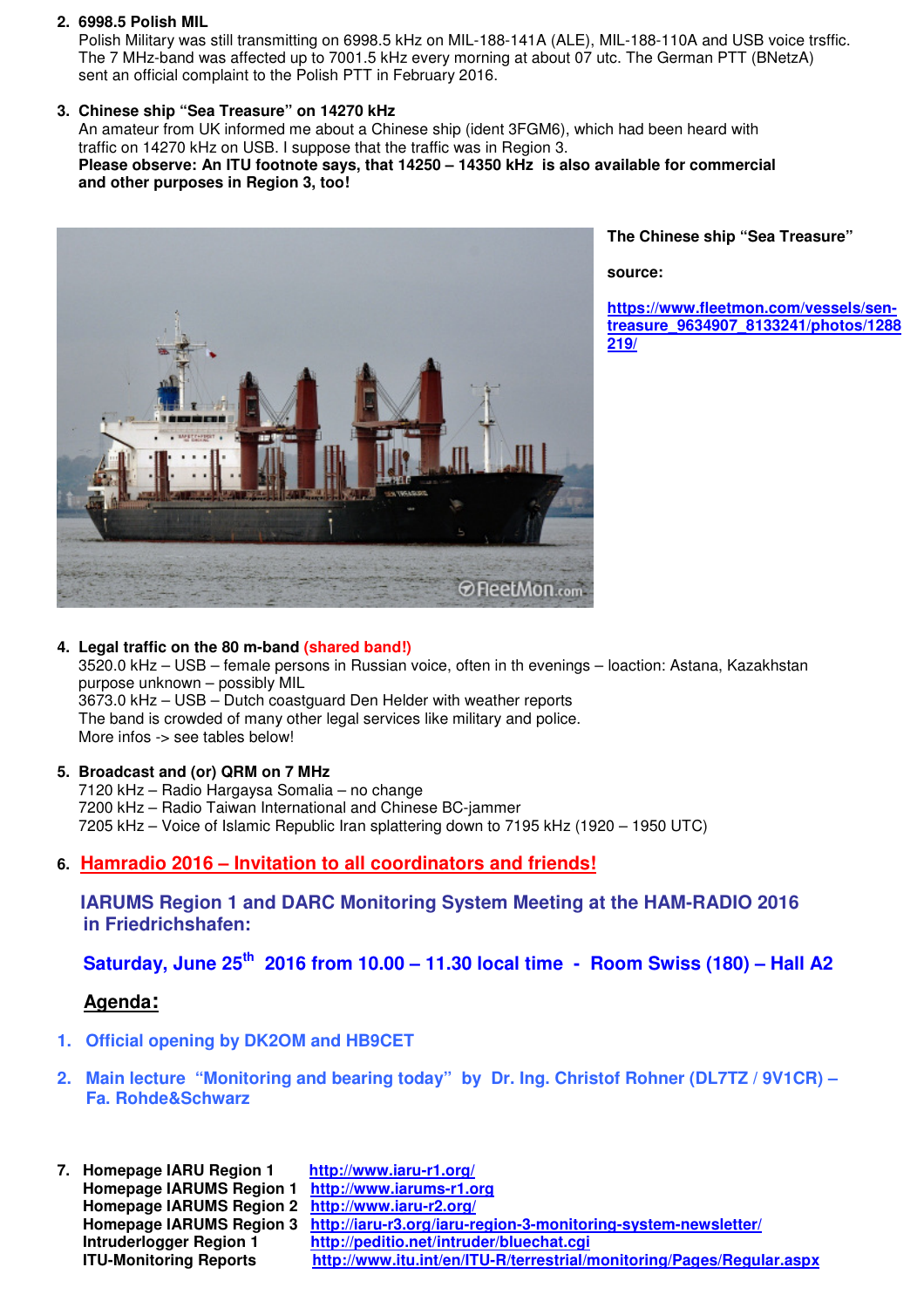## **Part 2: Detailed reports of the national Co-ordinators**

**DD** = day **\*\*\* MM** = month **\*\*\* dly** = daily \*\*\* **vt** = various times **\*\*\* vd** = various days **\*\*\* BD** = Baud **\*\*\* SH** = shift **\*\*\* SP** = spacing **\*\*\* Mode** = mode of transmission **\*\*\* A3E** = AM **\*\*\* A1A** = CW **\*\*\* J3E-U** = USB **\*\*\* J3E-L** = LSB **\*\*\* FSK (F1B)** = frequency shift keying **\*\*\* PSK** = phase shift keying **\*\*\* OFDM** = othogonal frequency division multiplex **ALE (MIL-188-141A)** = automatic link establishment **\*\*\* MUX** = multiplex **\*\*\* Ui (unid)** = unidentified **\*\*\* Illicit** = illegal **\* UiILL** = unidentified illegal **\*\*\* BC** = broadcast **\*\*\* MIL** = military **\*\*\* PTR** = printer **\*\*\* NGO** = non governmental organization **\*\*\* ITU** = ITU country abbreviation **\*\*\* PRC** = People´s Republic of China **\*\*\* PLA** = People´s Liberation Army  $\cdots$  MFA = Ministry of Foreign Affairs  $\cdots$  MOI = Ministry of Interior  $\cdots$  MOPO = Ministry of Public Order  $\cdots$  IARUMS = IARU Monitoring System  $\cdot\cdot\cdot$  **UTC** = Universal Time Coordinated  $\cdot\cdot\cdot$  **PRF** = pulse repetition frequency (radar) = **sps**  $\cdot\cdot\cdot$ **sps** = sweeps/sec (radar systems) **\*\*\* FMCW** = frequency modulated continuous wave (OTH radars) **FMOP** = frequency modulation on pulse (OTH radars)  $\cdots$  **5BL** = cyrillic 5 lettergroups

#### **ARSK MONITORING OVERVIEW FOR MARCH 2016**

Radio Hargeisha remained on 7,120 kHz with broadcasts. As usual there were some local or Central African intruders observed on 7,000, 7,074 and 7,075 kHz.

E.H.M. Alleyne, 5Z4NU - ARSK National IARUMS Co-ordinator

#### **ARSK – Kenya – 5Z4NU (Ted)**

**N.A.** 

#### **DARC 1 – Germany – DG0JBJ (Mario) – OTH radar intrusions**

**DG0JBJ (Mario) observed 23 OTH radars on 40 m, 12 OTH radars on 20 m, 72 OTH radars on 17m, 77 OTH radars on 15 m and 30 OTH radars on 10 m in March 2016. Chinese OTH radars often appeared on the 15, 20, 40 and 80 m-bands.** 

#### **DARC 2 – Germany - DK2OM (Wolf)**

#### **FSK transmissions -> center frequency between mark and space PSK transmissions -> center QRG - ALE (MIL188-141A) -> USB QRG exclusive bands -> black – shared bands -> blue - voice traffic -> green - BC -> red SH = shift - SP = spread (radar) – SPS = sweeps/sec (radar)-> (aka PRF)**

| DK2OM | kHz    | <b>UTC</b> | <b>DD</b>      | <b>MM</b> | <b>ITU</b>     | <b>IDENT</b> | <b>MODE</b>      | <b>BD</b> | <b>SH/SP</b> | <b>DETAILS</b>                          |
|-------|--------|------------|----------------|-----------|----------------|--------------|------------------|-----------|--------------|-----------------------------------------|
| DK2OM | 1812,0 | 1706       | 02             | 03        | <b>RUS</b>     |              | <b>USB</b>       |           |              | 14 tones - hyperbolic radio             |
|       |        |            |                |           |                |              | <b>LSB</b>       |           |              | navigation system - BRAS-3/RS-          |
|       |        |            |                |           |                |              |                  |           |              | 10 - Kaliningrad - no carrier -         |
|       |        |            |                |           |                |              |                  |           |              | daily, all day                          |
| DK2OM | 1852,0 | vt         | dly            | 03        | I              | <b>IPP</b>   | <b>USB</b>       |           |              | Palermo Radio, weather reports          |
| DK2OM | 1855,0 | vt         | dly            | 03        | L              | <b>IQP</b>   | <b>USB</b>       |           |              | San Benedetto Radio, weather            |
|       |        |            |                |           |                |              |                  |           |              | reports                                 |
| DK2OM | 1876,0 | vt         | dly            | 03        | I              | <b>IQN</b>   | <b>USB</b>       |           |              | Lampedusa Radio, weather                |
|       |        |            |                |           | T              |              |                  |           |              | reports                                 |
| DK2OM | 1888,0 | vt         | dlv            | 03        |                | <b>IPD</b>   | <b>USB</b>       |           |              | Civitavecchia Radio, weather<br>reports |
| DK2OM | 1896,5 | 1725       | 03             | 03        | D              |              | PSK <sub>8</sub> | 2400      | 2400         | Stanag $4285 - 600$ bps long -          |
|       |        |            |                |           |                |              |                  |           |              | German Navy - daily, all day            |
| DK2OM | 1925,0 | vt         | dly            | 03        | Ī              | <b>IPL</b>   | <b>USB</b>       |           |              | Livorno Radio, weather reports          |
| DK2OM | 3500,0 | 1930       | 13             | 03        | E              |              | <b>USB</b>       |           |              | <b>Spanish fishery</b>                  |
| DK2OM | 3500,0 | <u>---</u> | 44             | 03        | $\overline{F}$ |              | <b>FMCW</b>      |           | 20k          | French burst radar, 6 sps, similar      |
|       |        |            |                |           |                |              |                  |           |              | <b>Codar sounding, South France</b>     |
| DK2OM | 3500,0 | vt         | $\frac{d}{dy}$ | 03        | <b>TUR</b>     |              | FSK8             | 125       | 1750         | ALE, "2016" "4017" - Turkish            |
|       |        |            |                |           |                |              |                  |           |              | $Red$ Crescent – just for info!         |
| DK2OM | 3500,0 | 0845       | 15             | 03        | $\overline{F}$ |              | <b>USB</b>       |           |              | French fishery                          |
| DK2OM | 3501,0 | vt         | $\frac{d}{dy}$ | 03        | <b>UKR</b>     |              | FSK <sub>8</sub> | 125       | 1750         | ALE, "H10" "B10" "I10" "D10"            |
|       |        |            |                |           |                |              |                  |           |              | "G10"                                   |
| DK2OM | 3501,8 | 2158       | 14             | 03        | $\overline{F}$ |              | PSK <sub>8</sub> | 2400      | 2400         | Stanag4285 - Langres                    |
| DK2OM | 3502,0 | 2150       | 23             | 03        |                |              |                  |           | 3000         | broadband                               |
| DK2OM | 3503,0 | 1806       | 02             | 03        | $\overline{F}$ |              | <b>USB</b>       |           |              | French fishery $-$ just for info        |
| DK2OM | 3503,5 | 2016       | 07             | 03        | $\overline{G}$ | no ITU       | FSK8             | 125       | 1750         | ALE - "XSS" "XPU" "XJR" -               |
|       |        |            |                |           |                |              |                  |           |              | British MIL Tascomm - vt, daily         |
|       |        |            |                |           |                |              |                  |           |              | $-$ legal!                              |
| DK2OM | 3503,5 | 1747       | 07             | 03        | <b>ISR</b>     |              | PSK4             | 75        | 2250         | hybrid modem - ISR Navy -               |
|       |        |            |                |           |                |              | PSK <sub>8</sub> | 2400      | 2400         | PSK4 parallel and PSK8 serial           |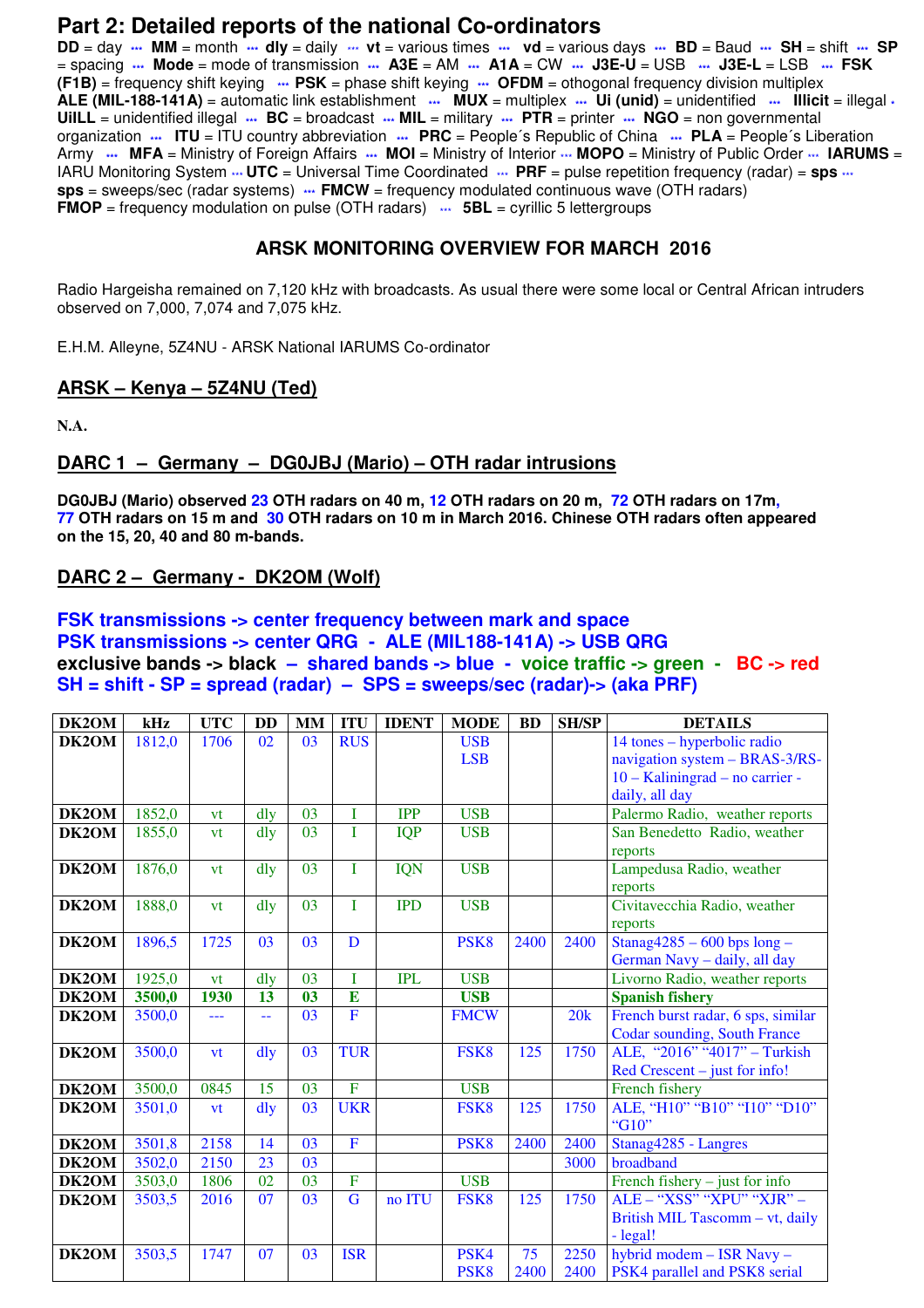| DK2OM              | kHz    | <b>UTC</b>        | <b>DD</b>       | <b>MM</b>       | <b>ITU</b>              | <b>IDENT</b> | <b>MODE</b>        | <b>BD</b> | <b>SH/SP</b>     | <b>DETAILS</b>                                           |
|--------------------|--------|-------------------|-----------------|-----------------|-------------------------|--------------|--------------------|-----------|------------------|----------------------------------------------------------|
| DK2OM              | 3504,0 | 1810              | 21              | 03              | I                       |              | <b>USB</b>         |           |                  | Italian pirates                                          |
| DK2OM              | 3504,5 | 2120              | 03              | 0 <sup>3</sup>  | <b>CIS</b>              |              | A3E                |           |                  | <b>CIS</b> pirates - unstable carrier                    |
| DK2OM              | 3505,0 | 1735              | 30              | 03              | <b>RUS</b>              |              | PSK <sub>2</sub> A | 120       | 2600             | AT3004D - Moscow                                         |
| DK2OM              | 3505,5 | 1938              | 24              | 0 <sup>3</sup>  | <b>CIS</b>              |              | A3E                |           |                  | CIS pirates - unstable carrier                           |
| DK2OM              | 3506,0 | 2043              | 24              | 03              | <b>BLR</b>              |              | F <sub>1</sub> B   | 75        | 250              | north of Minsk                                           |
| DK2OM              | 3515,0 | 1742              | 30              | 03              | <b>RUS</b>              |              | PSK <sub>2</sub> A | 120       | 2600             | AT3004D - Moscow                                         |
| DK2OM              | 3516,9 | 2123              | 03              | 03              | <b>CIS</b>              |              | A3E                |           |                  | <b>CIS</b> pirates - unstable carrier                    |
| DK2OM              | 3520,0 | 1801              | 15              | 03              | <b>KAZ</b>              |              | <b>USB</b>         |           |                  | 2 women in Russian voice -                               |
|                    |        |                   |                 |                 |                         |              |                    |           |                  | Astana                                                   |
| DK2OM              | 3520,0 | 1520              | 27              | 03              | FEa                     |              | <b>FMOP</b>        |           | 370 <sub>k</sub> | 4 OTH radars at the same time                            |
|                    |        |                   |                 |                 |                         |              |                    |           |                  | $3520 - 3890$ kHz $- 43$ sps                             |
| DK2OM              | 3520,8 | 1807              | 15              | 03              | <b>CIS</b>              |              | A3E                |           |                  | <b>CIS</b> pirates - unstable carrier                    |
| DK2OM              | 3525,0 | 2124              | $\overline{03}$ | $\overline{03}$ | $\mathbf F$             |              | PSK4               | 75        | 5800             | LINK11-CLEW on both                                      |
|                    |        |                   |                 |                 |                         |              |                    |           |                  | sidebands $(5800 \text{ Hz wide})$ – area                |
| DK2OM              | 3527,0 | 2125              | 03              | 03              |                         |              | F <sub>1</sub> B   | 50        | 200              | of Marseille - legal!<br>Severomorsk                     |
| DK2OM              | 3531,0 | ---               | 44              | 03              | <b>RUS</b>              | REA4         | <b>NON</b>         |           |                  | unclean carrier - RUS airforce                           |
|                    |        |                   |                 |                 |                         |              |                    |           |                  | Moscow, ident: 1940 utc - daily                          |
| DK2OM              | 3532,0 | 444               | 44              | 03              | $\overline{\mathrm{F}}$ |              | PSK4               | 75        | 5800             | LINK11-CLEW on both                                      |
|                    |        |                   |                 |                 |                         |              |                    |           |                  | sidebands $(5800 \text{ Hz wide})$ – area                |
|                    |        |                   |                 |                 |                         |              |                    |           |                  | of Brest - legal!                                        |
| DK2OM              | 3533,0 | 1831              | 20              | 03              | <b>CHN</b>              |              | FSK8               | 125       | 1750             | ALE, "544" "570"                                         |
| DK2OM              | 3535,0 | 1710              | 06              | 03              | E                       |              | <b>USB</b>         |           |                  | Spanish fishery - also $10.03.2016$                      |
|                    |        |                   |                 |                 |                         |              |                    |           |                  | at 2115 utc                                              |
| DK2OM              | 3537,0 | 2126              | 03              | 03              | <b>CIS</b>              |              | A3E                |           |                  | <b>CIS</b> pirates - unstable carrier                    |
| DK2OM              | 3543,0 | 1805              | $\overline{22}$ | 03              | <b>CHN</b>              |              | FSK8               | 125       | 1750             | "673" "731"<br>ALE,                                      |
| DK2OM              | 3545,0 | 1834              | 20              | 03              | <b>CHN</b>              |              | FSK8               | 125       | 1750             | ALE. "220" "299"                                         |
| DK2OM              | 3550,0 | 0730              | dly             | 0 <sup>3</sup>  | $\overline{\mathbf{F}}$ |              | A3E                |           |                  | <b>French amateurs not respecting</b>                    |
|                    | 3550,0 |                   | vd              | 03              | <b>ALG</b>              | no ITU       | FSK8               | 125       | 1750             | bandplans - daily<br>ALE, "IU50" "IU52" "FN50"           |
| DK2OM<br>DK2OM     | 3553,8 | <b>vt</b><br>2128 | 03              | 03              | <b>TUR</b>              |              | PSK <sub>8</sub>   | 2400      | 2400             | Stanag $4285 - 600$ bps long -TUR                        |
|                    |        |                   |                 |                 |                         |              |                    |           |                  | MIL - Ankara - daily, all day -                          |
|                    |        |                   |                 |                 |                         |              |                    |           |                  | legal operation                                          |
| DK2OM              | 3557,0 | 1808              | 15              | 03              | <b>RUS</b>              |              | F <sub>1</sub> B   | 75        | 250              | Kaliningrad                                              |
| DK2OM              | 3562,0 | 2014              | 28              | 03              |                         |              | PSK <sub>2</sub> A | 120       | 2600             | AT3004D -                                                |
| DK2OM              | 3570,0 | 2200              | 20              | 03              | $\overline{\mathrm{F}}$ |              | <b>USB</b>         |           |                  | French fishery                                           |
| <b>DK2OM</b>       | 3576,6 | ady               | $\frac{d}{dy}$  | 03              | T                       | IZ3DVW       | A1A                |           |                  | 3576.550 - uncoordinated beacon                          |
|                    |        |                   |                 |                 |                         |              |                    |           |                  | $-$ disturbing JT65                                      |
| DK <sub>2</sub> OM | 3585,0 | ady               | dly             | 03              | <b>TWN</b>              | <b>HLL</b>   | F1C                |           | 800              | WX-fax Taiwan - 120 rpm, IOC                             |
|                    |        |                   |                 |                 |                         |              |                    |           |                  | 576, - daily, all day - legal!                           |
| DK2OM              | 3586,0 | <b>vt</b>         | dly             | 03              | G                       |              | PSK <sub>2</sub> A | 40        | 40               | encrypted – every evening Great                          |
| DK2OM              | 3587,0 | vt                | vd              | 03              | $\mathbf E$             | no ITU       | FSK8               | 125       | 1750             | Britain - purpose unknown<br>ALE, "TVV" "TXX" - Spanish  |
|                    |        |                   |                 |                 |                         |              |                    |           |                  | Guardia Civil                                            |
| DK2OM              | 3587,0 | 2116              | 10              | 03              |                         |              | PSK <sub>2</sub> A | 120       | 2600             | AT3004D -                                                |
| DK2OM              | 3590,0 | <b>vt</b>         | $\frac{d}{dy}$  | 03              | <b>PAK</b>              | no ITU       | FSK8               | 125       | 1750             | ALE, "KW" "KHAIBAR" -                                    |
|                    |        |                   |                 |                 |                         |              |                    |           |                  | Pakistan navy                                            |
| DK2OM              | 3593,7 | ---               | 44              | 03              | <b>RUS</b>              | D            | A1A                |           |                  | <b>Cluster beacon - Sevastopol RUS</b>                   |
|                    |        |                   |                 |                 |                         |              |                    |           |                  | Navy - "RCV"                                             |
| DK2OM              | 3593,8 | ---               | 44              | 03              | <b>RUS</b>              | $\mathbf{P}$ | A1A                |           |                  | Cluster beacon - Kaliningrad                             |
|                    |        |                   |                 |                 |                         |              |                    |           |                  | RUS Navy - "RMP"                                         |
| DK2OM              | 3593,9 | ---               |                 | 03              | <b>RUS</b>              | S            | A1A                |           |                  | <b>Cluster beacon - Severomorsk</b>                      |
| DK2OM              | 3594,0 |                   |                 | 03              | <b>RUS</b>              | $\mathbf C$  | A1A                |           |                  | RUS Navy - "RIT"<br><b>Cluster beacon C - Moscow RUS</b> |
|                    |        | ---               | --              |                 |                         |              |                    |           |                  | Navy - "RIW"                                             |
| DK2OM              | 3595,0 | ---               |                 | 03              | <b>RUS</b>              | $\mathbf K$  | A1A                |           |                  | Cluster beacon - Petropavlovsk                           |
|                    |        |                   |                 |                 |                         |              |                    |           |                  | Kamchatskiy - RUS Navy -                                 |
|                    |        |                   |                 |                 |                         |              |                    |           |                  | Pacific fleet - "RCC"                                    |
| DK2OM              | 3596,0 | vt                | dly             | 03              | D, S,                   |              | FSK8               | 125       | 1750             | ALE, "DK3CW" "SA6CBK"                                    |
|                    |        |                   |                 |                 | <b>HRV</b>              |              |                    |           |                  | "9A0PZ" – just for info!                                 |
| DK2OM              | 3597,0 | 1736              | 09              | 03              | <b>CHN</b>              |              | FSK8               | 125       | 1750             | ALE, "307" "706"                                         |
| DK2OM              | 3617,0 | vt                | dly             | 03              | <b>HRV</b>              | 9A5EX        | FSK8               | 125       | 1750             | ALE, "9A5EX" - HAM-ALE -                                 |
|                    |        |                   |                 |                 |                         |              |                    |           |                  | just for info                                            |
| DK2OM              | 3622,5 | 1925              | 12              | 03              | J                       | <b>JMH</b>   | F1C                |           | 800              | Tokyo Meteo $-120$ rpm $-$ IOC                           |
|                    |        |                   |                 |                 |                         |              |                    |           |                  | 576 - daily, all day - legal!!!                          |
| DK2OM              | 3632,0 | 1509              | 09              | 03              | FEa                     |              | <b>FMOP</b>        |           | 52k              | Far East OTHR -<br>$3632 - 3684$                         |
| DK2OM              | 3636,0 | 1954              | 16              | 03              | FEa                     |              | <b>FMOP</b>        |           | 89k              | $kHz - 43$ sps<br>Far East OTHR -<br>$3636 - 3725$       |
|                    |        |                   |                 |                 |                         |              |                    |           |                  |                                                          |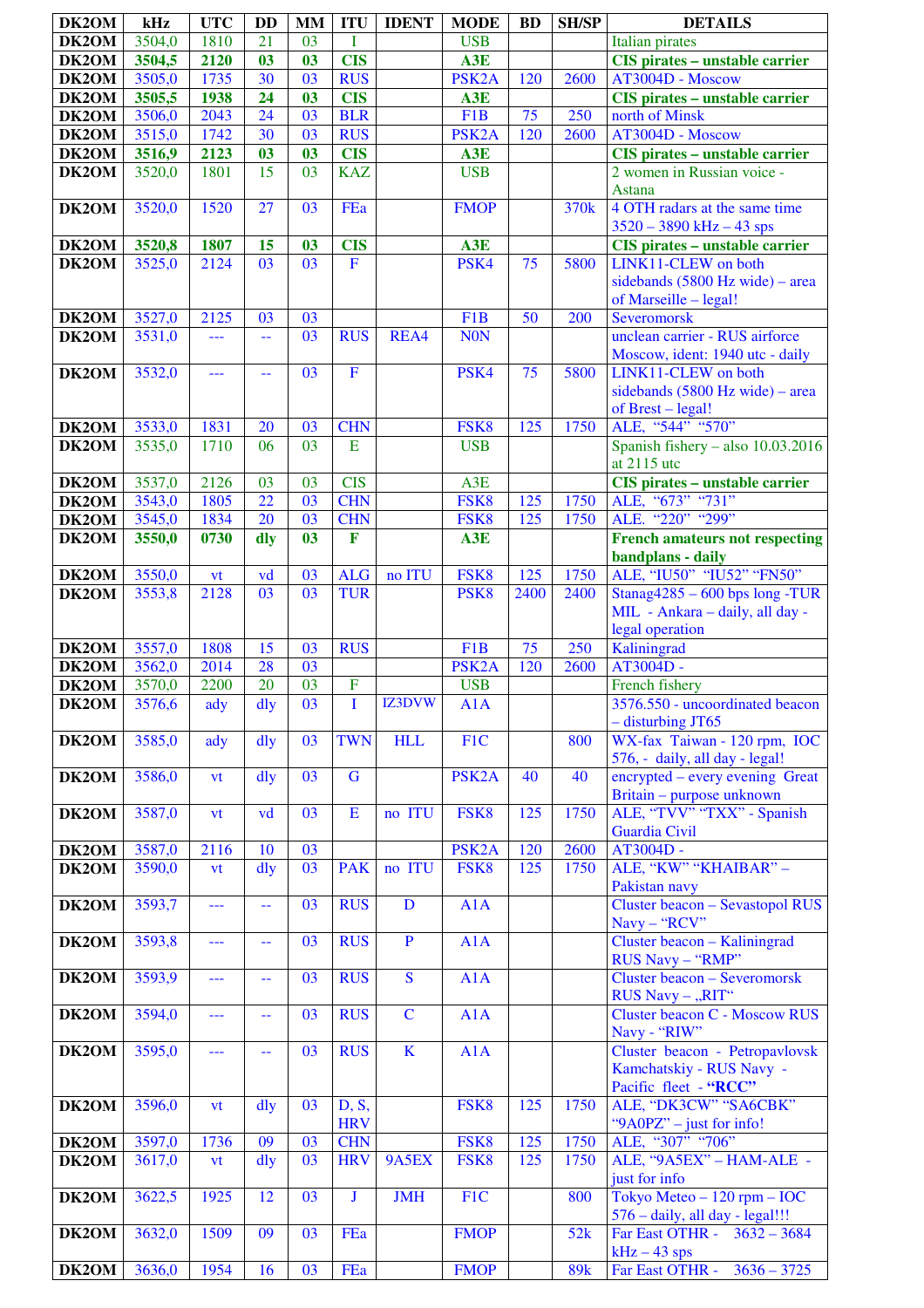| DK2OM          | kHz                | <b>UTC</b>       | DD                                            | <b>MM</b>             | <b>ITU</b>               | <b>IDENT</b>  | <b>MODE</b>              | <b>BD</b>   | <b>SH/SP</b> | <b>DETAILS</b>                                                  |
|----------------|--------------------|------------------|-----------------------------------------------|-----------------------|--------------------------|---------------|--------------------------|-------------|--------------|-----------------------------------------------------------------|
|                |                    |                  |                                               |                       |                          |               |                          |             |              | $kHz - 43$ sps                                                  |
| DK2OM          | 3640,0             | vt               | dly                                           | 03                    | $\mathbf G$              |               | FSK8                     | 125         | 1750         | ALE, "XSS" - British MIL<br>$Tascomm - just for info!$          |
| DK2OM          | 3640,0             | 1638             | 17                                            | 03                    | FEa                      |               | <b>FMOP</b>              |             | 92k          | OTH radar - 43 sps 3640 - 3732                                  |
|                |                    |                  |                                               |                       |                          |               |                          |             |              | $kHz - 2$ systems with alternating                              |
| DK2OM          | 3642,0             | ady              | dly                                           | 03                    | <b>CHN</b>               |               | A1A                      |             |              | sweeps<br>loop - DKG6 de 3A7D                                   |
|                |                    |                  |                                               |                       |                          |               |                          |             |              | Chinese military - daily, all day                               |
| DK2OM          | 3648,0             | ---              | $\mathord{\hspace{1pt}\text{--}\hspace{1pt}}$ | 03                    | <b>ARS</b>               |               | FSK8                     | 125         | 1750         | ALE, "AAI" "AAN"                                                |
|                |                    |                  |                                               |                       |                          |               | <b>LSB</b>               |             |              |                                                                 |
| DK2OM          | 3649,0             | vt               | vd                                            | 03                    | <b>ALG</b>               | no ITU        | FSK8                     | 125         | 1750         | ALE, "BI20" PA20"                                               |
| DK2OM          | 3658,0             | vt               | vd                                            | $\overline{03}$       | <b>UZB</b>               |               | A1A                      |             |              | beacon "V" - Tashkent                                           |
| DK2OM          | 3671,0             | 1449             | $\overline{07}$                               | 03                    | <b>CHN</b>               |               | FSK8                     | 125         | 1750         | ALE, "155" "154"                                                |
| DK2OM          | 3673,0             | <b>vt</b>        | dly                                           | 0 <sub>3</sub>        | <b>HOL</b>               |               | <b>USB</b>               |             |              | Dutch coastguard Den Helder-                                    |
| DK2OM          | 3686,0             | 1653             | 09                                            | 03                    | <b>CHN</b>               |               | FSK8                     | 125         | 1750         | <b>WX</b> reports - legal!<br>ALE, "776"                        |
| DK2OM          | 3692,0             | 1458             | 25                                            | 03                    | FEa                      |               | <b>FMOP</b>              |             | 85k          | Far East OTHR - 3692 - 3777                                     |
|                |                    |                  |                                               |                       |                          |               |                          |             |              | $kHz - 43$ sps                                                  |
| DK2OM          | 3718,0             | 1515             | 26                                            | 03                    | <b>FEA</b>               | 7CJK          | A1A                      |             |              | loop "7CJK"                                                     |
| DK2OM          | 3720,0             | vt               | dly                                           | 03                    | S                        |               | FSK8                     | 125         | 1750         | ALE, "YU" "YT" "YV" "DZ" -                                      |
|                | 3751,0             |                  | dly                                           | 03                    | FEa                      |               | A1A                      |             |              | <b>Swedish MIL</b><br>"99 ?? 2T48 ??" - loop                    |
| DK2OM<br>DK2OM | 3751,5             | ady<br><b>vt</b> | dly                                           | 03                    | <b>POL</b>               | no ITU        | FSK8                     | 125         | 1750         | ALE, "IZ3" "MI3"                                                |
| DK2OM          | 3756,0             | 1922             | 09                                            | $\overline{03}$       | <b>RUS</b>               |               | A3E                      |             |              | RUS MIL - channel marker -                                      |
|                |                    |                  |                                               |                       |                          |               |                          |             |              | Tuapse – East Black Sea – night                                 |
|                |                    |                  |                                               |                       |                          |               |                          |             |              | $QRG - daily - even$ audible in                                 |
|                |                    |                  |                                               |                       |                          |               |                          |             |              | Japan                                                           |
| DK2OM          | $\frac{1}{3757,0}$ | ady              | dly                                           | 03<br>03              | FEa                      | RIS9          | A1A<br>FSK8              |             | 1750         | "M8JF de RIS9" - loop<br>ALE, "NI9" "PL7" "AB2" -               |
| DK2OM          | 3761,5             | vt               | vd                                            |                       | <b>POL</b>               | no ITU        |                          | 125         |              | Polish MIL                                                      |
| DK2OM          | 3772,0             | 1940             | 11                                            | 03                    | <b>RUS</b>               |               | <b>FMOP</b>              |             | 45k          | OTH radar $-43$ sps $-3772$ -<br>3817 kHz - Makhachkala         |
| DK2OM          | 3772,0             | ady              | $\frac{d}{dy}$                                | 03                    | FEa                      | A4JC          | A1A                      |             |              | "A4JC" - loop                                                   |
| DK2OM          | 3777,0             | ady              | $\frac{d}{dy}$                                | 03                    | FEa                      |               | A1A                      |             |              | "M8JF de RIS9" – loop – dly                                     |
| DK2OM          | 3791,0             | vt               | vd                                            | 03                    | D                        | <b>DK0ESD</b> | FSK8                     | 125         | 1750         | ALE, "DK0ESD" – daily just for                                  |
|                |                    |                  |                                               |                       |                          |               |                          |             |              | info!                                                           |
| DK2OM          | 3797,0<br>6998,5   | ady              | dly                                           | $\overline{03}$<br>03 | FEa                      |               | A1A                      |             |              | 'M8JF de RIS9" - loop<br>ALE, "ZE2" "OL1" "GO7"                 |
| DK2OM          |                    | 0904             | 15                                            |                       | <b>POL</b>               |               | FSK8<br>PSK8             | 125<br>2400 | 1750<br>2400 | "MA3" and MIL-188-110A -                                        |
|                |                    |                  |                                               |                       |                          |               | <b>USB</b>               |             |              | until 7001.500 kHz - Polish MIL                                 |
| DK2OM          | 7000,0             | 1540             | 01                                            | 03                    | <b>INS</b>               |               | <b>USB</b>               |             |              | Indonesian pirates $-$ daily $-$ all                            |
|                |                    |                  |                                               |                       |                          |               | <b>LSB</b>               |             |              | day - audible in Europe in the                                  |
| DK2OM          | 7000,0             |                  |                                               | 03                    | <b>RUS</b>               |               | H3E                      |             | 3.4k         | evenings<br>buzzer - 1 sec bursts - 118 Hz                      |
|                |                    | ady              | dly                                           |                       |                          |               |                          |             |              | AF rough sinus - carrier on                                     |
|                |                    |                  |                                               |                       |                          |               |                          |             |              | $6998.0 + upper$ sideband - with                                |
|                |                    |                  |                                               |                       |                          |               |                          |             |              | splatters 10 kHz wide - daily,                                  |
|                |                    |                  |                                               |                       |                          |               |                          |             |              | all day - Moscow                                                |
| DK2OM          | 7000,0             | vt               | dly                                           | 03                    | $\overline{\mathcal{L}}$ | no ITU        | FSK8                     | 125         | 1750         | ALE, "210" "20989" "2205"<br>"203"                              |
| DK2OM          | 7000,0             | 1747             | 03                                            | 03                    | Ε                        |               | <b>USB</b>               |             |              | Spanish fishery                                                 |
| DK2OM          | 7000,0             | 1830             | 18                                            | 03                    | $\mathbf E$              |               | <b>USB</b>               |             |              | Spanish fishery                                                 |
| DK2OM          | 7001,5             | 0700             | vd                                            | 03                    | POL                      |               | PSK8                     | 2400        | 2400         | RF QRG 6998.5 kHz - 7000.3                                      |
|                |                    |                  |                                               |                       |                          |               |                          |             |              | kHz center - MIL-188-110A -                                     |
| DK2OM          | 7001,8             | 1538             | 08                                            | 03                    | ${\bf F}$                |               | PSK4                     | 75          | 2300         | 600 / 300 bps short - Polish MIL<br>Link11 - Issoudun - west of |
|                |                    |                  |                                               |                       |                          |               |                          |             |              | <b>Bourges</b>                                                  |
| DK2OM          | 7001,8             | 1350             | 28                                            | 03                    | <b>ROU</b>               |               | PSK8                     | 2400        | 2400         | $Stanag-4285 - 600bps long -$                                   |
|                |                    |                  |                                               |                       |                          |               |                          |             |              | Constanta                                                       |
| DK2OM          | 7005,0             | 1541             | 01                                            | 03                    | <b>INS</b>               |               | <b>USB</b>               |             |              | <b>Indonesian pirates</b>                                       |
|                | 7010,0             | 1542             | 01                                            | 03                    | <b>INS</b>               |               | <b>LSB</b><br><b>USB</b> |             |              | <b>Indonesian and Philippine pirates</b>                        |
| DK2OM          |                    |                  |                                               |                       |                          |               | <b>LSB</b>               |             |              |                                                                 |
| DK2OM          | 7015,0             | 1543             | 01                                            | 03                    | <b>INS</b>               |               | <b>USB</b>               |             |              | <b>Indonesian pirates</b>                                       |
|                |                    |                  |                                               |                       |                          |               | <b>LSB</b>               |             |              |                                                                 |
| DK2OM          | 7018,0             | $---$            | $-$                                           | 03                    | <b>RUS</b>               | REA4          | F1B                      | 100         | 800          | mostly idling - Russian                                         |
|                |                    |                  |                                               |                       |                          |               |                          |             |              | airforce Moscow - ident at full<br>hour $+41$ min. on $F1A$     |
|                |                    |                  |                                               |                       |                          |               |                          |             |              |                                                                 |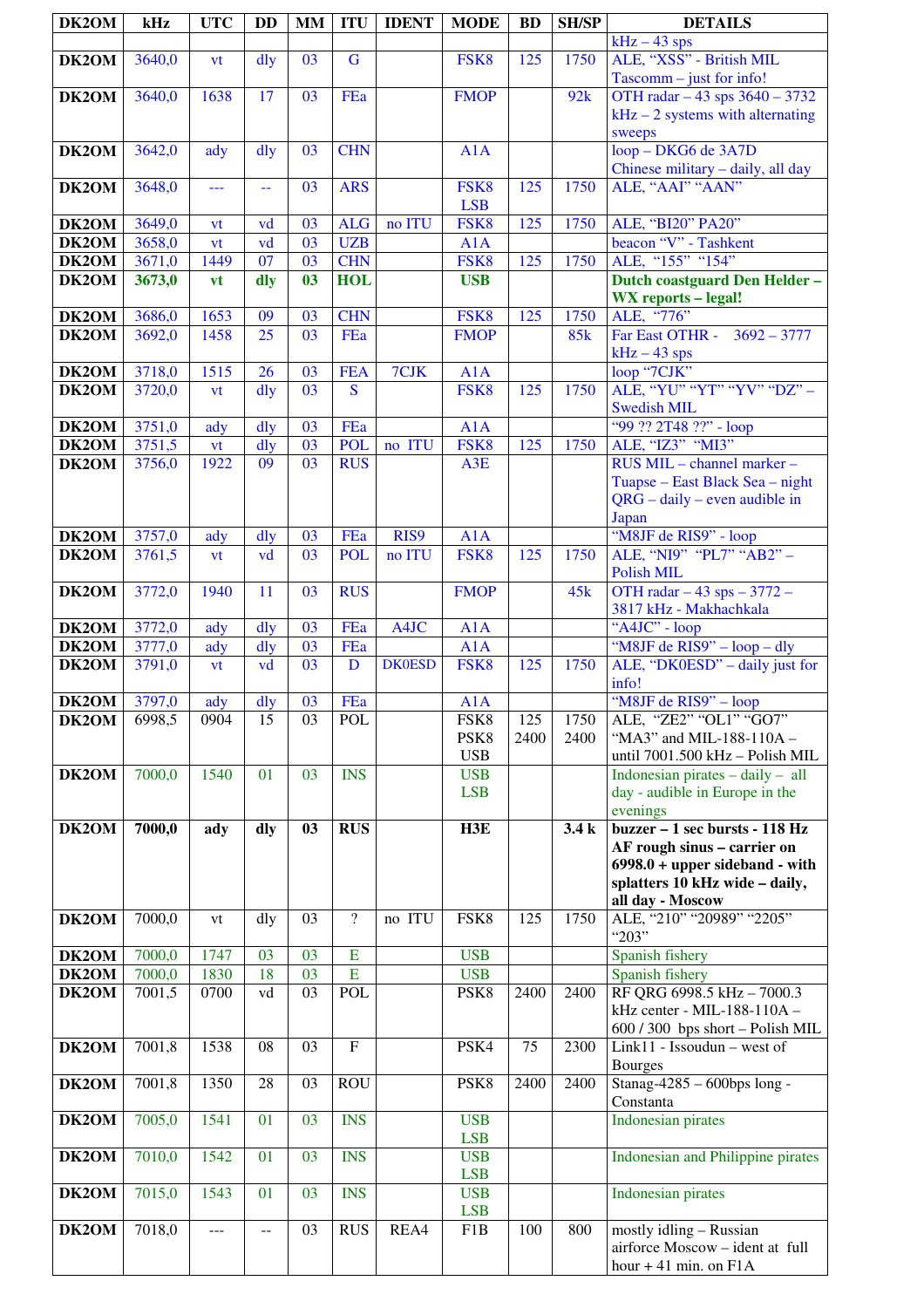| DK2OM                                | kHz    | <b>UTC</b>     | <b>DD</b>                 | <b>MM</b>             | <b>ITU</b>                                   | <b>IDENT</b>             | <b>MODE</b>              | <b>BD</b> | <b>SH/SP</b> | <b>DETAILS</b>                                                    |
|--------------------------------------|--------|----------------|---------------------------|-----------------------|----------------------------------------------|--------------------------|--------------------------|-----------|--------------|-------------------------------------------------------------------|
| DK2OM                                | 7020,0 | 1545           | 01                        | 03                    | <b>INS</b>                                   |                          | <b>USB</b>               |           |              | Indonesian pirates                                                |
|                                      |        |                |                           |                       |                                              |                          | <b>LSB</b>               |           |              |                                                                   |
| DK2OM                                | 7020,0 | vt             | dly                       | 03                    | ${\bf ALB}$                                  |                          | FSK8                     | 125       | 1750         | ALE, "CS004A" "RS008D"<br>"RS0" - Albanian coast - daily          |
| DK2OM                                | 7023,0 | 1833           | 02                        | 03                    | <b>RUS</b>                                   |                          | <b>FMCW</b>              |           | 13k          | OTH radar Contayner - 50 sps<br>Gorodezh – long lasting           |
| DK2OM                                | 7024,0 | 1830           | 09                        | 03                    | <b>RUS</b>                                   |                          | <b>FMCW</b>              |           | 13k          | OTH radar Contayner - 50 sps<br>Gorodezh                          |
| DK2OM                                | 7025,0 | 1545           | 01                        | 03                    | <b>INS</b>                                   |                          | <b>USB</b><br><b>LSB</b> |           |              | Indonesian pirates                                                |
| DK2OM                                | 7027,5 | $\overline{a}$ | $\overline{\phantom{a}}$  | 03                    | <b>KAZ</b>                                   | "V"                      | A1A                      |           |              | beacon "V" - Almaty                                               |
| DK2OM                                | 7029,0 | 2046           | 10                        | $\overline{03}$       | <b>CHN</b>                                   |                          | <b>FMCW</b>              |           | 160k         | Chinese broadband OTH radar<br>$7029 - 7189$ kHz $- 10$ sps       |
| DK2OM                                | 7030,0 | 1546           | 01                        | 03                    | <b>INS</b>                                   |                          | <b>LSB</b>               |           |              | <b>Indonesian</b> pirates                                         |
| DK2OM                                | 7033,0 | 2056           | 10                        | 03                    | <b>CHN</b>                                   |                          | <b>FMCW</b>              |           | 160k         | Chinese broadband OTH radar<br>$7033 - 7193$ kHz $- 10$ sps       |
| DK2OM                                | 7035,0 | 1546           | 01                        | 03                    | <b>INS</b>                                   |                          | <b>USB</b><br><b>LSB</b> |           |              | Indonesian pirates                                                |
| DK2OM                                | 7035,0 | 0836           | 25                        | 03                    | <b>RUS</b>                                   |                          | PSK <sub>2</sub>         | 120       | 2600         | AT3004D - submode idle -<br>Moscow                                |
| DK2OM                                | 7039,0 | 2022           | 14                        | 03                    | <b>RUS</b>                                   | $\mathbf C$              | A1A                      |           |              | Cluster beacon C - Moscow RUS<br>Navy - "RIW"                     |
| $\overline{\text{DK}}$ 20M           | 7039,1 | $\cdots$       | $\overline{a}$            | 03                    |                                              | $\mathbf{A}$             | A1A                      |           |              | beacon "A" - loop                                                 |
| DK2OM                                | 7039,3 | 1527           | 13                        | 03                    | <b>RUS</b>                                   | $\overline{\mathbf{K}}$  | A1A                      |           |              | Cluster beacon - Petropavlovsk                                    |
|                                      |        |                |                           |                       |                                              |                          |                          |           |              | Kamchatskiy - RUS Navy -                                          |
|                                      |        |                |                           |                       |                                              |                          |                          |           |              | Pacific fleet - "RCC" - daily                                     |
| DK2OM                                | 7039,4 | 1443           | 07                        | 03                    | <b>RUS</b>                                   | $\mathbf M$              | A1A                      |           |              | Cluster beacon - Magadan<br>RUS Navy - "RTS"                      |
| DK2OM                                | 7040,0 | 1547           | 01                        | 03                    | <b>INS</b>                                   |                          | <b>USB</b><br><b>LSB</b> |           |              | <b>Indonesian pirates</b>                                         |
| DK2OM                                | 7040,0 | vt             | dly                       | 03                    | $\overline{F}$                               | F6BAZ                    | FSK8                     | 125       | 1750         | ALE, "F6BAZ" - just for info                                      |
| DK2OM                                | 7040,0 | ady            | dly                       | 03                    | $\mathbf I$                                  |                          | A1A                      |           |              | IZ3DVW - uncoordinated and                                        |
| DK2OM                                | 7040,5 | vt             | dly                       | 03                    | <b>HRV</b>                                   |                          | FSK8                     | 125       | 1750         | unwanted beacon<br>ALE, "9A5EX" "9A0ALE" -                        |
|                                      |        |                |                           |                       |                                              |                          |                          |           |              | just for info                                                     |
| <b>DK2OM</b><br><b>DK2OM</b> 7047,37 | 7045,0 | 1547           | 01<br>$\operatorname{vd}$ | 03<br>$\overline{03}$ | <b>INS</b><br>$\overline{D}$                 |                          | <b>LSB</b><br>FSK8       | 125       | 1750         | Indonesian pirates<br>ALE, "DL0NOT" – just for info!              |
| DK2OM                                | 7049,0 | vt<br>1720     | 06                        | 03                    | <b>RUS</b>                                   |                          | <b>FMCW</b>              |           | 13k          | OTH radar Contayner - 50 sps<br>Gorodezh                          |
| DK2OM                                | 7049,5 | vt             | vd                        | 03                    | <b>HRV</b><br>G<br>$\boldsymbol{\mathrm{F}}$ | 9A0ALE<br>M1DFO<br>F6BAZ | FSK8                     | 1250      | 1750         | Amateur ALE, just for info!<br>daily - various times              |
| DK2OM                                | 7050,0 | 1548           | 01                        | 03                    | <b>INS</b>                                   |                          | <b>USB</b>               |           |              | Indonesian pirates                                                |
| DK2OM                                | 7050,0 | 2149           | 18                        | 03                    | <b>CHN</b>                                   |                          | <b>FMCW</b>              |           | 160k         | Chinese broadband OTH burst<br>radar - 10 sps - 7050 - 7210 kHz   |
| DK2OM                                | 7053,0 | 1633           | 09                        | 03                    | FEa                                          |                          | <b>FMCW</b>              |           | 32k          | Codar like ocean surface radar<br>$2.6$ sps $-7053 - 7085$ kHz    |
| DK2OM                                | 7055,0 | 1925           | 03                        | 03                    | <b>RUS</b>                                   |                          | <b>FMCW</b>              |           | 13k          | OTH radar Contayner - 50 sps<br>Gorodezh                          |
| DK2OM                                | 7055,5 | vt             | vd                        | 03                    | MEa                                          | no ITU                   | FSK8                     | 125       | 1750         | ALE, "111" "132" "133" -<br>Kaukasus                              |
| DK2OM                                | 7064,0 | 1946           | 09                        | 03                    | <b>RUS</b>                                   |                          | <b>FMCW</b>              |           | 13k          | OTH radar Contayner - 50 sps<br>Gorodezh – long lasting           |
| DK2OM                                | 7066,0 | 2016           | 25                        | 03                    | FEa                                          |                          | <b>FMCW</b>              |           | 32k          | Codar like ocean surface radar<br>2.6 sps - 7066-7098 kHz         |
| DK2OM                                | 7070,0 | vt             | vd                        | 03                    | <b>GEO</b>                                   | no ITU                   | FSK8                     | 125       | 1750         | ALE, "MV" "244" "686" "334"<br>"204" "571" - daily active         |
| DK2OM                                | 7088,8 | vt             | vd                        | 03                    | S                                            | <b>SLOFRO</b>            | A1A                      |           |              | 7088.830 kHz - cw-trainee,<br>Sweden - SL0FRO - just for<br>info! |
| DK2OM                                | 7089,8 | ---            | $-$                       | 03                    | <b>TUR</b><br><b>CYP</b>                     |                          | PSK8                     | 2400      | 2400         | Link11 - SLEW - aircraft -<br>west of Cyprus                      |
| DK2OM                                | 7090,0 | 1945           | 20                        | 03                    | FEa                                          |                          | <b>FMCW</b>              |           | 32k          | Codar like ocean surface radar<br>2.6 sps - 7090 - 7122 kHz       |
| DK2OM                                | 7091,5 | ---            | $-$                       | 03                    | <b>KAZ</b>                                   | $\overline{V''}$         | A1A                      |           |              | loop – ident "V" – Almaty -<br>Kazakhstan                         |
| DK2OM                                | 7092,0 | vt             | vd                        | 03                    |                                              |                          | FSK8                     | 125       | 1750         | ALE, "3014"                                                       |
| DK2OM                                | 7092,0 | 2043           | 10                        | 03                    | <b>CHN</b>                                   |                          | <b>FMCW</b>              |           | 160k         | Chinese broadband OTH radar                                       |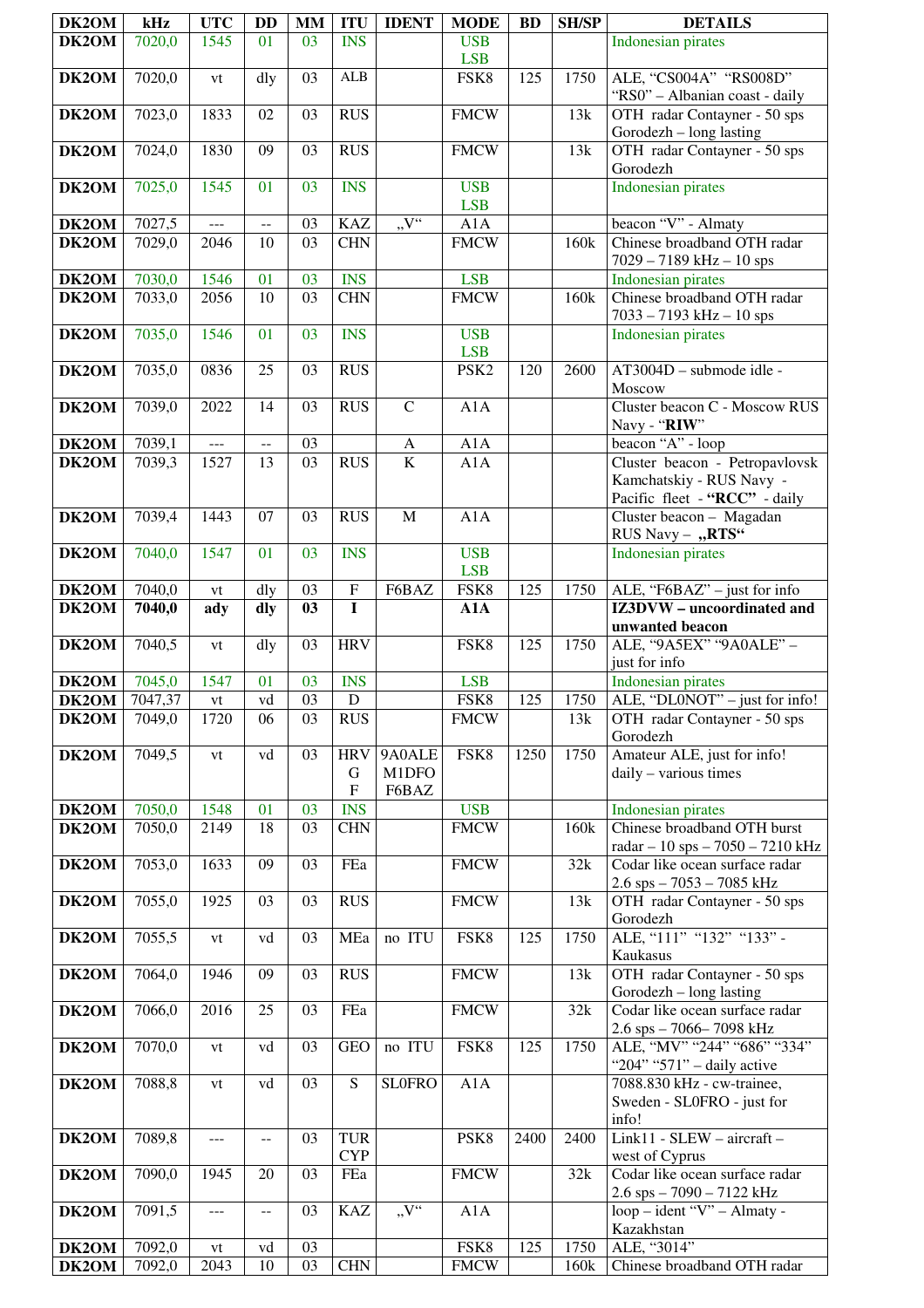| DK2OM              | kHz                | <b>UTC</b>     | DD                       | <b>MM</b>      | <b>ITU</b>              | <b>IDENT</b> | <b>MODE</b>        | <b>BD</b> | <b>SH/SP</b> | <b>DETAILS</b>                                              |
|--------------------|--------------------|----------------|--------------------------|----------------|-------------------------|--------------|--------------------|-----------|--------------|-------------------------------------------------------------|
|                    |                    |                |                          |                |                         |              |                    |           |              | $7092 - 7252$ kHz $- 10$ sps                                |
| DK2OM              | 7093,0             | 1641           | 17                       | 03             | <b>CHN</b>              |              | <b>FMCW</b>        |           | 10K          | Chinese OTH burst radar $-66$ sps                           |
| DK2OM              | 7099,5             | vt             | dly                      | 03             | <b>HRV</b>              | 9A0ZG        | FSK8               | 125       | 1750         | ALE, "9A0ZG" "9A5EX1P"<br>"9A0OS" - daily - just for info!  |
| DK2OM              | 7101,8             | 1627           | 14                       | 03             | G                       |              | PSK8               | 2400      | 2400         | Stanag $4285 - 600$ bps – area of<br>King's Lynn            |
| DK2OM              | 7102,0             | vt             | dly                      | 03             | <b>TWN</b>              |              | FSK8               | 125       | 1750         | ALE, "BV4AS" - just for info!                               |
| DK2OM              | 7102,0             | 1109           | 22                       | 03             | <b>HRV</b>              | 9A0MIL       | FSK8               | 125       | 1750         | ALE, "9A0MIL" "9A2KS"                                       |
|                    |                    |                |                          |                | $\rm SUI$               |              |                    |           |              | "HB9MHB" "9A0ZG"                                            |
|                    |                    |                |                          |                | $\mathbf D$             |              |                    |           |              | "9A4OS" "DK0ESD" - just for                                 |
| DK2OM              | 7110,0             |                | dly                      | 03             | <b>HRV</b>              | 9A0ALE       | FSK8               | 125       | 1750         | info!<br>ALE, "9A0ALE" - just for info                      |
| DK2OM              | 7114,0             | vt<br>1640     | 06                       | 03             | <b>RUS</b>              |              | F1B                | 50        | 200          | Kaliningrad                                                 |
| DK2OM              | 7120,0             | vt             | dly                      | 0 <sup>3</sup> | <b>SOM</b>              |              | A3E                |           | 9k           | Radio Hargaysa - Somalia -                                  |
|                    |                    |                |                          |                |                         |              |                    |           |              | daily - even audible in                                     |
|                    |                    |                |                          |                |                         |              |                    |           |              | <b>Australia and Japan</b>                                  |
| DK2OM              | 7122,0             | $\cdots$       | $\overline{\phantom{a}}$ | 03             | FEa                     | V            | A1A                |           |              | loop "V"                                                    |
| DK2OM              | 7137,0             | 1441           | 13                       | 03             | <b>TWN</b>              |              | FSK8               | 125       | 1750         | LSB - ALE, "CBIUN"                                          |
|                    |                    |                |                          |                |                         |              | <b>LSB</b>         |           |              | "CBWPC" "CQYTX" "CAPLJ"<br>"CTFOJ" "CEGTO" "CSNYI" -        |
|                    |                    |                |                          |                |                         |              |                    |           |              | Taiwanese navy - daily                                      |
| DK2OM              | 7137,0             | 1720           | 07                       | 03             | <b>RUS</b>              |              | F1B                | 50        | 200          | Kaliningrad                                                 |
| DK2OM              | 7140,0             | 1925           | 12                       | 03             | FEa                     |              | FSK8               | 125       | 1750         | ALE. "1111"                                                 |
| DK <sub>2</sub> OM | 7149,5             | 1550           | 30                       | 03             | <b>RUS</b>              |              | PSK <sub>2</sub> A | 120       | 2600         | AT3004D - Severomorsk                                       |
| DK2OM              | 7150,0             | 1710           | 22                       | 03             | FEa                     |              | <b>FMCW</b>        |           | 32k          | Codar like ocean surface radar                              |
| DK2OM              | 7163,0             | ---            | 44                       | 03             | <b>UKR</b>              |              | A3E                |           |              | $2.6$ sps $-7150 - 7182$ kHz<br>encrypted MSGs - SZRU in    |
|                    |                    |                |                          |                |                         |              |                    |           |              | <b>Rivne</b>                                                |
| DK2OM              | 7170,0             | vt             | vd                       | 03             | <b>CHN</b>              | no ITU       | FSK8               | 125       | 1750         | ALE, "103" "103"                                            |
| DK2OM              | 7179,0             | 1615           | 30                       | 03             | <b>RUS</b>              |              | PSK <sub>2</sub> A | 120       | 2600         | AT3004D - Sevastopol                                        |
| DK2OM              | 7183,0             | vt             | dly                      | 03             | $\rm SUI$               |              | FSK8               | 125       | 1750         | ALE, "HB9MHB" - just for info!                              |
| DK2OM              | 7185,5             | vt             | vd                       | 03             | ${\bf D}$<br><b>HRV</b> |              | FSK8               | 125       | 1750         | ALE, "9A5EX" "DK0ESD" just<br>for info - daily              |
| DK2OM              | 7195,0             | 1935           | 31                       | 0 <sub>3</sub> | <b>SDN</b>              |              | A3E                |           | <b>18k</b>   | splatters from Radio Sudan on<br>7205 kHz - 1930 - 2101 utc |
| DK2OM              | 7197,0             | 1429           | 07                       | 03             | <b>TUR</b>              | no ITU       | FSK8               | 125       | 1750         | ALE, "206102" "318013"                                      |
|                    |                    |                |                          |                |                         |              |                    |           |              | "365013" - Turkish<br>organisations and Turkish Civil       |
|                    |                    |                |                          |                |                         |              |                    |           |              | Defense - source: DL8AAM -                                  |
|                    |                    |                |                          |                |                         |              |                    |           |              | daily, various times                                        |
| DK2OM              | 7200,0             | 1350           | 15                       | 03             | <b>MMR</b>              |              | A3E                |           |              |                                                             |
|                    |                    |                |                          |                |                         |              |                    |           |              | Myanmar Radio - 0930 - 1500                                 |
|                    |                    |                |                          |                |                         |              |                    |           |              | utc                                                         |
| DK2OM              | 7200,0             | $\overline{a}$ | $\mathbb{L}^{\perp}$     | 03             | <b>TWN</b>              |              | A3E                |           |              | Radio Taiwan Int. - 1000 - 1300<br>utc                      |
| DK2OM              | 10100,8            | ady            | dly                      | 03             | $\mathbf D$             |              | F <sub>1</sub> B   | 50        | 450          | <b>Baudot - German Weatherservice</b>                       |
|                    |                    |                |                          |                |                         |              |                    |           |              | $-\text{legal!}$                                            |
| DK2OM              | 10110,0            | vt             | dly                      | 03             | <b>SNG</b>              | no ITU       | FSK8               | 125       | 1750         | ALE, "CN6" "68" – Singapore                                 |
|                    |                    | 2010           | 18                       | 03             | <b>MRC</b>              |              | <b>USB</b>         |           |              | Navy - Changi Naval Base<br>Moroccan fishery                |
| DK2OM<br>DK2OM     | 10110,0<br>10112,0 | 1456           | 23                       | 03             | <b>RUS</b>              |              | PSK4B              | 120       | 2600         | $AT3104D$ – submode idle and                                |
|                    |                    |                |                          |                |                         |              |                    |           |              | traffic - Kaliningrad                                       |
| DK2OM              | 10112,0            | 1730           | 31                       | 03             | I                       |              | PSK <sub>8</sub>   | 2400      | 2400         | Stanag-4285 - 600 bps long -                                |
| DK2OM              | 10113,0            | vt             | vd                       | 03             | <b>TUN</b>              | no ITU       | FSK8               | 125       | 1750         | Rome<br>ALE, "TUD" "STAT5"                                  |
|                    |                    |                |                          |                |                         |              |                    |           |              | "STAT154"                                                   |
| DK2OM              | 10114,0            | vt             | dly                      | 03             | <b>ALG</b>              | no ITU       | FSK8               | 125       | 1750         | ALE, "BSF" "ZEN"<br>"CM2OR2"                                |
| DK2OM              | 10114,8            | 0814           | 18                       | 03             | <b>RUS</b>              |              | F <sub>1</sub> B   | 100       | 1000         | CIS14 - Moscow - daily                                      |
| DK2OM              | 10115,0            | vt             | dly                      | 03             | <b>MRC</b>              | no ITU       | FSK8               | 125       | 1750         | ALE, "100" "114" "201" "XXZ"                                |
|                    |                    |                |                          |                |                         |              |                    |           |              | - Western Sahara                                            |
| DK2OM<br>DK2OM     | 10115,0<br>10116,5 | 1925<br>---    | 25<br>44                 | 03<br>03       | ${\bf E}$<br><b>AFS</b> |              | <b>USB</b><br>F7D  | 54.3      | 2120         | Spanish fishery<br>$MHF50 - 33$ tones - South               |
|                    |                    |                |                          |                |                         |              |                    |           |              | African navy                                                |
| DK2OM              | 10120,0            | <b>vt</b>      | dly                      | 03             | <b>ALG</b>              | no ITU       | FSK8               | 125       | 1750         | ALE, "CM6" "01012016"                                       |
| DK2OM              | 10120,0            | 1600           | 22                       | 03             | <b>TUR</b>              |              | <b>USB</b>         |           |              | male persons - East Turkey                                  |
| DK2OM              | 10123,0            | vt             | dly                      | 03             | <b>ALG</b>              | no ITU       | FSK8               | 125       | 1750         | ALE, "CM3" "COF" "BSF"                                      |
|                    |                    |                |                          |                |                         |              |                    |           |              | "CM2" "ESA" – Algerian<br>Airforce                          |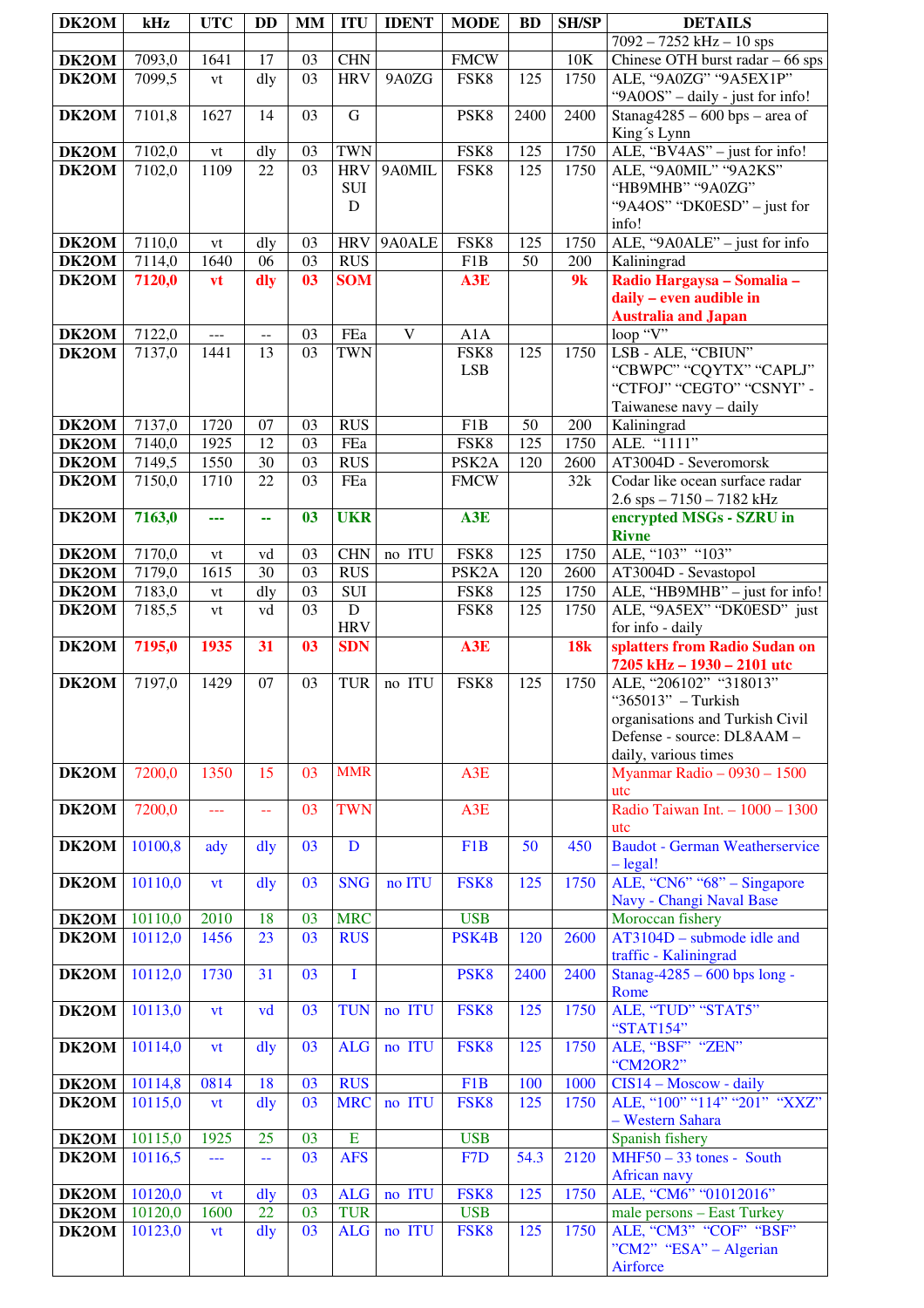| DK2OM                | kHz                | <b>UTC</b>            | <b>DD</b>                | <b>MM</b> | <b>ITU</b>                                | <b>IDENT</b>  | <b>MODE</b>        | <b>BD</b>       | <b>SH/SP</b> | <b>DETAILS</b>                                                    |
|----------------------|--------------------|-----------------------|--------------------------|-----------|-------------------------------------------|---------------|--------------------|-----------------|--------------|-------------------------------------------------------------------|
| DK2OM                | 10127,0            | 1610                  | 27                       | 03        | $A\overline{US}$                          |               | <b>FMCW</b>        |                 | 10k          | OTH burst radar JORN- intro                                       |
|                      |                    |                       |                          |           |                                           |               |                    |                 |              | tones - $23$ sps $-2.7$ sec bursts                                |
| DK2OM                | 10129,0            | vt                    | dly                      | 03        | <b>ALG</b>                                | no ITU        | FSK8               | 125             | 1750         | ALE, "CM1" "CTF" "772"                                            |
| DK2OM                | 10130,0            | 1710                  | 02                       | 03        | <b>MRC</b>                                |               | <b>USB</b>         |                 |              | Moroccan fishery                                                  |
| DK2OM                | 10130,0            | 1847                  | 02                       | 03        |                                           |               | FSK8               | 125             | 1750         | ALE, "1144" "1608"                                                |
| DK2OM                | 10133,0            | 1030                  | 23                       | 03        | $\overline{G}$                            |               | <b>USB</b>         |                 |              | <b>UK</b> fishermen                                               |
|                      |                    | 1747                  | 13                       | 03        | <b>TUR</b>                                |               | <b>FMCW</b>        |                 | 20k          |                                                                   |
| DK2OM                | 10135,0<br>10136,0 |                       |                          | 03        | <b>ALG</b>                                |               |                    | 125             |              | OTH radar - area of Antalya<br>ALE, "CM3" "BLD" "CNC"             |
| DK2OM                |                    | vt                    | dly                      |           |                                           | no ITU        | FSK8               |                 | 1750         | "TF2"                                                             |
| DK2OM                | 10136,0            | ady                   | dly                      | 03        | <b>RUS</b>                                |               | F <sub>1</sub> B   | $\overline{50}$ | 200          | CIS-50-200 - Chita - daily, all                                   |
|                      |                    |                       |                          |           |                                           |               |                    |                 |              |                                                                   |
|                      | 10140,0            |                       | vd                       | 03        | <b>CHN</b>                                | no ITU        | FSK8               | 125             | 1750         | day<br>ALE, "205" "201" "LT"                                      |
| DK2OM                |                    | vt                    |                          |           |                                           |               |                    |                 |              |                                                                   |
| DK2OM                | 10144,0            |                       | $\frac{d}{dy}$           | 03        | $\boldsymbol{\mathcal{P}}$<br>$\mathbf D$ | <b>DK0WCY</b> |                    |                 |              | 10143.986 kHz - DK0WCY -                                          |
|                      |                    | ady                   |                          |           |                                           |               | A1A                |                 |              | German aurora beacon – just for                                   |
|                      |                    |                       |                          |           |                                           |               |                    |                 |              | info!                                                             |
| DK2OM                | 10145,5            | 0950                  | 31                       | 03        | <b>SUI</b>                                | <b>HB9MHB</b> | FSK8               | 125             | 1750         | ALE, "HBMHB" - just for info -                                    |
|                      |                    |                       |                          |           |                                           |               |                    |                 |              | daily                                                             |
| DK2OM                | 10145,5            |                       | dly                      | 03        | <b>TWN</b>                                | <b>BV4AS</b>  | FSK8               | 125             | 1750         | ALE, "BV4AS" "VK4SAA"-                                            |
|                      |                    | vt                    |                          |           | <b>AUS</b>                                |               |                    |                 |              | just for info!                                                    |
|                      | 10153,0            | 1829                  | 24                       | 03        | <b>AUS</b>                                |               | <b>FMCW</b>        |                 | 10k          | OTH burst radar JORN- intro                                       |
| DK2OM                |                    |                       |                          |           |                                           |               |                    |                 |              | tones - $23$ sps - $3$ sec bursts -                               |
|                      |                    |                       |                          |           |                                           |               |                    |                 |              | $10148 - 10158$ kHz                                               |
| DK2OM                | 14000,0            | 1940                  | 07                       | 03        | $\overline{B}$                            |               | <b>USB</b>         |                 |              | <b>Brazilian pirates</b>                                          |
|                      | 14000,0            |                       |                          | 03        | FEa                                       |               | <b>USB</b>         |                 |              |                                                                   |
| DK2OM                |                    | $\perp$ $\perp$       | $\rightarrow$            |           | E                                         |               |                    |                 |              | pirates from Java Sea - daily                                     |
| DK2OM                | 14000,0            | 1948                  | 18                       | 03        |                                           |               | <b>USB</b>         |                 |              | Spanish fishery                                                   |
| DK2OM                | 14046,0            | 0952                  | 31                       | 03        | <b>RUS</b>                                |               | PSK <sub>2</sub> A | 120             | 2600         | AT3004D - Far East Russia                                         |
| DK2OM                | 14050,0            | 0943                  | 15                       | 03        | <b>RUS</b>                                |               | F1B                | 75              | 200          | area of Novosibirsk                                               |
| DK2OM                | 14100,0            | vt                    | dly                      | 03        | ALG                                       | no ITU        | FSK8               | 125             | 1750         | ALE, "6206" - "6204" - "6202"                                     |
|                      |                    |                       |                          |           |                                           |               |                    |                 |              | "6207" "6217" "MTL" "IJI" -                                       |
|                      |                    |                       |                          |           |                                           |               |                    |                 |              | Mauritanian border - daily, all                                   |
|                      |                    |                       |                          |           |                                           |               |                    |                 |              | day                                                               |
| DK2OM                | 14109,0            | vt                    | dly                      | 03        | S                                         | <b>HAM</b>    | FSK8               | 125             | 1750         | ALE, "SM3FXL" - just for info!                                    |
| DK2OM                | 14109,0            | vt                    | dly                      | 03        | <b>RUS</b>                                | RV3APM        | FSK8               | 120             | 1750         | ALE, "RV3APM" - just for info!                                    |
| DK2OM                | 14120,4            | 1414                  | 16                       | 03        | <b>IRN</b>                                |               | F1B                | 600             | 600          | DPRK-FSK600 - North Korean                                        |
|                      |                    |                       |                          |           |                                           |               |                    |                 |              | emba - Tehran                                                     |
| <b>DK2OM</b> 14135,0 |                    | 1444                  | 20                       | 03        | <b>RUS</b>                                |               | <b>USB</b>         |                 |              | music and BC-like transmission -                                  |
|                      |                    |                       |                          |           |                                           |               |                    |                 |              | area of Tver                                                      |
| DK <sub>2</sub> OM   | 14135,0            | 1512                  | 22                       | 03        | <b>RUS</b>                                |               | <b>FMCW</b>        |                 | 10k          | OTH burst radar Contayner - 10                                    |
|                      |                    |                       |                          |           |                                           |               |                    |                 |              | sps Gorodezh                                                      |
| DK2OM                | 14150,0            | 0900                  | 27                       | 03        | <b>CHN</b>                                |               | <b>FMCW</b>        |                 | 100k         | Chinese broadband OTH radar -                                     |
|                      |                    |                       |                          |           |                                           |               |                    |                 |              | $25$ sps $- 14150 - 14250$ kHz                                    |
| DK2OM                | 14160,0            | vt                    | dly                      | 03        | <b>MRC</b>                                |               | FSK8               | 125             | 1750         | ALE, "9204" "9228" "9236"                                         |
| DK2OM                | 14160,0            | 1046                  | 03                       | 03        | <b>RUS</b>                                |               | F1B                | 100             | 250          | idling - Moscow                                                   |
| DK2OM                | 14180,0            | 0814                  | 18                       | 03        | RUS                                       |               | F1B                | 50              | 250          | Rostov                                                            |
| DK2OM                | 14192,0            | 1058                  | 24                       | 03        | <b>RUS</b>                                |               | F1B                | 50              | 500          | RUS navy Kaliningrad - daily                                      |
|                      |                    |                       |                          |           |                                           |               |                    | 75<br>125       | 500<br>1750  |                                                                   |
| DK2OM                | 14205,0            | vt                    | dly                      | 03        | <b>CHN</b><br>$\overline{\mathcal{C}}$    | no ITU        | FSK8               |                 |              | ALE, "505" "822" - 60 deg. from<br>DL - CHN ?                     |
| DK2OM                | 14216,0            | 1210                  | 10                       | 03        | <b>UKR</b>                                |               | A3E                |                 |              | Rivne                                                             |
| DK2OM                | 14221,0            |                       |                          | 03        | KGZ                                       |               | F1B                | 50              | 200          | $CIS-50-50$ - Bishkek - daily                                     |
|                      | 14223,5            | ---                   | $\overline{\phantom{a}}$ | 03        | RUS                                       |               | F1B                | 600             | 600          | DPRK-FSK 600 - DPRK emba                                          |
| DK2OM                |                    | ---                   | $\overline{\phantom{a}}$ |           |                                           |               |                    |                 |              | Moscow                                                            |
| DK2OM                | 14228,0            | 1419                  | 20                       | 03        | <b>RUS</b>                                |               | PSK <sub>2</sub> A | 120             | 2600         | AT3004D - Moscow                                                  |
| DK2OM                | 14228,0            | 1430                  | 20                       | 03        | POR                                       |               |                    | 75              | 1000         | RUS ship - Portuguese coast                                       |
| DK2OM                | 14239,0            |                       |                          | 03        | <b>CHN</b>                                |               | F1B<br>PSK4        | 60              | 2350         | $\overline{PRC}$ 30 tone modem $-$ LSB                            |
|                      |                    | ---                   | $\overline{\phantom{a}}$ |           |                                           |               |                    |                 |              | $mode - LSB QRG - pilot tone$                                     |
|                      |                    |                       |                          |           |                                           |               |                    |                 |              | 450 Hz                                                            |
| DK2OM                | 14240,0            | 1008                  | 03                       | 03        | <b>RUS</b>                                |               | F1B                | 75              | 250          | Moscow                                                            |
| DK2OM                | 14242,0            | 0905                  | 11                       | 03        | <b>RUS</b>                                |               | PSK4A              | 120             | 2600         | AT3104D - Moscow                                                  |
| DK2OM                | 14253,0            | 1354                  | 11                       | 03        | <b>RUS</b>                                |               | F1B                | 75              | 250          | $idling - Saransk - also$                                         |
|                      |                    |                       |                          |           |                                           |               |                    |                 |              | 18.03.2016 at 1350 utc                                            |
| DK2OM                | 14260,0            | $\mathrm{vt}$         | dly                      | 03        | <b>SRB</b>                                | YU1BI         | FSK8               | 125             | 1750         | $\overline{\text{ALE}}, \text{``YU1BI''} - \text{just for info!}$ |
| DK2OM                | 14265,0            |                       |                          | 03        | <b>TUR</b>                                | no ITU        |                    | 125             | 1750         | ALE, "526"                                                        |
| DK2OM                | 14272,0            | $\mathrm{vt}$<br>1400 | vd<br>08                 | 03        | <b>RUS</b>                                | <b>RCV</b>    | FSK8               |                 |              |                                                                   |
| DK2OM                | 14280,0            | 1005                  | Wed.                     | 03        | <b>UKR</b>                                |               | A1A<br>A3E         |                 |              | <b>RUS Navy Sevastopol</b><br>female voice with encrypted         |
|                      |                    |                       |                          |           |                                           |               |                    |                 |              | $msgs - figures - "SZRU" =$                                       |
|                      |                    |                       |                          |           |                                           |               |                    |                 |              |                                                                   |
|                      |                    |                       |                          |           |                                           |               |                    |                 |              | <b>Foreign Intelligence Service</b>                               |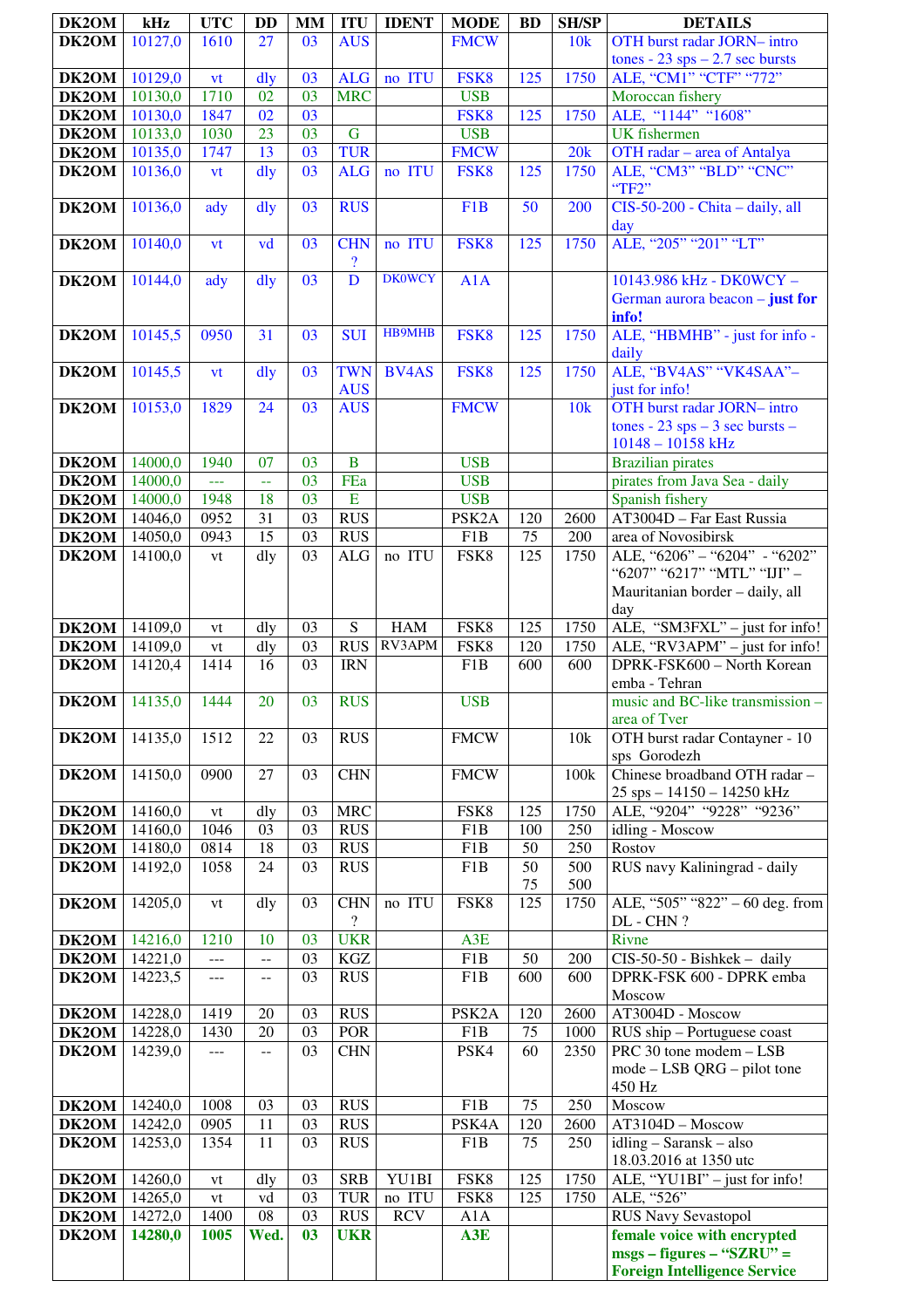| DK2OM                | kHz                  | <b>UTC</b>        | <b>DD</b>      | <b>MM</b>      | <b>ITU</b>  | <b>IDENT</b>         | <b>MODE</b>        | <b>BD</b> | <b>SH/SP</b> | <b>DETAILS</b>                                                     |
|----------------------|----------------------|-------------------|----------------|----------------|-------------|----------------------|--------------------|-----------|--------------|--------------------------------------------------------------------|
|                      |                      |                   |                |                |             |                      |                    |           |              | of Ukraine in Rivne - every                                        |
|                      |                      |                   |                |                |             |                      |                    |           |              | <b>Wednesday at 1005 utc</b>                                       |
| DK2OM                | 14295,0              | vt                | dly            | 03             | <b>SRB</b>  | YU1BI                | FSK8               | 125       | 1750         | ALE, "YU1BI" $-$ just for info!                                    |
| DK2OM                | 14295,0              | 0930              | 07             | 0 <sup>3</sup> | <b>TJK</b>  |                      | A3E                |           | 9k           | 3 <sup>rd</sup> from Radio Tajik on 4765                           |
|                      |                      |                   |                |                |             |                      |                    |           |              | kHz - daily, all day                                               |
| <b>DK2OM</b>         | 14301,8              | 0957              | 03             | 03             | <b>CHN</b>  |                      | PSK <sub>2</sub>   | 75        | 2200         | PRC 16 tone modem - USB<br>mode – pilot tone 450 Hz - RF           |
|                      |                      |                   |                |                |             |                      |                    |           |              | 14300.0 kHz - China - Shanghai                                     |
|                      |                      |                   |                |                |             |                      |                    |           |              | - daily - all day                                                  |
| <b>DK2OM</b>         | 14306,0              | 0934              | 28             | 03             | <b>RUS</b>  |                      | PSK <sub>2</sub> A | 120       | 2600         | $AT3004 - submode$ idle and                                        |
|                      |                      |                   |                |                |             |                      |                    |           |              | traffic - Jekaterinburg                                            |
| <b>DK2OM</b>         | 14330,0              | vt                | dly            | 03             |             |                      | FSK8               | 125       | 1750         | ALE, "BV4"                                                         |
| <b>DK2OM</b>         | 14334,0              | vt                | vd<br>31       | 03<br>03       | <b>CHN</b>  | no ITU               | FSK8               | 125       | 1750         | ALE, "249" "255" "763"                                             |
| DK2OM                | 14340,0              | 1350              |                |                |             |                      | PSK <sub>2</sub> A | 120       | 2600         | AT3004D - submode idle -<br>Vladivostok                            |
| <b>DK2OM</b>         | 14344,7              | $\overline{a}$    | ---            | 03             | <b>CHN</b>  |                      | PSK8               | 2400      | 2400         | modified MIL-188-110A - 600                                        |
|                      |                      |                   |                |                |             |                      |                    |           |              | bps short - 14344.650 kHz -                                        |
|                      |                      |                   |                |                |             |                      |                    |           |              | daily, all day                                                     |
| DK2OM                | 14346,0              | vt                | dly            | 03             | <b>THA</b>  | <b>HS0ZEA</b>        | A1A                |           |              | HS0ZEA beacon $-14345.950$                                         |
|                      |                      |                   |                |                |             |                      |                    |           |              | kHz - every 5 minutes - daily -<br>just for info!                  |
| DK2OM                | 14346,0              | vt                | vd             | 03             | <b>HRV</b>  |                      | FSK8               | 125       | 1750         | ALE, "9A0ZG" "RX3ARZ"                                              |
|                      |                      |                   |                |                | <b>RUS</b>  |                      |                    |           |              | "DK0ESD" - just for info -                                         |
|                      |                      |                   |                |                | $\mathbf D$ |                      |                    |           |              | various times, daily                                               |
| DK2OM                | 14351,7              | ady               | dly            | 03             | E           |                      | <b>OFDM</b>        | 30        | 2700         | OFDM 73 + intro tone -                                             |
|                      |                      |                   |                |                |             |                      |                    |           |              | experimental transmissions-                                        |
| DK2OM                | 18100,0              | vt                | $\frac{d}{dy}$ | 03             | <b>MRC</b>  | no ITU               | FSK8               | 125       | 1750         | Las Palmas - just for info!<br>ALE, "A2" "A5" "A7" "S6" -          |
|                      |                      |                   |                |                |             |                      |                    |           |              | "C3" "G401" "CD" "09" "G2"                                         |
|                      |                      |                   |                |                |             |                      |                    |           |              | "LG6" "G301"                                                       |
|                      |                      |                   |                |                |             |                      |                    |           |              | "ELJADIDNET4" - daily,                                             |
|                      |                      |                   |                |                |             |                      |                    |           |              | various times                                                      |
| <b>DK2OM</b>         | 18106,0<br>18107,0   | <b>vt</b><br>0944 | vd<br>15       | 03<br>03       | <b>POR</b>  | CT2GOY<br><b>RDL</b> | FSK8               | 125       | 1750         | ALE, "CT2GOY" - just for info!<br>$CIS-50-200$ - Moscow – idle and |
| DK2OM                |                      |                   |                |                | <b>RUS</b>  |                      | F <sub>1</sub> B   | 50        | 200          | $\text{traffic} - \text{ Russian}$ navy - various                  |
|                      |                      |                   |                |                |             |                      |                    |           |              | days and times - shared band!                                      |
| <b>DK2OM</b> 18117,5 |                      | <b>vt</b>         | vd             | 03             |             | POR CT2IXQ           | FSK8               | 125       | 1750         | ALE, " $CT2IXQ"$ – just for info                                   |
| <b>DK2OM</b>         | 18140,0              | vt                | $\frac{d}{dy}$ | 03             | <b>SRB</b>  | <b>YU1BI</b>         | FSK8               | 125       | 2600         | ALE, "YU1BI" $-$ just for info!                                    |
| DK <sub>2</sub> OM   | 18171,0              | 1516              | 22             | 03             | <b>CYP</b>  |                      | <b>FMCW</b>        |           | 20k          | 18161 - 18181 kHz - OTH radar                                      |
| <b>DK2OM</b>         | 21000,0              | vt                | dly            | 03             | FEa         |                      | <b>USB</b>         |           |              | $Cyprus - 50$ sps<br>Far East pirates - daily                      |
| <b>DK2OM</b>         | 21000,0              | <b>vt</b>         | vd             | 03             | B           |                      | <b>USB</b>         |           |              | Brazilian pirates - Rio de                                         |
|                      |                      |                   |                |                |             |                      |                    |           |              | Janeiro with North Brazil-                                         |
|                      |                      |                   |                |                |             |                      |                    |           |              | also: 24.09.2015 at 1650 utc                                       |
| DK2OM                | 21000,0              | ---               | 44             | 03             | <b>SDN</b>  |                      | <b>USB</b>         |           |              | <b>MFA Sudan - Khartoum with</b>                                   |
| <b>DK2OM</b>         | 21001,0              | 1619              | 18             | 03             | <b>MRC</b>  |                      | <b>USB</b>         |           |              | emba Yemen - voice traffic<br>Moroccan fishery                     |
| <b>DK2OM</b>         | 21002,2              | ---               | --             | 03             | <b>SDN</b>  | !0000                | F <sub>1</sub> B   | 100       | 170          | 21002.15 kHz - Pactor 1                                            |
|                      |                      |                   |                |                |             | !9999                |                    |           |              | encrypted - MFA Sudan -                                            |
|                      |                      |                   |                |                |             | !8888                |                    |           |              | Khartoum with emba Yemen                                           |
| <b>DK2OM</b>         | 21010,0              | 0907              | 09             | 03             | <b>CYP</b>  |                      | <b>FMCW</b>        |           | 20k          | OTH radar Cyprus $-50$ sps                                         |
| <b>DK2OM</b>         | 21050,0              | 1127              | 01             | 03             | <b>CYP</b>  |                      | <b>FMCW</b>        |           | 20k          | $\overline{OTH}$ radar $\overline{Cy}$ pus – 50 sps                |
| DK2OM                | 21096,0              | vt                | dly            | 03             | <b>INS</b>  | YD0OXH               | FSK8               | 125       | 1750         | ALE, "YD0OXH3" - daily,<br>various times - just for info!          |
| <b>DK2OM</b>         | 21100,0              | 0846              | 05             | 03             | <b>CYP</b>  |                      | <b>FMCW</b>        |           | 20k          | $\overline{OTH}$ radar Cyprus – 25 sps                             |
| DK2OM                | 21131,0              | vt                | vd             | 03             | <b>CHN</b>  | no ITU               | FSK8               | 125       | 1750         | ALE, "A92" "L02" - Chinese                                         |
|                      |                      |                   |                |                |             |                      |                    |           |              | diplo                                                              |
| DK2OM                | 21141,0              | $---$             | --             | 03             | <b>GEO</b>  |                      | PSK8A              | 2400      | 2400         | Stanag4538 - GEO MIL with                                          |
| DK2OM                | $\overline{21145,0}$ | vt                | dly            | 03             | <b>MRC</b>  | no ITU               | FSK8               | 125       | 1750         | AFG - daily<br>ALE, "B301", "C3", "IR4" "T4"                       |
|                      |                      |                   |                |                |             |                      |                    |           |              | "E4" "A2" "CD" "K3" "KB2"                                          |
|                      |                      |                   |                |                |             |                      |                    |           |              | "J5" "GS4" "R3" - various times,                                   |
|                      |                      |                   |                |                |             |                      |                    |           |              | daily                                                              |
| DK2OM                | 21145,8              | ady               | dly            | 03             | I           | IZ3DVW               | A1A                |           |              | IZ3DVW beacon - 21145,75 kHz                                       |
|                      | 21150,0              | 0920              | 09             | 03             | <b>CYP</b>  |                      | <b>FMCW</b>        |           | 20k          | - not coordinated with IARU                                        |
| DK2OM<br>DK2OM       | 21160,0              | $\cdots$          | $- -$          | 03             | <b>RUS</b>  |                      | F1B                | 100       | 2000         | OTH radar Cyprus - 50 sps<br>4th from 5290 kHz (500 Hz shift)      |
|                      |                      |                   |                |                |             |                      |                    |           |              | - St. Peterburg                                                    |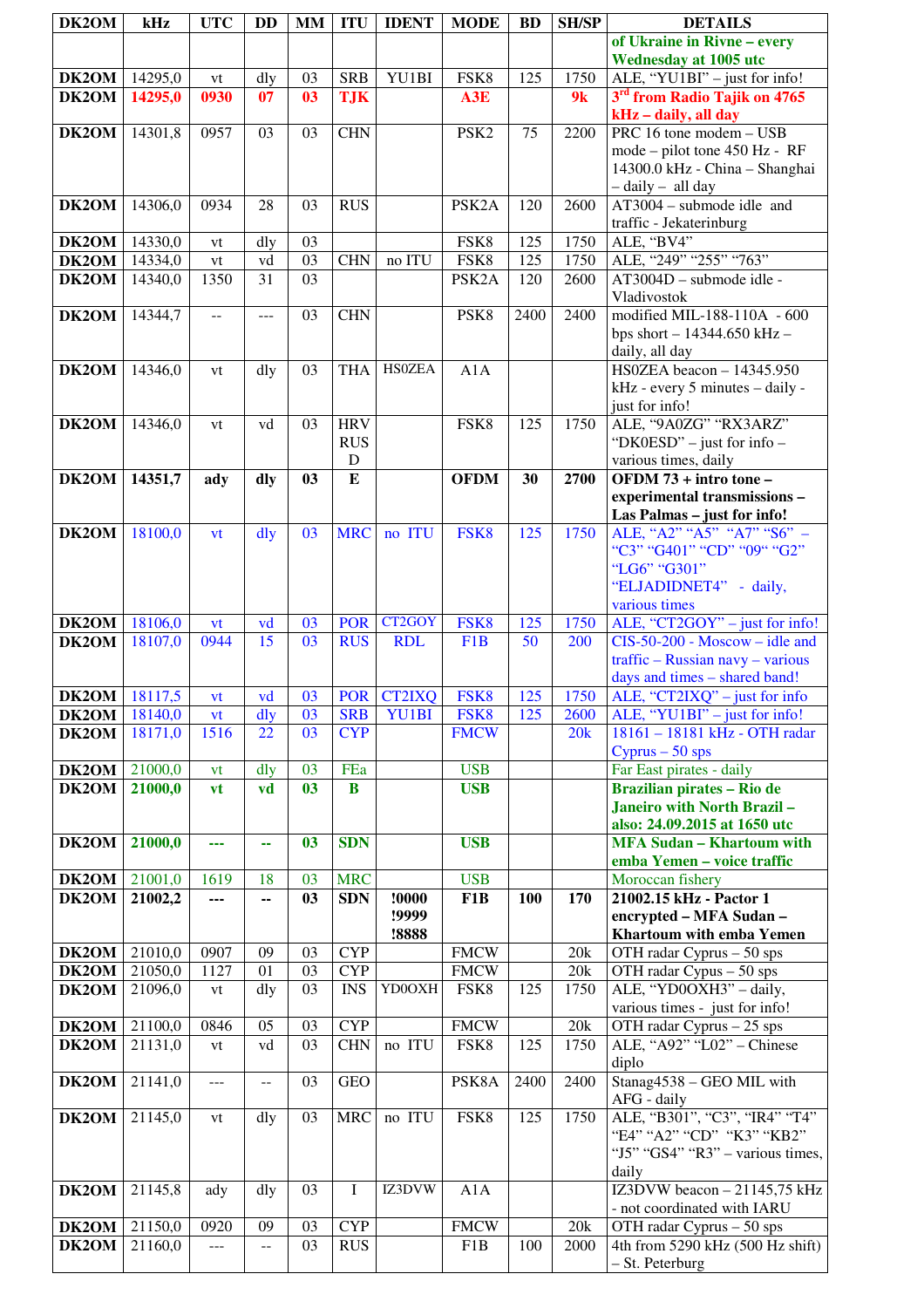| DK2OM                | kHz     | <b>UTC</b>     | <b>DD</b>      | <b>MM</b> | <b>ITU</b> | <b>IDENT</b>  | <b>MODE</b>        | <b>BD</b>       | <b>SH/SP</b> | <b>DETAILS</b>                                                                                               |
|----------------------|---------|----------------|----------------|-----------|------------|---------------|--------------------|-----------------|--------------|--------------------------------------------------------------------------------------------------------------|
| DK2OM                | 21190,0 | ---            | $\overline{a}$ | 03        | <b>RUS</b> |               | F1B                | 100             | 1000         | harmonic from 10595 kHz -                                                                                    |
|                      |         |                |                |           |            |               |                    |                 |              | Moscow - daily                                                                                               |
| DK2OM                | 21331,5 | 1530           | 14             | 03        | <b>EGY</b> |               | F1B                | 1200            | 600          | DPRK-FSK1200 - North Korean<br>emba Cairo                                                                    |
| DK2OM                | 21353,5 | $ -$           | $\overline{a}$ | 03        | <b>GAB</b> |               | F1B                | 600<br>600      | 600<br>1200  | DPRK-FSK 600 - Libreville<br>DPRK-FSK 1200                                                                   |
| DK2OM                | 21371,0 | 0901           | 30             | 03        | <b>AUS</b> |               | <b>FMCW</b>        |                 | 10k          | OTH burst radar $-50$ sps $-5$ sec                                                                           |
| DK2OM                | 21400,0 | ---            | $\overline{a}$ | 03        | <b>RUS</b> |               | F1B                | 50              | 2000         | bursts<br>harmonic from 5350 kHz - area                                                                      |
|                      |         |                |                |           |            |               |                    |                 |              | of Moscow - daily                                                                                            |
| DK2OM                | 21409,5 | ---            | $-$            | 03        | <b>RUS</b> |               | F1B                | 100             | 2000         | F1B 100 / 2000 - CIS14 -<br>harmonic from 10704.75 -                                                         |
| DK2OM                | 21436,0 | $---$          | $-$            | 03        | <b>RUS</b> |               | PSK <sub>2</sub> A | 120             | 5200         | Jekaterinburg, RUS - daily<br>$AT3004D - harmonic from$                                                      |
| DK2OM                | 21438,0 | 0920           | 04             | 03        | <b>RUS</b> | <b>RCV</b>    | A1A                |                 |              | 10718.0 kHz - Sevastopol<br>RIP90, RCV. RGX94 - RUS                                                          |
|                      |         |                |                |           |            |               |                    |                 |              | Navy Sevastopol - daily                                                                                      |
| <b>DK2OM</b>         | 21446,0 | ady            | dly            | 03        | <b>THA</b> | <b>HSOZEA</b> | A1A                |                 |              | HS0ZEA beacon - every 5<br>minutes - just for info!                                                          |
| DK2OM                | 25000,0 | vt             | vd             | 03        | <b>FIN</b> |               | A3E                |                 |              | time signal Helsinki $-$ just for<br>info – carrier on $25000$ – dots on<br>25001 and 24999 - daily, all day |
| <b>DK2OM</b>         | 28000,0 | <b>vt</b>      | vd             | 03        | $\bf{B}$   |               | A3E                |                 |              | <b>Brazilian CBers - 28000 -</b>                                                                             |
|                      |         |                |                |           |            |               |                    |                 |              | 28315 - daily, all day - no<br>change                                                                        |
| <b>DK2OM</b>         | 28000,0 | vt             | dly            | 03        | <b>CIS</b> |               | F3E                |                 |              | 28000 - 29700 numerous CIS<br>taxi nets - no change                                                          |
| <b>DK2OM</b>         | 28010,0 | $\overline{a}$ | $- -$          | 03        | <b>POR</b> |               | F1B                | 51              | 300          | F1B bursts -west of Lisbon -                                                                                 |
|                      |         |                |                |           |            |               |                    |                 |              | Atlantic Ocean - Enagal GPS                                                                                  |
|                      |         |                |                |           |            |               |                    |                 |              | buoys - daily                                                                                                |
| <b>DK2OM</b>         | 28025,0 | 1059           | 06             | 03        | <b>POR</b> |               | F <sub>1</sub> B   | 51              | 300          | F1B bursts - 28025.050 kHz -                                                                                 |
|                      |         |                |                |           |            |               |                    |                 |              | west of Lisbon - Atlantic Ocean -<br>Enagal GPS buoys - daily                                                |
| DK2OM                | 28030,0 | 0927           | 11             | 03        | <b>POR</b> |               | F <sub>1</sub> B   | 51              | 340          | F1B bursts - west of Lisbon -                                                                                |
|                      |         |                |                |           |            |               |                    |                 |              | Atlantic Ocean - Enagal GPS                                                                                  |
|                      |         |                |                |           |            |               |                    |                 |              | buoys - daily                                                                                                |
| <b>DK2OM</b> 28045,0 |         |                |                | 03        | <b>POR</b> |               | F1B                | $\overline{51}$ | 280          | F1B bursts - west of Lisbon -<br>Atlantic Ocean - Enagal GPS                                                 |
|                      |         |                |                |           |            |               |                    |                 |              | buoys - daily                                                                                                |
| DK2OM                | 28050,0 | ---            | $-$            | 03        | <b>POR</b> |               | F1B                | 51              | 300          | F1B bursts - west of Lisbon -                                                                                |
|                      |         |                |                |           |            |               |                    |                 |              | Atlantic Ocean - Enagal GPS                                                                                  |
|                      |         |                |                |           |            |               |                    |                 |              | buoys - daily                                                                                                |
| DK2OM                | 28051,5 | ---            | $\overline{a}$ | 03        | POR        |               | F1B                | 51              | 300          | F1B bursts - west of Lisbon -<br>Atlantic Ocean - Enagal GPS                                                 |
|                      |         |                |                |           |            |               |                    |                 |              | buoys - daily                                                                                                |
| DK2OM                | 28060,0 | $---$          | $-$            | 03        | <b>POR</b> |               | F1B                | 51              | 320          | F1B bursts - west of Lisbon -                                                                                |
|                      |         |                |                |           |            |               |                    |                 |              | Atlantic Ocean - Enagal GPS                                                                                  |
| DK2OM                | 28065,2 |                |                | 03        | <b>POR</b> |               | F1B                | 51              | 320          | buoys - daily<br>F1B bursts - west of Lisbon -                                                               |
|                      |         | ---            |                |           |            |               |                    |                 |              | Atlantic Ocean - Enagal GPS                                                                                  |
|                      |         |                |                |           |            |               |                    |                 |              | buoys - daily                                                                                                |
| DK2OM                | 28065,6 | $ -$           | $-$            | 03        | <b>GAB</b> |               | A3E                |                 | 980          | carrier and dots in USB and LSB,                                                                             |
|                      |         |                |                |           |            |               |                    |                 |              | bursts every 60 sec - carrier -<br>Gabon - daily and all day                                                 |
| DK2OM                | 28075,0 | <u></u>        | $-$            | 03        | <b>POR</b> |               | F <sub>1</sub> B   | 51              | 300          | F1B bursts - west of Lisbon -                                                                                |
|                      |         |                |                |           |            |               |                    |                 |              | Atlantic Ocean - Enagal GPS                                                                                  |
|                      |         |                |                |           |            |               |                    |                 |              | buoys - daily                                                                                                |
| DK2OM                | 28085,0 | ---            | $-$            | 03        | <b>POR</b> |               | F1B                | 51              | 300          | F1B bursts - west of Lisbon -                                                                                |
|                      |         |                |                |           |            |               |                    |                 |              | Atlantic Ocean - Enagal GPS<br>buoys - daily                                                                 |
| DK2OM                | 28100,2 | 0943           | 12             | 03        | <b>POR</b> |               | F <sub>1</sub> B   | 51              | 300          | F1B bursts - 28100.780 kHz -                                                                                 |
|                      |         |                |                |           |            |               |                    |                 |              | west of Lisbon - Atlantic Ocean -                                                                            |
|                      |         |                |                |           |            |               |                    |                 |              | Enagal GPS buoys - daily                                                                                     |
| DK2OM                | 28102,1 |                | $-$            | 03        | <b>POR</b> |               | F1B                | 51              | 320          | F1B bursts - west of Lisbon -                                                                                |
|                      |         |                |                |           |            |               |                    |                 |              | Atlantic Ocean - Enagal GPS<br>buoys - daily                                                                 |
| DK2OM                | 28125,0 | 0955           | 11             | 03        | <b>POR</b> |               | F1B                | 51              | 320          | F1B bursts - west of Lisbon -                                                                                |
|                      |         |                |                |           |            |               |                    |                 |              | Atlantic Ocean - Enagal GPS                                                                                  |
|                      |         |                |                |           |            |               |                    |                 |              | buoys - daily                                                                                                |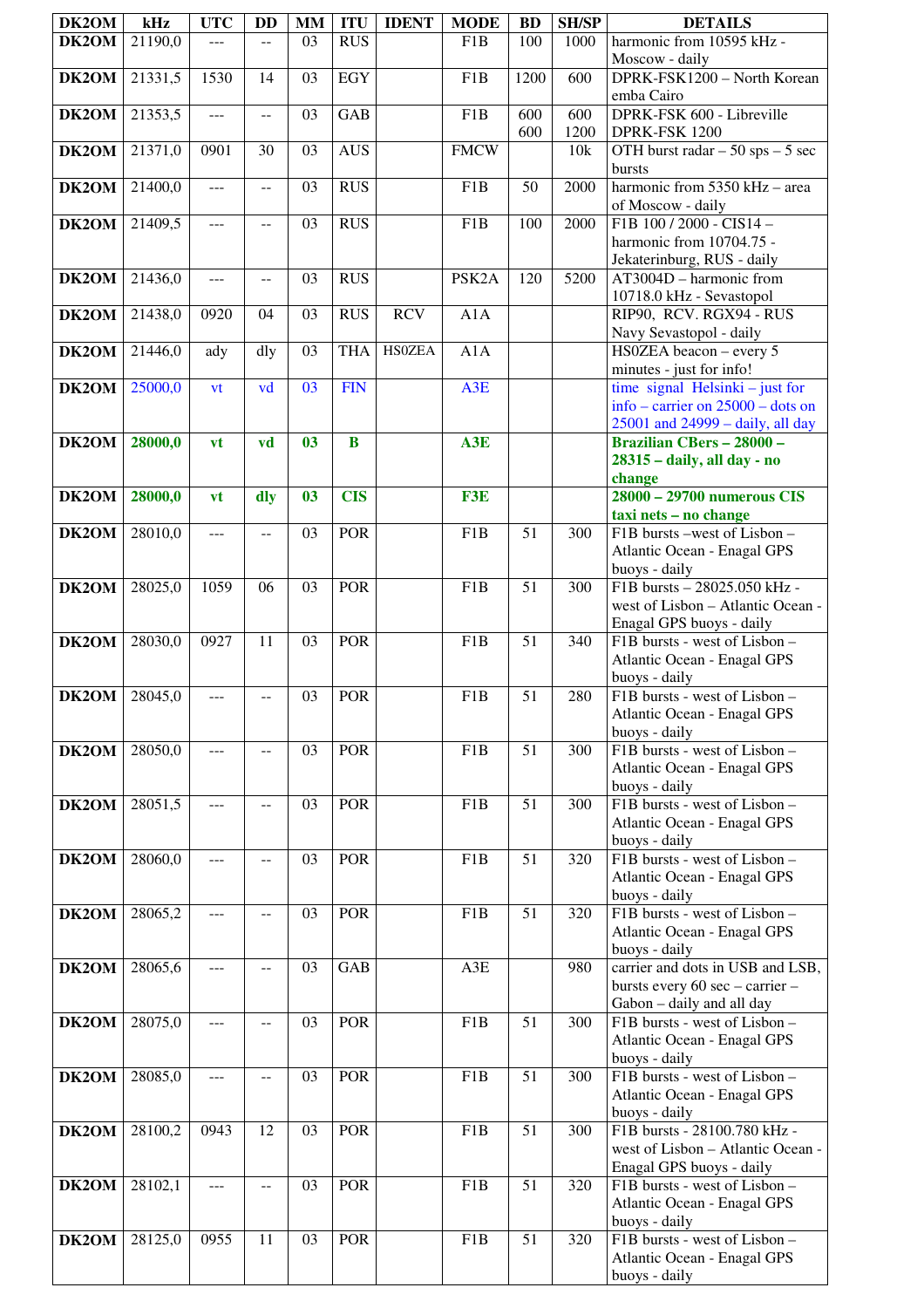| DK2OM | kHz     | <b>UTC</b> | <b>DD</b>                | <b>MM</b> | <b>ITU</b>  | <b>IDENT</b> | <b>MODE</b>      | <b>BD</b> | <b>SH/SP</b> | <b>DETAILS</b>                                                 |
|-------|---------|------------|--------------------------|-----------|-------------|--------------|------------------|-----------|--------------|----------------------------------------------------------------|
| DK2OM | 28135,0 | 222        | u.                       | 03        | <b>RUS</b>  |              | F3E              |           |              | RUS taxi - daily                                               |
| DK2OM | 28146,0 | vt         | vd                       | 03        | <b>ARG</b>  |              | FSK8             | 125       | 1750         | ALE, "LU8EX" "PY2TI" "DL1"                                     |
|       |         |            |                          |           | $\bf{B}$    |              |                  |           |              | $-$ just for info!                                             |
| DK2OM | 28200,0 | 0931       | 11                       | 03        | POR         |              | F1B              | 51        | 330          | F1B bursts - west of Lisbon -                                  |
|       |         |            |                          |           |             |              |                  |           |              | Atlantic Ocean - Enagal GPS                                    |
|       |         |            |                          |           |             |              |                  |           |              | buoys - daily                                                  |
| DK2OM | 28224,4 | $ -$       | $\mathbf{u}$             | 03        | GAB         |              | A3E              |           |              | carrier and dots +/- 770 Hz -                                  |
|       |         |            |                          |           |             |              |                  |           |              | bursts every 60 sec - Gabon -                                  |
|       |         |            |                          |           |             |              |                  |           |              | daily and all day                                              |
| DK2OM | 28249,6 | ---        | $-$                      | 03        | GAB         |              | A3E              |           | 1060         | carrier and dots +/- 530 Hz -                                  |
|       |         |            |                          |           |             |              |                  |           |              | bursts every 60 sec - Gabon -                                  |
|       |         |            |                          |           |             |              |                  |           |              | daily and all day                                              |
| DK2OM | 28250,5 | $ -$       | $-$                      | 03        | <b>GAB</b>  |              | A3E              |           | 1060         | carrier and dots +/- 530 Hz -                                  |
|       |         |            |                          |           |             |              |                  |           |              | bursts every 60 sec - Gabon -                                  |
|       |         |            |                          |           |             |              |                  |           |              | daily and all day                                              |
| DK2OM | 28275,1 | ---        | $-$                      | 03        | AF          |              | F1B              | 51        | 300          | F1B bursts - Atlantic Ocean -                                  |
|       |         |            |                          |           |             |              |                  |           |              | Enagal GPS buoys - daily                                       |
| DK2OM | 28312,5 | vt         | vd                       | 03        | POR         | CT2IXQ       | FSK8             | 125       | 1750         | ALE. "CT2IXQ" - just for info                                  |
| DK2OM | 28315,0 | vt         | dly                      | 03        | <b>POR</b>  |              | F1B              | 51        | 320          | F1B bursts - west of Lisbon -                                  |
|       |         |            |                          |           |             |              |                  |           |              | Atlantic Ocean - Enagal GPS                                    |
|       |         |            |                          |           |             |              |                  |           |              | buoys - daily                                                  |
| DK2OM | 28345,1 | ---        | $-$                      | 03        | GAB         |              | A3E              |           | 1060         | carrier and dots +/- 530 Hz -<br>bursts every 60 sec - Gabon - |
|       |         |            |                          |           |             |              |                  |           |              | daily and all day                                              |
| DK2OM | 28400,0 | 1850       | 01                       | 03        | <b>MRC</b>  |              | <b>USB</b>       |           |              | Moroccan fishery                                               |
| DK2OM | 28435,0 | ----       | ۰.                       | 03        | ${\bf E}$   |              | F1B              | 81.9      | 140          | Datawell-buoy "Waverider" -                                    |
|       |         |            |                          |           |             |              |                  |           |              | 28435.040 kHz - Costa del Sol -                                |
|       |         |            |                          |           |             |              |                  |           |              | <b>Malaga</b>                                                  |
| DK2OM | 28459,8 | ----       | $- -$                    | 03        | GAB         |              | A3E              |           | 1060         | carrier and dots +/- 530 Hz -                                  |
|       |         |            |                          |           |             |              |                  |           |              | bursts every 60 sec - Gabon -                                  |
|       |         |            |                          |           |             |              |                  |           |              | daily and all day                                              |
| DK2OM | 28459,9 |            |                          | 03        | GAB         |              | A3E              |           | 1060         | carrier and dots +/- 530 Hz -                                  |
|       |         |            |                          |           |             |              |                  |           |              | bursts every 60 sec - Gabon -                                  |
|       |         |            |                          |           |             |              |                  |           |              | daily and all day                                              |
| DK2OM | 28499,8 | ---        | ۰.                       | 03        | <b>MEa</b>  |              | F1B              | 81.9      | 140          | Datawell-buoy "Waverider" -                                    |
| DK2OM | 28701,1 | ---        |                          | 03        | GAB         |              | A3E              |           | 1056         | 28499.875 kHz - Persian Gulf                                   |
|       |         |            | $-$                      |           |             |              |                  |           |              | carrier and dots +/- 528 Hz -<br>bursts every 60 sec - Gabon - |
|       |         |            |                          |           |             |              |                  |           |              | daily and all day                                              |
| DK2OM | 28751,2 | $---$      | $- -$                    | 03        | <b>GAB</b>  |              | A3E              |           | 1080         | carrier and dots $+/- 540$ Hz -                                |
|       |         |            |                          |           |             |              |                  |           |              | bursts every 60 sec - Gabon -                                  |
|       |         |            |                          |           |             |              |                  |           |              | daily and all day                                              |
| DK2OM | 28845,5 | ---        | $\overline{a}$           | 03        | <b>GAB</b>  |              | A3E              |           | 1060         | carrier and dots $+/- 530$ Hz -                                |
|       |         |            |                          |           |             |              |                  |           |              | bursts every 60 sec - Gabon -                                  |
|       |         |            |                          |           |             |              |                  |           |              | daily and all day                                              |
| DK2OM | 28901,1 | ---        | $-$                      | 03        | <b>GAB</b>  |              | A3E              |           | 1056         | carrier and dots +/- 528 Hz -                                  |
|       |         |            |                          |           |             |              |                  |           |              | bursts every 60 sec - Gabon -                                  |
|       |         |            |                          |           |             |              |                  |           |              | daily and all day                                              |
| DK2OM | 29114,0 | ---        | $\overline{\phantom{a}}$ | 03        | <b>RUS</b>  |              | F1B              | 100       | 2000         | harmonic from 14557.0 kHz -                                    |
|       |         |            |                          |           |             |              |                  |           |              | Moscow                                                         |
| DK2OM | 29249,9 | 1039       | 06                       | 03        | ${\bf E}$   |              | F1B              | 81.9      | 140          | Datawell-buoy "Waverider" -                                    |
|       |         |            |                          |           |             |              |                  |           |              | 29249.880 kHz - Fuerteventura                                  |
|       |         |            |                          |           |             |              |                  |           |              | - daily, all day                                               |
| DK2OM | 29375,0 |            | ۰.                       | 03        | $\mathbf I$ |              | F1B              | 81.9      | 140          | Datawell-buoy "Waverider" -                                    |
|       |         |            |                          |           |             |              |                  |           |              | 29374.898 kHz - Gallipoli,<br>South Italy - daily, all day     |
| DK2OM | 29387,5 |            | --                       | 03        | <b>IND</b>  |              | F1B              | 81.9      | 140          | Datawell-buoy "Waverider" -                                    |
|       |         |            |                          |           |             |              |                  |           |              | 29387.460 kHz - Indian NW                                      |
|       |         |            |                          |           |             |              |                  |           |              | coast, close to Pakistan - daily,                              |
|       |         |            |                          |           |             |              |                  |           |              | all day                                                        |
| DK2OM | 29400,0 | ---        | --                       | 03        | <b>USA</b>  |              | F <sub>1</sub> B | 81.9      | 140          | Datawell-buoy "Waverider" -                                    |
|       |         |            |                          |           |             |              |                  |           |              | 29400.070 kHz - USA north-                                     |
|       |         |            |                          |           |             |              |                  |           |              | east coast - NY daily, all day                                 |
| DK2OM | 29450,0 | 1043       | 06                       | 03        | <b>MRC</b>  |              | F1B              | 81.9      | 140          | Datawell-buoy "Waverider" -                                    |
|       |         |            |                          |           |             |              |                  |           |              | 29449.920 kHz - area of El                                     |
|       |         |            |                          |           |             |              |                  |           |              | Aaiun - Morocco - daily, all                                   |
|       |         |            |                          |           |             |              |                  |           |              | day                                                            |
| DK2OM | 29500,0 |            | --                       | 03        | ${\bf G}$   |              | F1B              | 81.9      | 140          | Datawell-buoy "Waverider" -<br>area of Gibraltar - daily, all  |
|       |         |            |                          |           |             |              |                  |           |              |                                                                |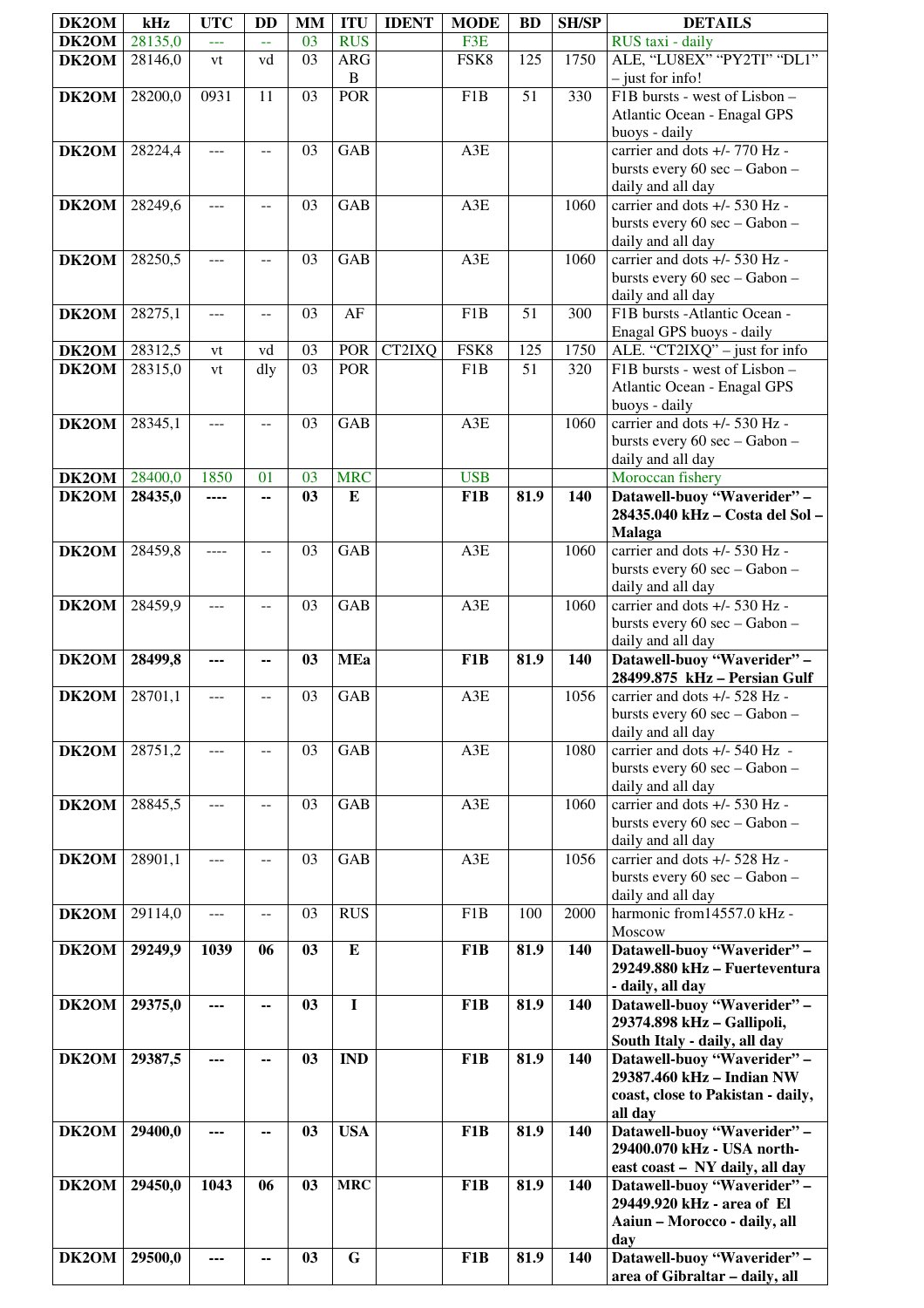| DK2OM | kHz     | UTC- | DD | <b>MM</b> | ITU        | <b>IDENT</b> | <b>MODE</b> | <b>BD</b> | <b>SH/SP</b> | <b>DETAILS</b>                                                                           |
|-------|---------|------|----|-----------|------------|--------------|-------------|-----------|--------------|------------------------------------------------------------------------------------------|
|       |         |      |    |           |            |              |             |           |              | dav                                                                                      |
| DK2OM | 29525.0 | ---  | -- | 03        | <b>MRC</b> |              | F1B         | 81.9      | 140          | Datawell-buoy "Waverider" –<br>29524.990 kHz - Agadir -<br>Morocco - daily, all day      |
| DK2OM | 29625.0 | ---  | -- | 03        | <b>USA</b> |              | F1B         | 81.9      | 140          | Datawell-buoy "Waverider" -<br>29625.024 kHz - USA north-<br>east coast - daily, all day |

## **IRTS – Ireland – EI3GYB (Michael)**

| <b>SOC</b>                 | kHz            | <b>UTC</b>    | <b>DD</b> | <b>MM</b>       | <b>ITU</b>              | <b>IDENT</b> | <b>MODE</b>            | <b>DETAILS</b>                                       |
|----------------------------|----------------|---------------|-----------|-----------------|-------------------------|--------------|------------------------|------------------------------------------------------|
| <b>IRTS</b>                | 3504           | $2015 -$      | 02        | 03              | <b>HOL</b>              |              | <b>USB</b>             | Dutch fishermen, 2 male persons                      |
|                            |                | 2050          |           |                 | <b>or</b>               |              |                        |                                                      |
|                            |                |               |           |                 | $\text{MM}{}$           |              |                        |                                                      |
| <b>IRTS</b>                | 3515           | 2000          | 22        | 03              | <b>POR</b>              |              | <b>USB</b>             | Portuguese fishermen, 2 male voices. Loud            |
|                            |                |               |           |                 | <b>or</b>               |              |                        | motor noise.                                         |
|                            |                |               |           |                 | MM                      |              |                        |                                                      |
| <b>IRTS</b>                | 3520           | 1802          | 08        | 03              | <b>KAZ</b>              |              | <b>USB</b>             | Female voice, Russian                                |
| <b>IRTS</b>                | 3520           | 1832-         | $08+$     | 03              | <b>KAZ</b>              |              | <b>USB</b>             | Patrol check in Russian. Nearly always female        |
|                            |                | 0100          | 09        |                 |                         |              |                        | voices. Periodic check every half hour 2             |
|                            |                |               |           |                 |                         |              |                        | minutes past 30 or 60 minutes. Only very short       |
|                            |                |               |           |                 |                         |              |                        | messages like "I am listening for number             |
|                            |                |               |           |                 |                         |              |                        | x".Katarin, I am listening ".Calls always 2          |
|                            |                |               |           |                 |                         |              |                        | letters and one number or 2 numbers and one          |
|                            |                |               |           |                 |                         |              |                        | letter. A few times a male voice came up. He         |
|                            |                |               |           |                 |                         |              |                        | called himself Roman                                 |
| <b>IRTS</b>                | 3535           | 1745-         | 01        | 03              | F or                    |              | <b>USB</b>             | French Fishermen on incorrect frequency. 2 male      |
| <b>IRTS</b>                | 3540           | 1756<br>1415  | 16        | 03              | <b>MM</b><br><b>POR</b> |              | <b>USB</b>             | persons<br>Portuguese Fishermen                      |
|                            |                |               |           |                 |                         |              |                        |                                                      |
|                            |                |               |           |                 | or<br><b>MM</b>         |              |                        |                                                      |
| <b>IRTS</b>                | 3540           | 0340          | 18        | 03              |                         |              | <b>USB</b>             | 2 male voices, Arabic                                |
| <b>IRTS</b>                | 3545           | 1950          | 22        | 03              |                         |              | <b>USB</b>             | Spanish fishermen, 2 male persons.                   |
| <b>IRTS</b>                | 3548           | 0330-         | 10        | 03              |                         |              | USB/                   | Male voice in Russian. Looks like a net. Many        |
|                            |                | 0415          |           |                 |                         |              | <b>LSB</b>             | stations calling in for short reports. Switches over |
|                            |                |               |           |                 |                         |              |                        | to LSB at 0410.                                      |
| <b>IRTS</b>                | 3548           | 1950          | 22        | 03              |                         |              |                        | 1 male person calling in Russian                     |
| <b>IRTS</b>                | 3550           | 0330          | 10        | 03              |                         |              | <b>USB</b>             | Female voice in Russian, calling others.             |
| <b>IRTS</b>                | 5403.5         | 1815-         | 01        | 03              |                         |              | <b>USB</b>             | Pop music and loud whistling on and off.             |
|                            |                | 1902          |           |                 |                         |              |                        |                                                      |
| <b>IRTS</b>                | 7000           | 2140          | 20        | 03              | <b>RUS</b>              |              | AM                     | <b>Buzzer</b>                                        |
| <b>IRTS</b>                | 7040           | 1910-         | 03        | $\overline{03}$ |                         |              |                        | Very strong Radar from 7040 to 7071 kHz. This        |
|                            |                | 2050          |           |                 |                         |              |                        | section of the band is unusable.                     |
| <b>IRTS</b>                | 7046           | 1930          | 09        | 03              |                         |              |                        | Radar 7046 to 7078 kHz                               |
| <b>IRTS</b>                | 7047           | 0430          | 10        | 03<br>03        |                         |              |                        | Radar from 7047 to 7067 kHz                          |
| <b>IRTS</b><br><b>IRTS</b> | 7080<br>7088.8 | 1730<br>1930- | 10<br>05  | 03              |                         |              |                        | Radar 7080 to 7172 kHz. Band not usable.             |
|                            |                | 2025          |           |                 |                         |              |                        | Random CW letters and figures, nonstop               |
| <b>IRTS</b>                | 7120           | 0330          | 18        | 03              | SOM                     |              | $\mathbf{A}\mathbf{M}$ | Radio Hargeysa, BC station                           |
| <b>IRTS</b>                | 7150           | 1940 to       | 31        | 03              |                         |              |                        | Extremely strong monster digital signal.             |
|                            |                | 2000 and      |           |                 |                         |              |                        | Frequency unusable.                                  |
|                            |                | beyond        |           |                 |                         |              |                        |                                                      |
| <b>IRTS</b>                | 7200           | 1340 to       | 12        | 03              | <b>CHN</b>              |              | AM                     | Radio Taiwan International, until s/off at 1400 z.   |
|                            |                | 1400          |           |                 |                         |              |                        |                                                      |
| <b>IRTS</b>                | 10115          | 1930          | 25        | 03              |                         |              | <b>USB</b>             | 2 male voices, Portuguese                            |
| <b>IRTS</b>                | 10121          | 1130-         | 08        | 03              |                         |              | <b>USB</b>             | 2 male voices, conversation in an Asiatic            |
|                            |                | 1140          |           |                 |                         |              |                        | language.                                            |
| <b>IRTS</b>                | 10131.2        | 1810          | 08        | 03              |                         |              | <b>USB</b>             | 2 male voices, probably Korean                       |
| <b>IRTS</b>                | 14125          | 1300          | 16        | 03              |                         |              |                        | Radar, 14125 to 14140 kHz.                           |
| <b>IRTS</b>                | 14128          | 0945          | 18        | 03              |                         |              |                        | Radar from 14128 to 14250 kHz.                       |
| <b>IRTS</b>                | 14264          | 1215          | 15        | 03              |                         |              |                        | Radar from 14264 to 14284 kHz                        |
| <b>IRTS</b>                | 14269          | 1400          | 21        | 03              |                         |              |                        | Radar from 14269 to 14283 kHz                        |
| <b>IRTS</b>                | 18139          | 1445          | 23        | 03              |                         |              |                        | Radar 18139 to 18173 kHz                             |
| <b>IRTS</b>                | 21292          | 1150          | 11        | 03              |                         |              |                        | Radar 21292 to 21345 kHz.                            |
| <b>IRTS</b>                | 21313          | 1515          | 26        | 03              |                         |              |                        | Radar 21313 to 21340 kHz                             |
| <b>IRTS</b>                | 21352.5        | 1410          | 09        | 03              |                         |              |                        | Digital signals, very strong. Most likely a N.       |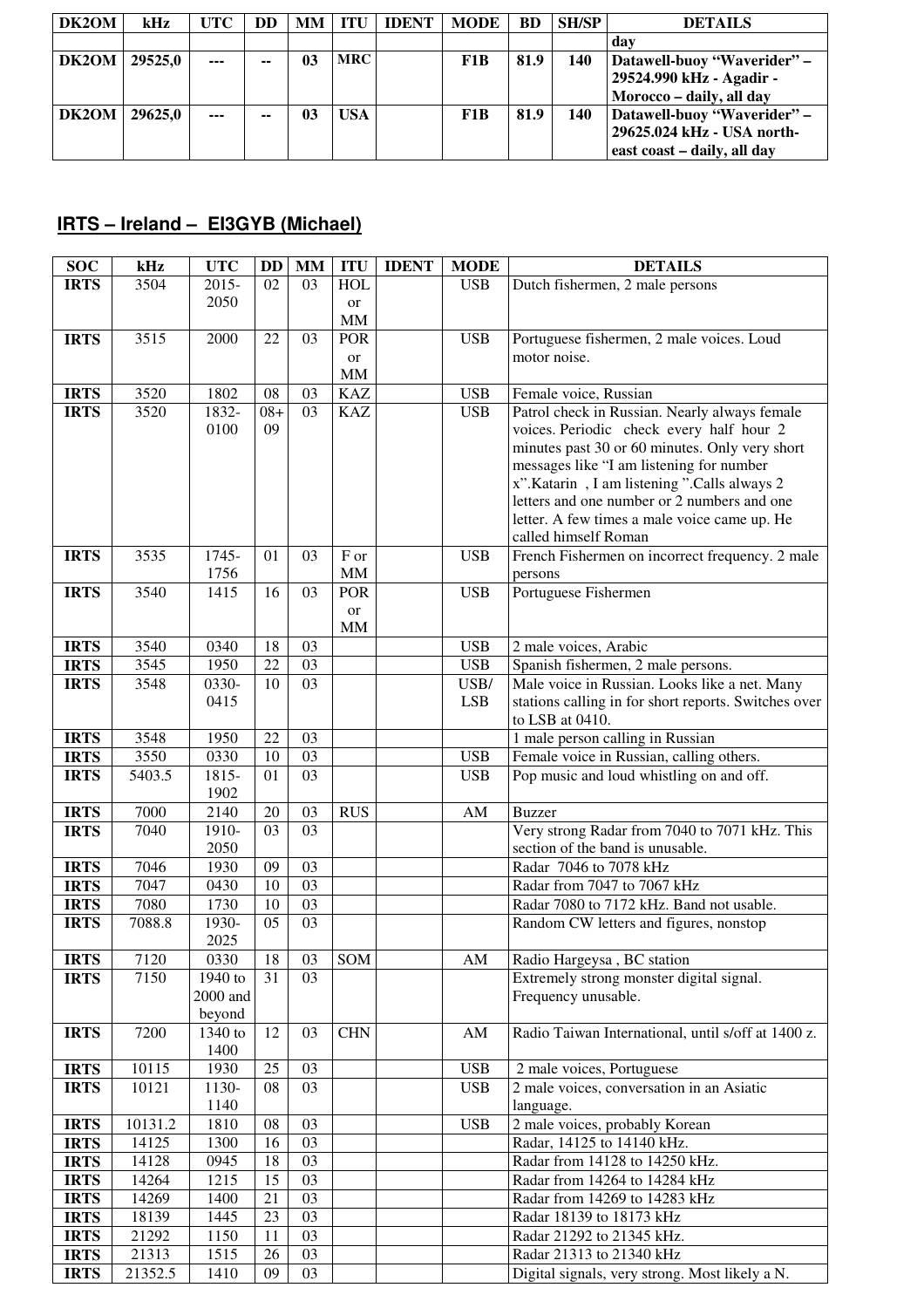| <b>SOC</b>  | kHz     | UTC  | DD | MM             | TTU        | <b>IDENT</b> | <b>MODE</b> | <b>DETAILS</b>                                   |
|-------------|---------|------|----|----------------|------------|--------------|-------------|--------------------------------------------------|
|             |         |      |    |                |            |              |             | Korean embassy in W. Africa                      |
| <b>IRTS</b> | 21400   | 1130 |    | 03             |            |              |             | Radar from 21400 to 21429 kHz                    |
| <b>IRTS</b> | 24887   | 1120 | 02 | 0 <sub>3</sub> |            |              |             | Strong Radar, 24887 to 24910 kHz                 |
| <b>IRTS</b> | 24945.5 | 1225 |    | 03             | <b>BRA</b> |              | LSB         | Brazilian CB pirates, several male voices, Roger |
|             |         |      |    |                |            |              |             | Beeps.                                           |
| <b>IRTS</b> | 24977   | 1000 |    | 03             |            |              |             | Radar from 24977 to 24999 kHz                    |

## **KARS – Kuwait – 9K2RR (Faisal)**

# **MRASZ – Hungary - HA7PL (Laci)**

| <b>SOC</b>                   | kHz                | <b>UTC</b>   | DD                      | MМ                      | <b>ITU</b> | <b>IDENT</b> | <b>MODE</b>                      | <b>SH</b> | <b>DETAILS</b>                 |
|------------------------------|--------------------|--------------|-------------------------|-------------------------|------------|--------------|----------------------------------|-----------|--------------------------------|
| <b>MRASZ</b>                 | 3514,0             | 2147         | 1                       | 3                       |            |              | A1A                              |           | deliberate disturbance         |
| <b>MRASZ</b>                 | 3542,0             | 1929         | 23                      | 3                       |            |              | A1A                              |           | "DKG6 de 3A7B V"               |
| <b>MRASZ</b>                 | 3557,0             | 2121         | 23                      | 3                       |            |              | F1B                              | 250       |                                |
| <b>MRASZ</b>                 | 3567,8             | 1826         | 9                       | 3                       |            |              | A1A                              |           | Dashes, disturbance            |
| <b>MRASZ</b>                 | 3608,0             | 2041         | 23                      | 3                       |            |              | F1B                              | 200       |                                |
| <b>MRASZ</b>                 | 3610,0             | 2029         | 3                       | 3                       |            |              | A1A                              |           | 5 letters groups, morse        |
|                              |                    |              |                         |                         |            |              |                                  |           | practice                       |
| <b>MRASZ</b>                 | 3615,0             | 1704         | 15                      | 3                       |            |              | PSK <sub>2</sub>                 |           | AT3004D                        |
| <b>MRASZ</b>                 | 7000,0             | 2029         | $\mathfrak{Z}$          | 3                       |            |              | H3E                              |           | buzzer, hrd on: 4, 9, 31       |
| <b>MRASZ</b>                 | 7001,5             | 918          | 28                      | 3                       |            |              | $\mathbf{?}\mathbf{?}\mathbf{?}$ |           | abt 2,5 kHz wide, like a noise |
| <b>MRASZ</b>                 | 7007,0             | 2027         | $\mathfrak{Z}$          | 3                       |            |              | <b>USB</b>                       |           | Ui language                    |
| <b>MRASZ</b>                 | 7020,0             | 0941         | 31                      | 3                       |            |              | F1B                              | 250       |                                |
| <b>MRASZ</b>                 | 7025,0             | 1822         | 9                       | $\overline{\mathbf{3}}$ |            |              | <b>OTHR</b>                      |           | 7005-7040 kHz                  |
| <b>MRASZ</b>                 | 7027,7             | 1310         | 24                      | 3                       |            |              | A1A                              |           | lot of very fast morse groups  |
| <b>MRASZ</b>                 | 7041,0             | 2103         | 8                       | $\overline{3}$          |            |              | A1A                              |           | "de GRGC K", "L1FJ (3x) de     |
|                              |                    |              |                         |                         |            |              |                                  |           | <b>GRGC K"</b>                 |
| <b>MRASZ</b>                 | 7050,0             | 1428         | 13                      | 3                       |            |              | <b>LSB</b>                       |           | russian, chaos, hrd:           |
|                              |                    |              |                         |                         |            |              |                                  |           | 15,23,24,28,31                 |
| <b>MRASZ</b>                 | 7060,0             | 2025         | $\overline{\mathbf{3}}$ | 3                       |            |              | <b>OTHR</b>                      |           | 7040-7075 kHz                  |
| <b>MRASZ</b>                 | 7076,0             | 0916         | 28                      | $\overline{\mathbf{3}}$ |            |              | F1B                              | 250       |                                |
| <b>MRASZ</b>                 | 7080,0             | 1855         | $\overline{23}$         | $\overline{\mathbf{3}}$ |            |              | F1B                              | 200       |                                |
| <b>MRASZ</b>                 | 7091,5             | 1359         | $\overline{31}$         | $\overline{\mathbf{3}}$ |            |              | A1A                              |           | continuous slow "V"            |
| <b>MRASZ</b>                 | 7100,0             | 2038         | $\overline{10}$         | 3                       |            |              | <b>OTHR</b>                      |           | 7016-7190 kHz                  |
| <b>MRASZ</b>                 | 7113,0             | 0725         | 28                      | $\overline{\mathbf{3}}$ |            |              | PSK <sub>2</sub>                 |           | AT3004D                        |
| <b>MRASZ</b>                 | 7120,0             | 1741         | $\overline{4}$          | 3                       | SOM        |              | A3E                              |           | Radio Hargaysa, hrd: 9         |
| <b>MRASZ</b>                 | 7156,0             | 0731         | $\overline{2}$          | 3                       |            |              | F1B                              | 400       |                                |
| <b>MRASZ</b>                 | 7205,0             | 2024         | 3                       | 3                       |            |              | A3E                              |           | splatter 10 kHz down           |
| <b>MRASZ</b>                 | 10114,7            | 0728         | $\overline{2}$          | 3                       |            |              | F1B                              | 1000      |                                |
| <b>MRASZ</b>                 | 10114,8            | 0730         | 28                      | 3                       |            |              | F1B                              | 1000      |                                |
| <b>MRASZ</b>                 | 10115,0            | 1509         | 25                      | 3                       |            |              | F1B                              | 200       |                                |
| <b>MRASZ</b>                 | 10118,0            | 1443         | 24                      | 3                       |            |              | A1A                              |           | deliberate disturbance         |
| <b>MRASZ</b>                 | 10125,0            | 2123         | 23                      | 3                       |            |              | <b>OTHR</b>                      |           |                                |
| <b>MRASZ</b>                 | 10145,0            | 1502         | $\overline{24}$         | 3                       |            |              | <b>OTHR</b>                      |           | 10 kHz wide                    |
| <b>MRASZ</b>                 | 14008,0            | 0933         | $\overline{20}$         | 3                       |            |              | F1B                              | 250       |                                |
| <b>MRASZ</b>                 | 14050,0            | 1016         | 3                       | $\overline{\mathbf{3}}$ |            |              | N0N                              |           |                                |
| <b>MRASZ</b>                 | 14138,0            | 1029         | $\overline{20}$         | 3                       |            |              | <b>OTHR</b>                      |           |                                |
| <b>MRASZ</b>                 | 14160,0            | 1019         | $\overline{3}$          | $\overline{3}$          |            |              | F1B                              | 250       |                                |
| <b>MRASZ</b>                 | 14180,0            | 1044         | 3                       | 3                       |            |              | F1B                              | 200       |                                |
| <b>MRASZ</b>                 | 14180,0            | 1059         | 11                      | 3                       |            |              | F1B                              | 200       |                                |
| <b>MRASZ</b>                 | 14180,0            | 0957         | 20                      | 3                       |            |              | F1B                              | 200       |                                |
| <b>MRASZ</b>                 | 14205,0            | 1021         | 20                      | 3                       |            |              | <b>OTHR</b>                      |           |                                |
| <b>MRASZ</b>                 | 14240,0            | 1020         | $\mathfrak{Z}$          | 3                       |            |              | F1B                              | 250       |                                |
| <b>MRASZ</b>                 | 14242,0            | 0949         | 11                      | 3                       |            |              | PSK <sub>2</sub>                 |           | AT3004D                        |
| <b>MRASZ</b>                 | 14253,0            | 1418         | 11<br>15                | 3<br>3                  |            |              | F1B                              | 250       |                                |
| <b>MRASZ</b>                 | 14253,0            | 1314         |                         |                         |            |              | F1B                              | 250       |                                |
| <b>MRASZ</b>                 | 14253,0            | 0732         | $28\,$<br>11            | 3<br>3                  |            |              | F1B<br><b>OTHR</b>               | 250       | 14240-14270 kHz                |
| <b>MRASZ</b>                 | 14255,0<br>14265,0 | 1514<br>1225 | 31                      | 3                       |            |              | PSK <sub>2</sub>                 |           |                                |
| <b>MRASZ</b>                 | 14270,0            | 1515         | 19                      | 3                       |            |              | <b>OTHR</b>                      |           | AT3004D<br>20 kHz wide         |
| <b>MRASZ</b><br><b>MRASZ</b> | 14280,0            | 1251         | 24                      | 3                       |            |              | <b>OTHR</b>                      |           | 40 kHz wide                    |
| <b>MRASZ</b>                 | 14290,0            | 1442         | 11                      | $\overline{3}$          |            |              | <b>OTHR</b>                      |           |                                |
|                              |                    |              |                         |                         |            |              |                                  |           |                                |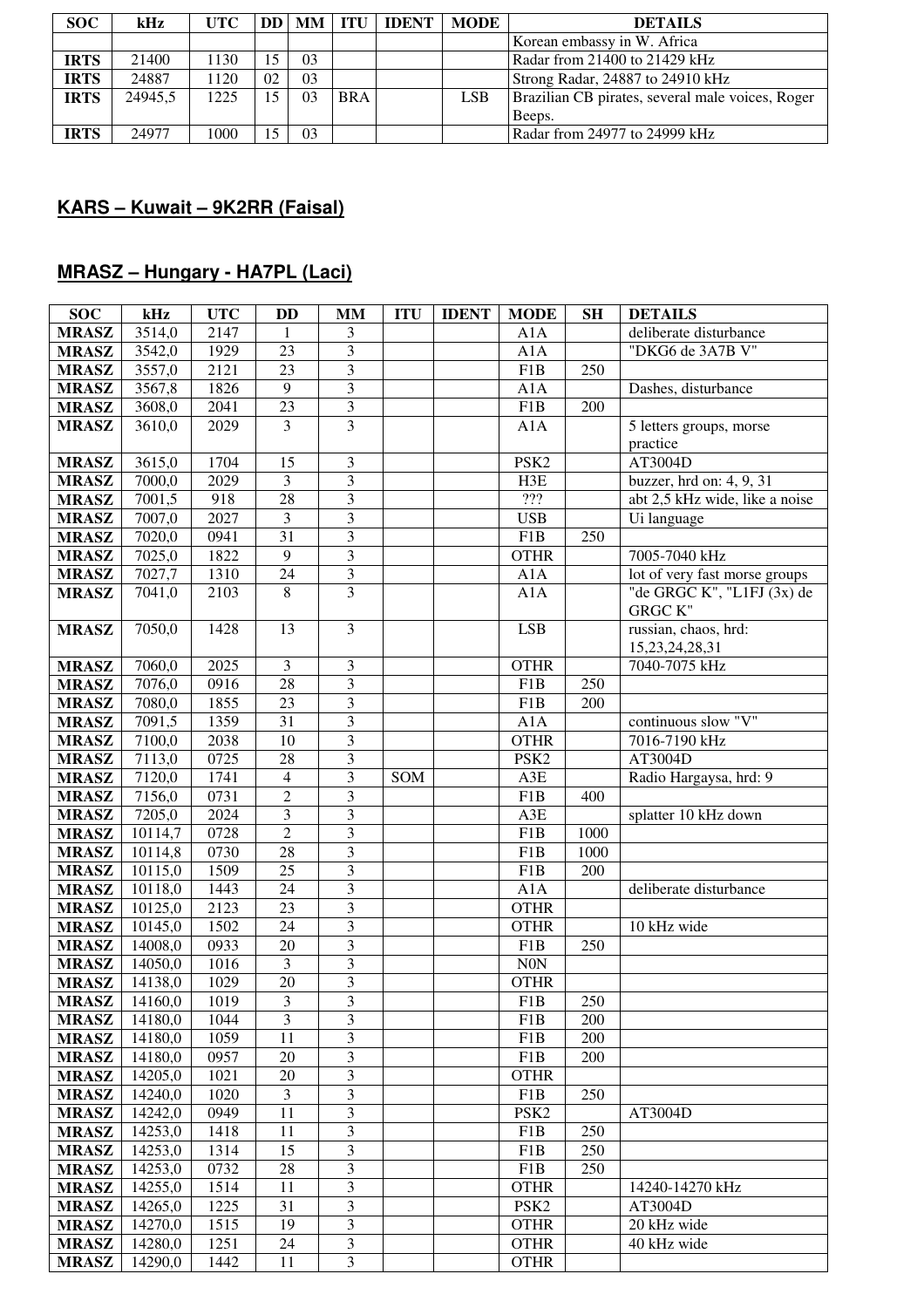| SOC.         | kHz     | UTC  | DD | MМ | <b>ITU</b> | <b>IDENT</b> | <b>MODE</b>      | SН | <b>DETAILS</b> |
|--------------|---------|------|----|----|------------|--------------|------------------|----|----------------|
| <b>MRASZ</b> | 14295,0 | 1300 |    |    |            |              | <b>N0N</b>       |    |                |
| <b>MRASZ</b> | 14295.0 | 1435 | 31 |    |            |              | <b>OTHR</b>      |    | 10 kHz wide    |
| <b>MRASZ</b> | 14300.0 | 1506 |    |    |            |              | <b>OTHR</b>      |    |                |
| <b>MRASZ</b> | 14325.0 | 1746 |    |    |            |              | <b>LSB</b>       |    | Ui language    |
| <b>MRASZ</b> | 14335.0 | 1746 | 4  |    |            |              | <b>LSB</b>       |    | Ui language    |
| <b>MRASZ</b> | 14340.0 | 1225 | 31 |    |            |              | PSK <sub>2</sub> |    | AT3004D        |
| <b>MRASZ</b> | 21010.0 | 1227 | 31 |    |            |              | A3E              |    | Ui BC          |

## **OEVSV – Austria – OE3GSA (Gerd)**

## **PZK – Poland – SP9BRP (Jan)**

#### **REF 1 – France – F5MIU (Francis) F5JBR (Andre)**

| <b>SOC</b> | kHz    | <b>UTC</b> | <b>DD</b> | <b>MM</b> | <b>ITU</b> | <b>IDENT</b>                                    | <b>MODE</b>                    | <b>Baud</b>               | Sh/Bw | <b>DETAILS</b>                                                                                                                                                  |
|------------|--------|------------|-----------|-----------|------------|-------------------------------------------------|--------------------------------|---------------------------|-------|-----------------------------------------------------------------------------------------------------------------------------------------------------------------|
| <b>REF</b> | 3510,0 | 0511       | 03        | 03        | <b>RUS</b> | Russian<br>Military                             | CIS-<br>12/AT30<br>04D/US<br>B | 120<br>per<br>chan<br>nel | 2700  | Encrypted messages                                                                                                                                              |
| <b>REF</b> | 3520,0 | 1625       | 05        | 03        | <b>RUS</b> | Poss<br>Russian<br>Air<br>Defense               | <b>USB</b>                     |                           |       | Tracking (Russian Voice)                                                                                                                                        |
| <b>REF</b> | 3523,0 | 1536       | 03        | 03        | <b>RUS</b> | <b>TSOB</b>                                     | CW                             |                           |       | TSOB Wkg GRXK (CRXK de<br>TSOB QTC 253 30 3 1825 253 =<br>$439 = MMMMM$ NXDOR<br>RHPWI IZKQB FXYEI IZKQB<br>FXYEI IZKQB FXYEI ÔWTWJ<br>$/ $ in Dx – Qsx on 3551 |
| <b>REF</b> | 3523,0 | 1602       | 26        | 03        | <b>RUS</b> | <b>XKLN</b>                                     | CW                             |                           |       | <b>XKLN</b> worked 5 outstations<br>(comms checks and QTCs) in<br>Duplex – Qsx on 3551,0 kHz                                                                    |
| <b>REF</b> | 3525,0 | 1530       | 03        | 03        | <b>RUS</b> | QWD5                                            | CW                             |                           |       | QWD5 Wkg 7 oustations in $Dx -$<br>Qsx on 3194                                                                                                                  |
| <b>REF</b> | 3525,0 | 1539       | 11        | 03        | <b>RUS</b> | <b>PVBP</b>                                     | CW                             |                           |       | PVBP Wkg 7 oustations in $Dx -$<br>Qsx on 3194                                                                                                                  |
| <b>REF</b> | 3530,0 | 1537       | 17        | 03        | <b>RUS</b> | Russian<br>Military                             | CIS-<br>12/AT30<br>04D/US<br>B | 120<br>per<br>chan<br>nel | 2700  | Encrypted messages                                                                                                                                              |
| <b>REF</b> | 3545,0 | 1622       | 05        | 03        | <b>RUS</b> | Russian<br>Air<br>Defense                       | <b>USB</b>                     |                           |       | Tracking (Russian Voice)                                                                                                                                        |
| <b>REF</b> | 3548,0 | 0543       | 03        | 03        | <b>RUS</b> | Russian<br>Navy                                 | <b>FSK</b>                     | 50                        | 200   | Encrypted messages                                                                                                                                              |
| <b>REF</b> | 3548,0 | 0444       | 08        | 03        | <b>RUS</b> | Russian<br>Navy                                 | <b>FSK</b>                     | 50                        | 200   | Encrypted messages                                                                                                                                              |
| <b>REF</b> | 3548,0 | 0539       | 16        | 03        | <b>RUS</b> | Russian<br>Air<br>Defense<br>Army<br><b>PVO</b> | <b>USB</b>                     |                           |       | Tracking (Russian Voice)                                                                                                                                        |
| <b>REF</b> | 3548,0 | 0550       | 16        | 03        | <b>RUS</b> | Russian<br>Air<br>Defense<br>Army<br><b>PVO</b> | <b>LSB</b>                     |                           |       | Tracking (Russian Voice): 2<br>networks on the frequency (1 in<br>USB Mode and 1 in LSB Mode)                                                                   |
| <b>REF</b> | 3548,0 | 0735       | 19        | 03        | <b>RUS</b> | Russian<br>Air<br>Defense<br>Army<br><b>PVO</b> | <b>USB</b>                     |                           |       | Tracking (Russian Voice)                                                                                                                                        |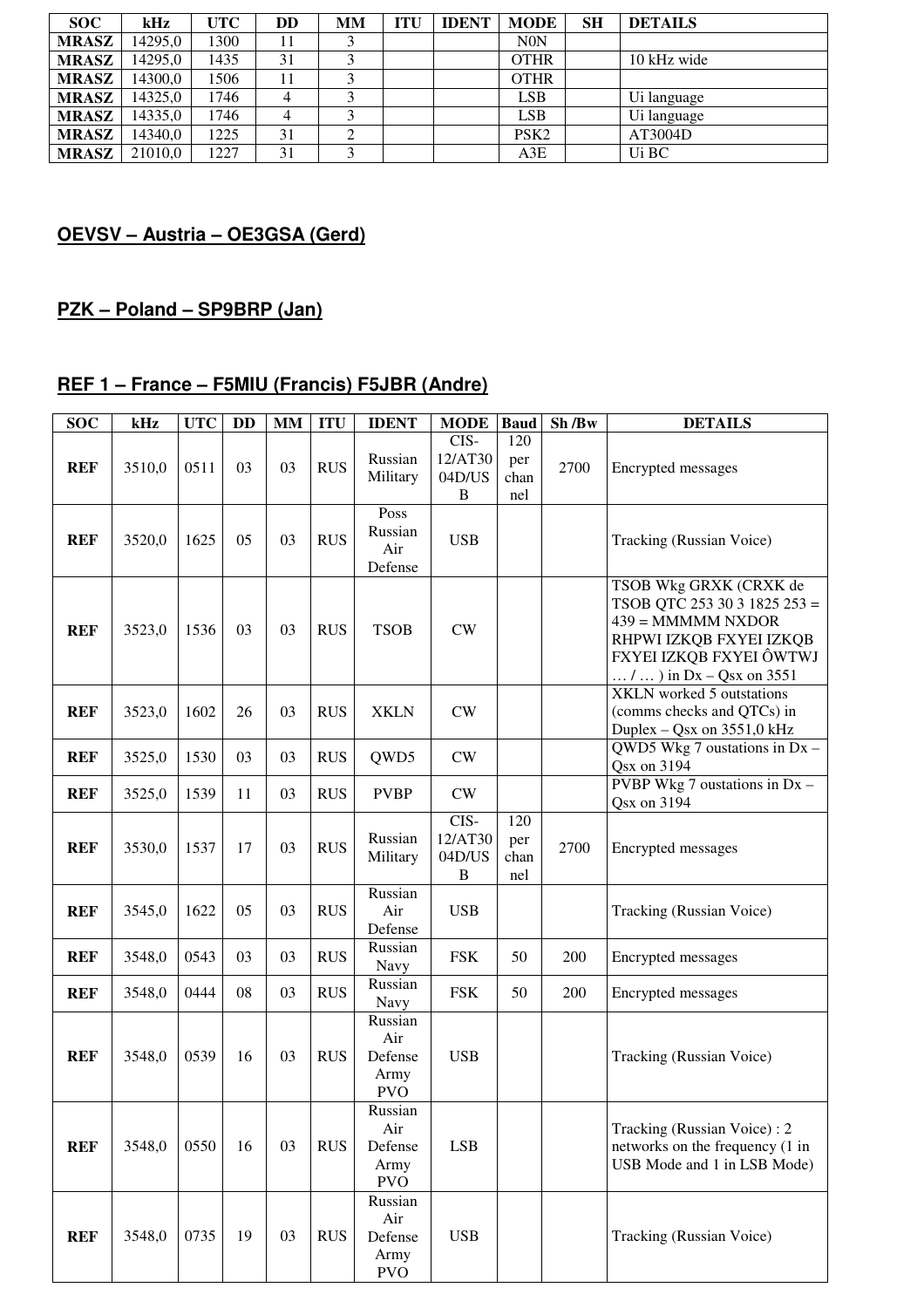| <b>SOC</b> | kHz    | <b>UTC</b> | <b>DD</b> | <b>MM</b> | <b>ITU</b> | <b>IDENT</b>         | <b>MODE</b>                               | Baud                      | Sh /Bw | <b>DETAILS</b>                                                                                               |
|------------|--------|------------|-----------|-----------|------------|----------------------|-------------------------------------------|---------------------------|--------|--------------------------------------------------------------------------------------------------------------|
| <b>REF</b> | 3552,0 | 1542       | 03        | 03        | <b>RUS</b> | Russian<br>Navy      | <b>FSK</b>                                | 50                        | 200    | Encrypted messages                                                                                           |
| <b>REF</b> | 3552,0 | 1622       | 26        | 03        | <b>RUS</b> | Russian<br>Navy      | <b>FSK</b>                                | 50                        | 200    | Encrypted messages - traffic to<br>nuclear forces                                                            |
| <b>REF</b> | 3554,0 | 1530       | 03        | 03        | <b>RUS</b> | <b>XNOT</b>          | ${\rm\bf CW}$                             |                           |        | XNOT Wkg 6 oustations in $Dx -$<br>Qsx on 3711                                                               |
| <b>REF</b> | 3554,0 | 1530       | 11        | 03        | <b>RUS</b> | <b>TDJL</b>          | ${\rm\bf CW}$                             |                           |        | TDJL wkg 6 outstations in Dx -<br>Qsx on 3711                                                                |
| <b>REF</b> | 3557,0 | 0539       | 16        | 03        | <b>RUS</b> | Russian<br>Military  | <b>FSK</b>                                | 75                        | 250    | Encrypted messages : frequency<br>actived for trafic in QYT9 Mode                                            |
| <b>REF</b> | 3565,0 | 1853       | 22        | 03        | <b>RUS</b> | RAU2                 | CW                                        |                           |        | Comms checks with RNI2 (For<br>information: Qsx on 3270)                                                     |
| <b>REF</b> | 3575,0 | 1503       | 04        | 03        | <b>RUS</b> | <b>SKLT</b>          | <b>MCW</b>                                |                           |        | SKLT Wkg N71N (comms<br>checks : use QRJ code) in Dx                                                         |
| <b>REF</b> | 3587,0 | 1531       | 14        | 03        | <b>RUS</b> | <b>YFJA</b>          | CW                                        |                           |        | YFJA Wkg outstations in Dx                                                                                   |
| <b>REF</b> | 3642,0 | 1517       | 06        | 03        | <b>CHN</b> | 3A7D                 | ${\rm\bf CW}$                             |                           |        | 3A7D wkd DKG6 (Only: DKG6<br>de 3A7D V) - Chinese Army                                                       |
| <b>REF</b> | 3667,0 | 1525       | 14        | 03        | <b>RUS</b> | Russian<br>Military  | CIS-<br>12/AT30<br>04D/US<br>$\, {\bf B}$ | 120<br>per<br>chan<br>nel | 2700   | Encrypted messages                                                                                           |
| <b>REF</b> | 3670,0 | 1517       | 14        | 03        | <b>RUS</b> | <b>RMP</b>           | CW                                        |                           |        | Encrypted messages $-$ (QYT4<br>Mode Actived: RHM81 de RMP<br>QYT4 QSX 4944 QWH 3670) In<br>Dx - Qsx on 4944 |
| <b>REF</b> | 3709,0 | 0525       | 14        | 03        | <b>RUS</b> | Russian<br>Military  | $CIS-$<br>12/AT30<br>04D/US<br>B          | 120<br>per<br>chan<br>nel | 2700   | Encrypted messages                                                                                           |
| <b>REF</b> | 3720,0 | 1528       | 17        | 03        | <b>RUS</b> | <b>HXMQ</b>          | CW                                        |                           |        | HXMQ send QTCs for<br>outstations in Broadcast                                                               |
| <b>REF</b> | 3720,0 | 0718       | 25        | 03        | <b>RUS</b> | <b>MFWU</b>          | ${\rm\bf CW}$                             |                           |        | MFWU comms checks and QTCs<br>with 4 outstations in Duplex                                                   |
| <b>REF</b> | 3740,0 | 0504       | 16        | 03        | <b>RUS</b> | RUA41                | <b>FSK</b>                                | 100                       | 500    | Encrypted messages - End trafic<br>at $0633z$ – For information Qsx<br>on 3300 kHz                           |
| <b>REF</b> | 3767,0 | 1348       | 07        | 03        | <b>RUS</b> | Russian<br>Military  | CIS-<br>12/AT30<br>04D/US<br>$\, {\bf B}$ | 120<br>per<br>chan<br>nel | 2700   | Encrypted messages                                                                                           |
| <b>REF</b> | 3774,0 | 1407       | 07        | 03        | <b>RUS</b> | PARNIK-<br>15        | <b>LSB</b>                                |                           |        | PARNIK-15 Clg DAVOY-22 in<br>$S_{X}$                                                                         |
| <b>REF</b> | 3776,0 | 1553       | 17        | 03        | <b>RUS</b> | <b>KWSM</b>          | CW                                        |                           |        | KWSM send QTCs for<br>outstations in Duplex                                                                  |
| <b>REF</b> | 3776,0 | 1630       | 26        | 03        | <b>RUS</b> | Russian<br>Military  | <b>FSK</b>                                | 75                        | 250    | Encrypted messages                                                                                           |
| <b>REF</b> | 3784,0 | 0450       | 23        | 03        | <b>RUS</b> | <b>ANEW</b>          | ${\rm\bf CW}$                             |                           |        | Comms checks with outstations<br>in Duplex                                                                   |
| <b>REF</b> | 3793,0 | 1923       | 02        | 03        | <b>RUS</b> | Russian<br>Military  | <b>FSK</b>                                | 75                        | 250    | Encrypted messages                                                                                           |
| <b>REF</b> | 3797,0 | 1937       | 02        | 03        | <b>RUS</b> | <b>RCV</b>           | CW                                        |                           |        | RCV Wkg RIC87 (RIC87 de<br>CRV QTC ) in Bcast                                                                |
| <b>REF</b> | 3799,5 | 1724       | 26        | 03        | <b>RUS</b> | RJD56                | CW                                        |                           |        | RJD56 send QTCs for RCP in<br><b>Broadcast</b>                                                               |
| <b>REF</b> | 3801,0 | 1835       | 05        | 03        | <b>RUS</b> | Russian<br>Military  | CIS-<br>12/AT30<br>04D/US<br>$\, {\bf B}$ | 120<br>per<br>chan<br>nel | 2700   | Encrypted messages                                                                                           |
| <b>REF</b> | 7003,0 | 1230       | 23        | 03        | <b>RUS</b> | Russian<br>Air Force | <b>FSK</b>                                | 50                        | 500    | $\text{Encrypted messages} - \text{ACF=0}$                                                                   |
| <b>REF</b> | 7008,0 | 1218       | 11        | 03        | <b>RUS</b> | Russian<br>Military  | CIS-<br>12/AT30<br>04D/US<br>$\, {\bf B}$ | 120<br>per<br>chan<br>nel | 2700   | Encrypted messages                                                                                           |
| <b>REF</b> | 7008,0 | 0729       | 14        | 03        | <b>RUS</b> | Russian<br>Military  | <b>FSK</b>                                | 75                        | 250    | Encrypted messages                                                                                           |
| <b>REF</b> | 7011,0 | 0757       | 24        | 03        | <b>RUS</b> | Russian<br>Military  | CIS-<br>12/AT30                           | 120<br>per                | 2700   | Encrypted messages                                                                                           |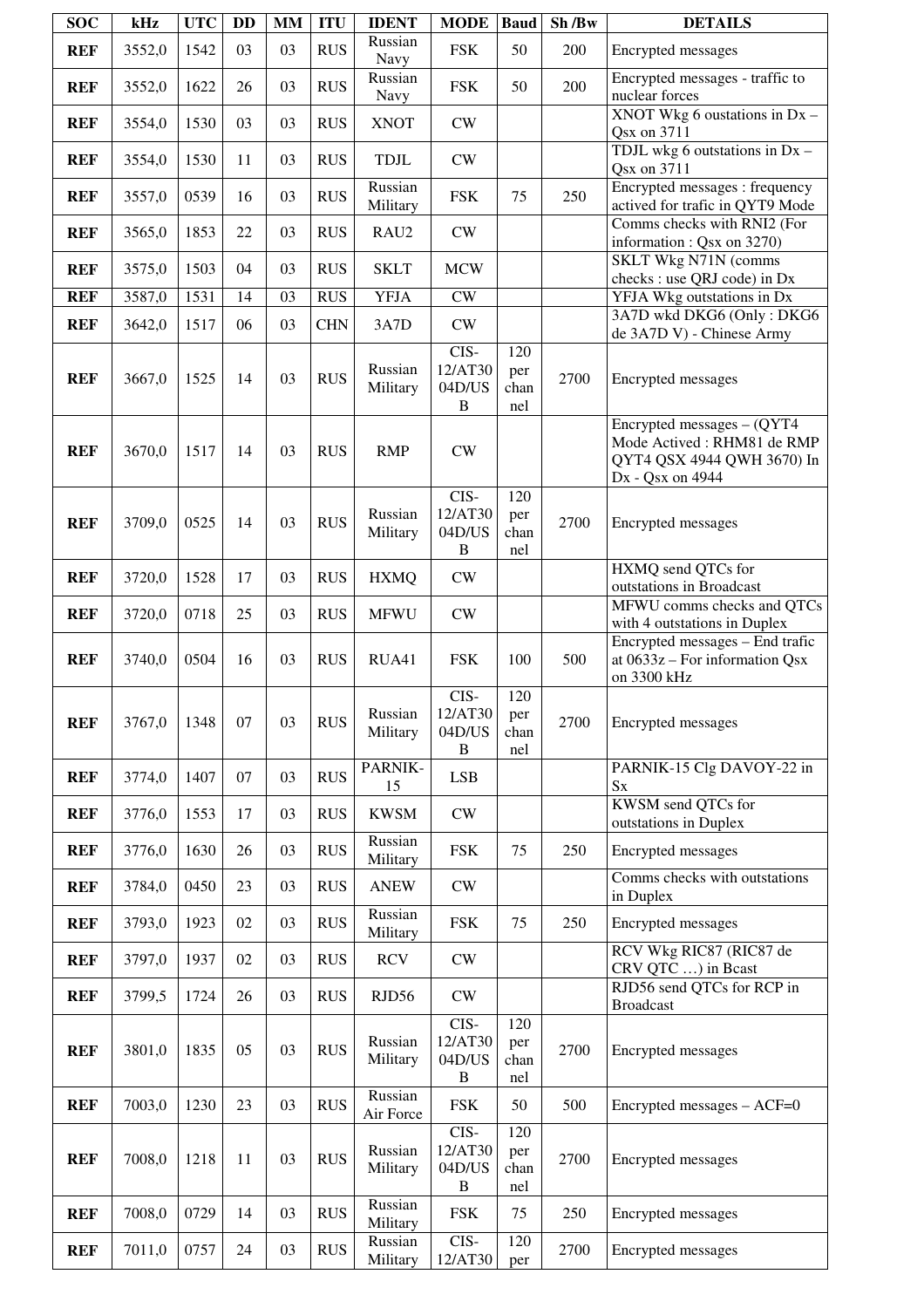| <b>SOC</b> | kHz         | <b>UTC</b> | <b>DD</b> | <b>MM</b> | <b>ITU</b> | <b>IDENT</b>         | <b>MODE</b>                               | <b>Baud</b>               | Sh/Bw | <b>DETAILS</b>                                                                                              |
|------------|-------------|------------|-----------|-----------|------------|----------------------|-------------------------------------------|---------------------------|-------|-------------------------------------------------------------------------------------------------------------|
|            |             |            |           |           |            |                      | $04D/\overline{US}$<br>$\bf{B}$           | chan<br>nel               |       |                                                                                                             |
| <b>REF</b> | 7020,0      | 0737       | 21        | 03        | <b>RUS</b> | Russian<br>Navy      | <b>FSK</b>                                | 50                        | 250   | Encrypted messages: probably<br>naval traffic; HQ to fleet units                                            |
| <b>REF</b> | 7033,0      | 0838       | 25        | 03        | <b>RUS</b> | Russian<br>Military  | $CIS-$<br>12/AT30<br>04D/US<br>B          | 120<br>per<br>chan<br>nel | 2700  | Encrypted messages                                                                                          |
| <b>REF</b> | 7048,0      | 0915       | 25        | 03        | <b>RUS</b> | <b>GPVG</b>          | CW                                        |                           |       | GPVG send QTCs for outstations<br>in Duplex                                                                 |
| <b>REF</b> | 7050,0      | 1814       | 06        |           |            |                      | fmcw                                      |                           | 20kHz | OTH Radar, S9, 40pps                                                                                        |
| <b>REF</b> | 7060,0      | 0848       | 23        | 03        | <b>RUS</b> | Russian<br>Military  | CIS-<br>12/AT30<br>04D/US<br>$\, {\bf B}$ | 120<br>per<br>chan<br>nel | 2700  | Encrypted messages                                                                                          |
| <b>REF</b> | 7074,0      | 0921       | 24        | 03        | <b>RUS</b> | Russian<br>Military  | CIS-<br>12/AT30<br>04D/US<br>$\, {\bf B}$ | 120<br>per<br>chan<br>nel | 2700  | Encrypted messages                                                                                          |
| <b>REF</b> | 7076,0      | 0916       | 16        | 03        | <b>RUS</b> | Russian<br>Military  | CIS-<br>12/AT30<br>04D/US<br>B            | 120<br>per<br>chan<br>nel | 2700  | Encrypted messages -                                                                                        |
| <b>REF</b> | 7076,0      | 0919       | 16        | 03        | <b>RUS</b> | Russian<br>Military  | CW                                        |                           |       | Traffic in Duplex - Frequency<br>actived for trafic in QYT4 Mode<br>(numeric mode and CW : same<br>network) |
| <b>REF</b> | 7099,0      | 0948       | 23        | 03        | <b>RUS</b> | MS <sub>2</sub> E    | CW                                        |                           |       | MS2E comms checks with<br>outstations in Duplex (Send ok<br>QSU1)                                           |
| <b>REF</b> | 7099,0      | 0948       | 23        | 03        | <b>RUS</b> | CRET-02              | <b>USB</b>                                |                           |       | Traffic (comms checks and<br>message) in Duplex                                                             |
| <b>REF</b> | 7099,5      | 0840       | 25        | 03        | <b>RUS</b> | B9HM                 | $\overline{\text{CW}}$                    |                           |       | <b>BH9M</b> send QTCs in Broadcast                                                                          |
| <b>REF</b> | 7100,0      | 0939       | 23        | 03        | <b>RUS</b> | GNQ7                 | ${\rm\bf CW}$                             |                           |       | GNQ7 comms checks and QTCs<br>for outstations in simplex                                                    |
| <b>REF</b> | 7112,0 0905 |            | 25        | 03        | RUS        | Russian<br>Military  | CIS-<br>12/AT30<br>04D/US<br>$\, {\bf B}$ | 120<br>per<br>chan<br>nel | 2700  | Encrypted messages                                                                                          |
| <b>REF</b> | 7119,0      | 1224       | 11        | 03        | <b>RUS</b> | Russian<br>Military  | CIS-<br>12/AT30<br>04D/US<br>B            | 120<br>per<br>chan<br>nel | 2700  | Encrypted messages                                                                                          |
| <b>REF</b> | 7120,0      | 1742       | 28        |           |            |                      | fmcw                                      |                           | 30kHz | OTH Radar, S9+10, 20pps                                                                                     |
| <b>REF</b> | 7128,0      | 0841       | 23        | 03        | <b>RUS</b> | Russian<br>Military  | <b>FSK</b>                                | 100                       | 500   | Encrypted messages - ACF=2                                                                                  |
| <b>REF</b> | 7138,0      | 0455       | 23        | 03        | <b>RUS</b> | Russian<br>Military  | CIS-<br>12/AT30<br>04D/US<br>$\, {\bf B}$ | 120<br>per<br>chan<br>nel | 2700  | Encrypted messages                                                                                          |
| <b>REF</b> | 7142,0      | 0850       | 16        | 03        | <b>RUS</b> | Russian<br>Military  | <b>FSK</b>                                | 75                        | 250   | Encrypted messages : frequency<br>actived for trafic in QYT9 Mode                                           |
| <b>REF</b> | 7143,0      | 0803       | 21        | 03        | <b>RUS</b> | Russian<br>Air Force | <b>FSK</b>                                | 50                        | 500   | Encrypted messages (ACF=15)                                                                                 |
| <b>REF</b> | 7143,0      | 0841       | 23        | 03        | <b>RUS</b> | Russian<br>Air Force | <b>FSK</b>                                | 50                        | 500   | Encrypted messages - ACF=7.5                                                                                |
| <b>REF</b> | 7143,0      | 0753       | 24        | 03        | <b>RUS</b> | Russian<br>Air Force | <b>FSK</b>                                | 50                        | 500   | Encrypted messages - ACF=7.5                                                                                |
| <b>REF</b> | 7144,0      | 0749       | 24        | 03        | <b>RUS</b> | <b>VUOZ</b>          | CW                                        |                           |       | Alert message (type XXX): XXX<br>VUOZ 63357 BREMEN 6495 6880 K                                              |
| <b>REF</b> | 7147,0      | 1127       | 24        | 03        | <b>RUS</b> | Russian<br>Military  | CIS-<br>12/AT30<br>04D/US<br>B            | 120<br>per<br>chan<br>nel | 2700  | Encrypted messages                                                                                          |
| <b>REF</b> | 7149,0      | 0709       | 24        | 03        | <b>RUS</b> | RAVEZ-<br>46         | <b>USB</b>                                |                           |       | Traffic (comms checks and<br>message) with outstations in<br>Simplex                                        |
| <b>REF</b> | 7150,0      | 0737       | 21        | 03        | <b>RUS</b> | Russian<br>Military  | <b>FSK</b>                                | 96                        | 500   | Encrypted messages                                                                                          |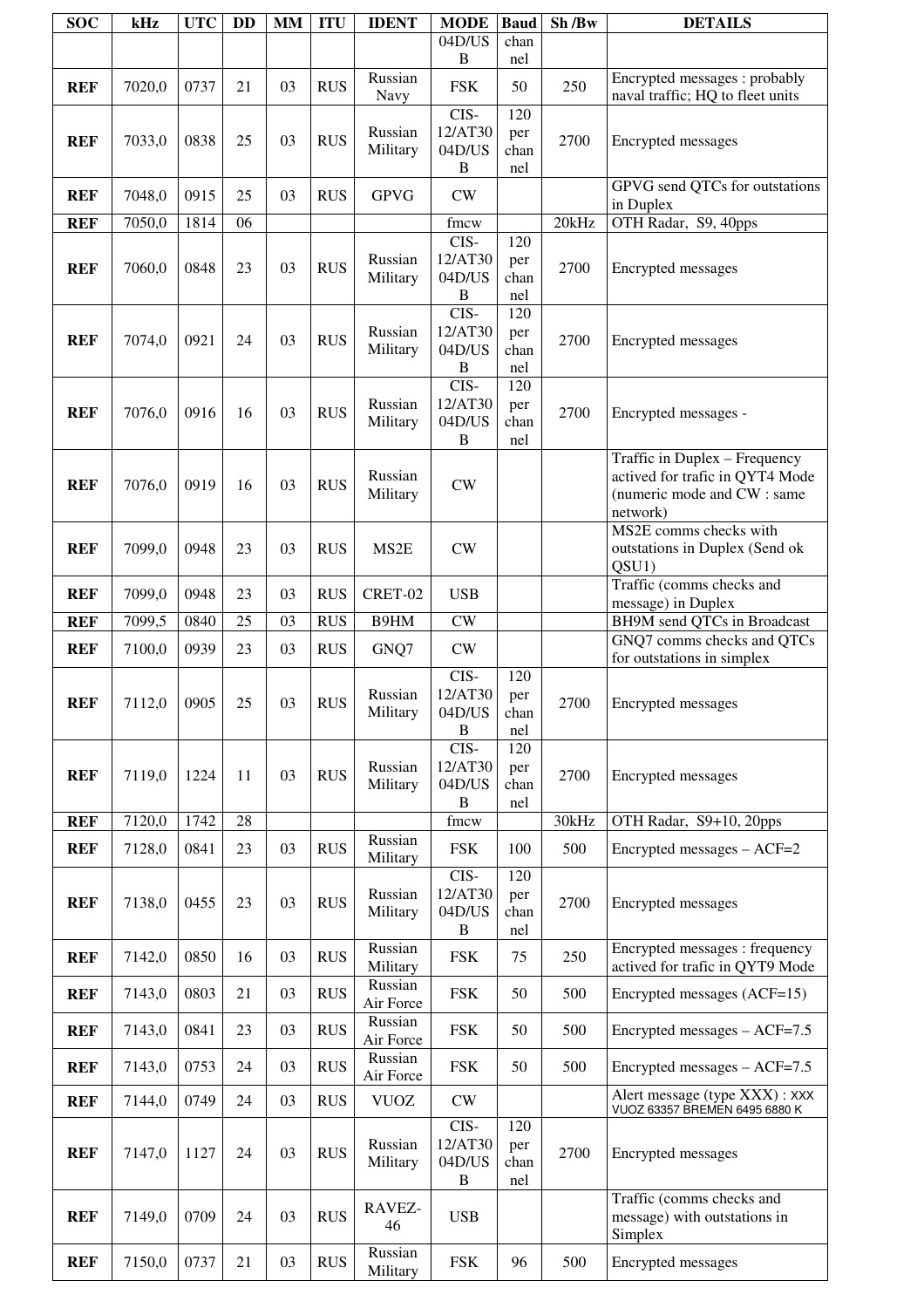| <b>SOC</b>               | kHz                | <b>UTC</b>   | <b>DD</b>    | MM | <b>ITU</b> | <b>IDENT</b>        | <b>MODE</b>                               | Baud                      | Sh/Bw          | <b>DETAILS</b>                                                                                                                                                                    |
|--------------------------|--------------------|--------------|--------------|----|------------|---------------------|-------------------------------------------|---------------------------|----------------|-----------------------------------------------------------------------------------------------------------------------------------------------------------------------------------|
| <b>REF</b>               | 7150,0             | 0630         | 22           | 03 | <b>RUS</b> | Russian<br>Military | <b>FSK</b>                                | 96                        | 500            | Encrypted messages                                                                                                                                                                |
| <b>REF</b>               | 7150,0             | 0630         | 24           | 03 | <b>RUS</b> | Russian<br>Military | <b>FSK</b>                                | 96                        | 500            | Encrypted messages                                                                                                                                                                |
| <b>REF</b>               | 7152,0             | 0516         | 21           | 03 | <b>RUS</b> | Russian<br>Military | <b>FSK</b>                                | 75                        | 250            | Encrypted messages : frequency<br>actived for trafic in QYT9 Mode                                                                                                                 |
| <b>REF</b>               | 7158,0             | 0618         | 22           | 03 | <b>RUS</b> | <b>AEHS</b>         | ${\rm\bf CW}$                             |                           |                | <b>AEHS ZQD ZCT AR (Probalby</b><br>Z coes for QSY                                                                                                                                |
| <b>REF</b>               | 7160,0             | 0830         | 15           | 03 | <b>RUS</b> | RMW32               | ${\rm\bf CW}$                             |                           |                | RMW32 comms chexks and QTC<br>with RFH45; RFH47; RFH49;<br>RKP65; RKP55; RFH39 in<br>Simplex                                                                                      |
| <b>REF</b>               | 7160,0             | 0600         | 24           | 03 | <b>RUS</b> | <b>RMW32</b>        | CW                                        |                           |                | RMW32 comms chexks and QTC<br>with Outstations in Simplex                                                                                                                         |
| <b>REF</b>               | 7169,0             | 0639         | 07           | 03 | <b>RUS</b> | PTH9                | CW                                        |                           |                | PTH9 Wkg GKFG (GKFG de<br>PTH9 QTC 460 28 7 0900 460 =<br>321 MMMMM UWIEP VDLKB<br>XSOWL ETPRO XSOWL<br>ETPRO XSOWL ETPRO  /<br>KVKBD 519 QLN AR) in Bcat                         |
| <b>REF</b>               | 7169,0             | 0607         | 22           | 03 | <b>RUS</b> | Russian<br>Military | CIS-<br>12/AT30<br>04D/US<br>B            | 120<br>per<br>chan<br>nel | 2700           | Encrypted messages                                                                                                                                                                |
| <b>REF</b>               | 7176,0             | 0630         | 21           | 03 | <b>RUS</b> | Russian<br>Navy     | <b>FSK</b>                                | 50                        | 250            | Encrypted messages: probably<br>naval traffic; HQ to fleet units                                                                                                                  |
| <b>REF</b>               | 7182,0             | 0602         | 22           | 03 | <b>RUS</b> | Russian<br>Military | CIS-<br>12/AT30<br>04D/US<br>B            | 120<br>per<br>chan<br>nel | 2700           | Encrypted messages                                                                                                                                                                |
| <b>REF</b>               | 7182,0             | 0730         | 24           | 03 | <b>RUS</b> | Russian<br>Military | <b>MCW</b>                                |                           |                | Comms checks and QTC in<br>Duplex                                                                                                                                                 |
| <b>REF</b>               | 7196,0             | 0638         | 01           | 03 | <b>RUS</b> | 3WHQ                | CW                                        |                           |                | <b>3WHQ Wkg 7 outstations</b><br>(Calling, exchanges QSA,<br>Authentifications) in Sx                                                                                             |
| <b>REF</b>               | 7196,0             | 0843         | 12           | 03 | <b>RUS</b> | <b>HPMD</b>         | <b>CW</b>                                 |                           |                | HPMD Wkg 6 outstations<br>(comms checks and<br>QTCs:DDDDD)<br>in Sx                                                                                                               |
| <b>REF</b>               | 7196,0             | 0740         | 15           | 03 | <b>RUS</b> | <b>UDWY</b>         | CW                                        |                           |                | <b>UWDY ZRH ZCH AR</b>                                                                                                                                                            |
| <b>REF</b>               | 7196,0             | 0603         | 17           | 03 | <b>RUS</b> | <b>HPMD</b>         | CW                                        |                           |                | HPMD comms checks 6<br>outstations in simplex                                                                                                                                     |
| <b>REF</b>               | 7196,0             | 0855         | 23           | 03 | <b>RUS</b> | KC9L                | CW                                        |                           |                | KC9L comms checks and QTCs<br>for 6 outstations in simplex                                                                                                                        |
| <b>REF</b>               | 7196,0             | 0749         | 24           | 03 | <b>RUS</b> | <b>VUOZ</b>         | CW                                        |                           |                | Alert message (type XXX) : XXX<br>VUOZ 63357 BREMEN 6495 6880 K                                                                                                                   |
| <b>REF</b>               | 7198,0             | 0912         | 23           | 03 | <b>RUS</b> | Russian<br>Mil      | <b>FSK</b>                                | 100                       | 500            | Encrypted messages - ACF=162                                                                                                                                                      |
| <b>REF</b>               | 7198,0             | 0640         | 24           | 03 | <b>RUS</b> | Russian<br>Military | <b>FSK</b>                                | 100                       | 500            | Encrypted messages - ACF=162                                                                                                                                                      |
| <b>REF</b>               | 7214,0             | 0902         | 16           | 03 | <b>RUS</b> | Russian<br>Military | CIS-<br>12/AT30<br>04D/US<br>B            | 120<br>per<br>chan<br>nel | 2700           | Encrypted messages                                                                                                                                                                |
| <b>REF</b>               | 10130,0            | 1810         | 01           | 03 |            |                     | fmcw                                      |                           | 20kHz          | OTH Radar, S6, 40pps                                                                                                                                                              |
| <b>REF</b><br><b>REF</b> | 10130,0<br>10150,0 | 1810<br>1739 | 01<br>$28\,$ | 03 |            |                     | fmcw<br>fmcw                              |                           | 20kHz<br>30kHz | OTH Radar, S6, 40pps<br>OTH Radar, S8, 20pps                                                                                                                                      |
|                          |                    |              |              |    |            | Russian             |                                           |                           |                |                                                                                                                                                                                   |
| <b>REF</b>               | 14008,0            | 0828         | 17           | 03 | <b>RUS</b> | Navy                | <b>FSK</b>                                | 50                        | 200            | Encrypted messages                                                                                                                                                                |
| <b>REF</b>               | 14202,0            | 0806         | 11           | 03 | <b>RUS</b> | Russian<br>Military | $USB -$<br><b>OFDM</b><br>60 tone         |                           | 2800           | OFDM 60 tones: between 545<br>and $3170$ Hz – Tone separation =<br>44,5 Hz – Symbol rate = $35,5$ –<br>$Modulation = 8PSK$ and in USB<br>Mode: ODERVAT-04 send<br>« End traffic » |
| <b>REF</b>               | 14240,0            | 0915         | 11           | 03 | <b>RUS</b> | Russian<br>Military | CIS-<br>12/AT30<br>04D/US<br>$\, {\bf B}$ | 120<br>per<br>chan<br>nel | 2700           | Encrypted messages                                                                                                                                                                |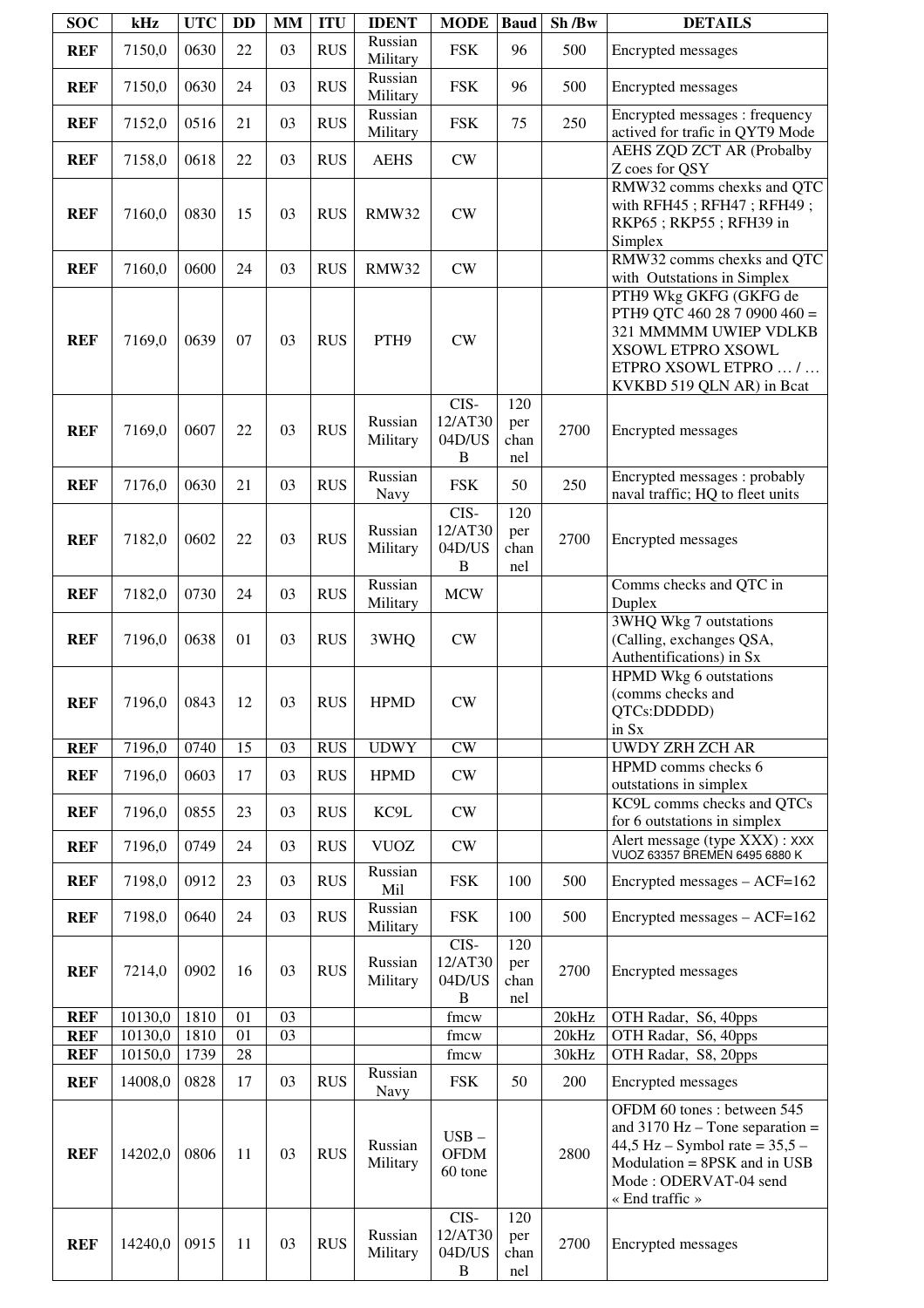| <b>SOC</b> | kHz          | <b>UTC</b> | DD | MМ | <b>ITU</b> | <b>IDENT</b>        | MODE   Baud   Sh / Bw |    |     | <b>DETAILS</b>                                    |
|------------|--------------|------------|----|----|------------|---------------------|-----------------------|----|-----|---------------------------------------------------|
| <b>REF</b> | 14253,0      | 0830       | 14 | 03 | <b>RUS</b> | Russian<br>Military | FSK                   | 75 | 250 | Encrypted messages                                |
| REF        | 18107,0 0928 |            | 26 | 03 | <b>RUS</b> | <b>RDL</b>          | <b>MCW</b>            |    |     | RDL send messages "type XXX"                      |
| <b>REF</b> | 18107,0      | 0931       | 26 | 03 | <b>RUS</b> | <b>RDL</b>          | FSK                   | 50 | 200 | Encrypted messages - traffic to<br>nuclear forces |

## **REP – Portugal – CT4AN (Jose Francisco)**

| <b>SOC</b> | kHz       | <b>UTC</b> | <b>DD</b>       | <b>MM ITU</b>   |                | <b>IDENT</b>   | <b>MODE</b>          | <b>BD</b>       | <b>SH</b>        | <b>DETAILS</b>                                |
|------------|-----------|------------|-----------------|-----------------|----------------|----------------|----------------------|-----------------|------------------|-----------------------------------------------|
| <b>REP</b> | 3500      | 21.02      | 01              | 03              | ${\bf E}$      |                | $J3E-U$              |                 |                  | Spanish fishery                               |
| <b>REP</b> | 3500      | 19.40      | 13              | $\overline{03}$ | $\overline{E}$ |                | $J3E-U$              |                 |                  | Spanish fishery                               |
| <b>REP</b> | 3535      | 19.50      | 13              | 03              |                |                | J3E-U                |                 |                  | Unid language fishery                         |
| <b>REP</b> | 3539      | 10.12      | 04              | 03              |                |                | J3E-U                |                 |                  | Unid French language ops                      |
| <b>REP</b> | 3600      | 10.54      | 24              | $\overline{03}$ | ${\bf E}$      |                | J3E-U                |                 |                  | Spanish fishery, Galicia                      |
| <b>REP</b> | 3605      | 07.19      | 05              | 03              | $\overline{E}$ |                | J3E-U                |                 |                  | Spanish fishery                               |
| <b>REP</b> | 7005      | 07.02      | 14              | 03              |                |                | J3E-U                |                 |                  | Unid language ops                             |
| <b>REP</b> | 7018      | 18.31      | 01              | 03              | <b>RUS</b>     |                | F1B                  | 50              | 200              | CIS 50, Russian Mil                           |
| <b>REP</b> | 7025      | 22.08      | 06              | 03              |                |                | <b>FMCW</b>          | 50              | 20k              | <b>OTH</b> radar                              |
| <b>REP</b> | 7025      | 19.59      | 13              | 03              |                |                | J3E-U                |                 |                  | Unid arabic language ops                      |
| <b>REP</b> | 7038      | 22.10      | 02              | 03              | <b>UKR</b>     | ${\bf D}$      | A1A                  |                 |                  | <b>SEVASTOPOL</b>                             |
| <b>REP</b> | 7039      | 23.07      | 01              | 03              | <b>RUS</b>     | $\overline{C}$ | A1A                  |                 |                  | <b>MOSCOW</b>                                 |
| <b>REP</b> | 7064      | 21.15      | 09              | 03              |                |                | <b>FMCW</b>          | 50              | 15k              | <b>OTH Radar</b>                              |
| <b>REP</b> | 7088      | 18.33      | 03              | 03              | ${\bf S}$      | <b>SLOFRO</b>  | A1A                  |                 |                  | Amateur CW pratice, legal (FYI<br>only)       |
| <b>REP</b> | 7090      | 23.02      | 12              | 03              | <b>KAZ</b>     | $\bf V$        | A1A                  |                 |                  | <b>ALMATY</b>                                 |
| <b>REP</b> | 7120      | 17.13      | 10              | 03              | <b>SOM</b>     |                | <b>8k00</b><br>A3EGN |                 |                  | Radio Hargeysa                                |
| <b>REP</b> | 10123     | 19.11      | 10              | 03              | $\mathbf E$    |                | J3E-U                |                 |                  | Spanish fishery                               |
| <b>REP</b> | 10130     | 19.55      | 12              | 03              |                |                | <b>FMCW</b>          |                 |                  | OTH radar 20kHz wide                          |
| <b>REP</b> | 14007     | 09.56      | 23              | 03              |                |                | F1B                  | 50              | 200              | <b>Burst mode CIS50</b>                       |
| <b>REP</b> | 14010     | 14.55      | 16              | 03              |                |                | J3E-U                |                 |                  | Unid language                                 |
| <b>REP</b> | 14010     | 09.52      | 23              | 03              |                |                | J3E-U                |                 |                  | Unid language fishery                         |
| <b>REP</b> | 14124     | 13.15      | 13              | 03              | <b>RUS</b>     |                | J3E-U                |                 |                  | Russian religious broadcast                   |
| <b>REP</b> | 14180     | 11.03      | 11              | 03              | <b>RUS</b>     |                | F1B                  | 50              | 200              | CIS 50, Russia Mil                            |
| <b>REP</b> | 14200     | 10.29      | 18              | 03              |                |                | <b>FMCW</b>          | 10              | 100 <sub>k</sub> | 100kHz wide OTH radar                         |
| <b>REP</b> | 18075     | 13.50      | 15              | 03              |                |                | <b>FMCW</b>          | 25              | 17k              | <b>OTH</b> radar                              |
| <b>REP</b> | 18107     | 11.57      | 18              | 03              | <b>RUS</b>     |                | F1B                  | 50              | 200              | CIS50, Russia                                 |
| <b>REP</b> | 18107     | 10.28      | $\overline{30}$ | 03              | <b>RUS</b>     |                | A1A/F1B              | $\overline{50}$ | 200              | Russian Navy, A1A and CIS 50                  |
| <b>REP</b> | 18140     | 15.51      | $\overline{05}$ | 03              |                |                | <b>FMCW</b>          | $\overline{50}$ | 20k              | OTH radar                                     |
| <b>REP</b> | 21015     | 14.08      | $\overline{27}$ | 03              | <b>MRC</b>     |                | $J3E-U$              |                 |                  | Fishermen                                     |
| <b>REP</b> | 21200     | 15.00      | 22              | 03              |                |                | <b>FMCW</b>          |                 |                  | <b>OTH</b> radar                              |
| <b>REP</b> | 28105     | 10.40      | 07              | 03              |                | <b>CM</b>      | A1A                  |                 |                  | Drifnet buoy cluster                          |
| <b>REP</b> | 28105     | 10.41      | 07              | 03              | $\bf{B}$       |                | A3E                  |                 |                  | Brazilian CB'rs                               |
| <b>REP</b> | 28114     | 10.23      | 07              | 03              |                | <b>CM</b>      | A1A                  |                 |                  | Drifnet buoy cluster                          |
| <b>REP</b> | 28125     | 10.12      | 07              | $\overline{03}$ |                | CM             | A1A                  |                 |                  | Drifnet buoy cluster                          |
| REP        | 28149     | 10.31      | 07              | 03              |                | <b>CM</b>      | A1A                  |                 |                  | Drifnet buoy cluster                          |
| <b>REP</b> | 28155     | 10.44      | 04              | 03              | <b>RUS</b>     |                | F3E                  |                 |                  | Russian taxis dispatchers                     |
| <b>REP</b> | 29165     | 10.12      | 18              | 03              | <b>RUS</b>     |                | F3E                  |                 |                  | Russian YL taxis dispatcher                   |
| <b>REP</b> | 29180     | 11.53      | 20              | 03              |                |                | <b>FMCW</b>          |                 |                  | OTH radar 50sps/20kHz                         |
| <b>REP</b> | 29255     | 10.05      | 18              | 03              |                |                | F1B                  | 82              | 142              | Datawell buoy                                 |
| <b>REP</b> | $28x-29x$ |            | <b>D</b> ly     | 03              |                |                | F3E/A3E              |                 |                  | Russian taxi and brazilian truckers,<br>daily |

# **RSGB - Great Britain – M0VRR (Vaughan)**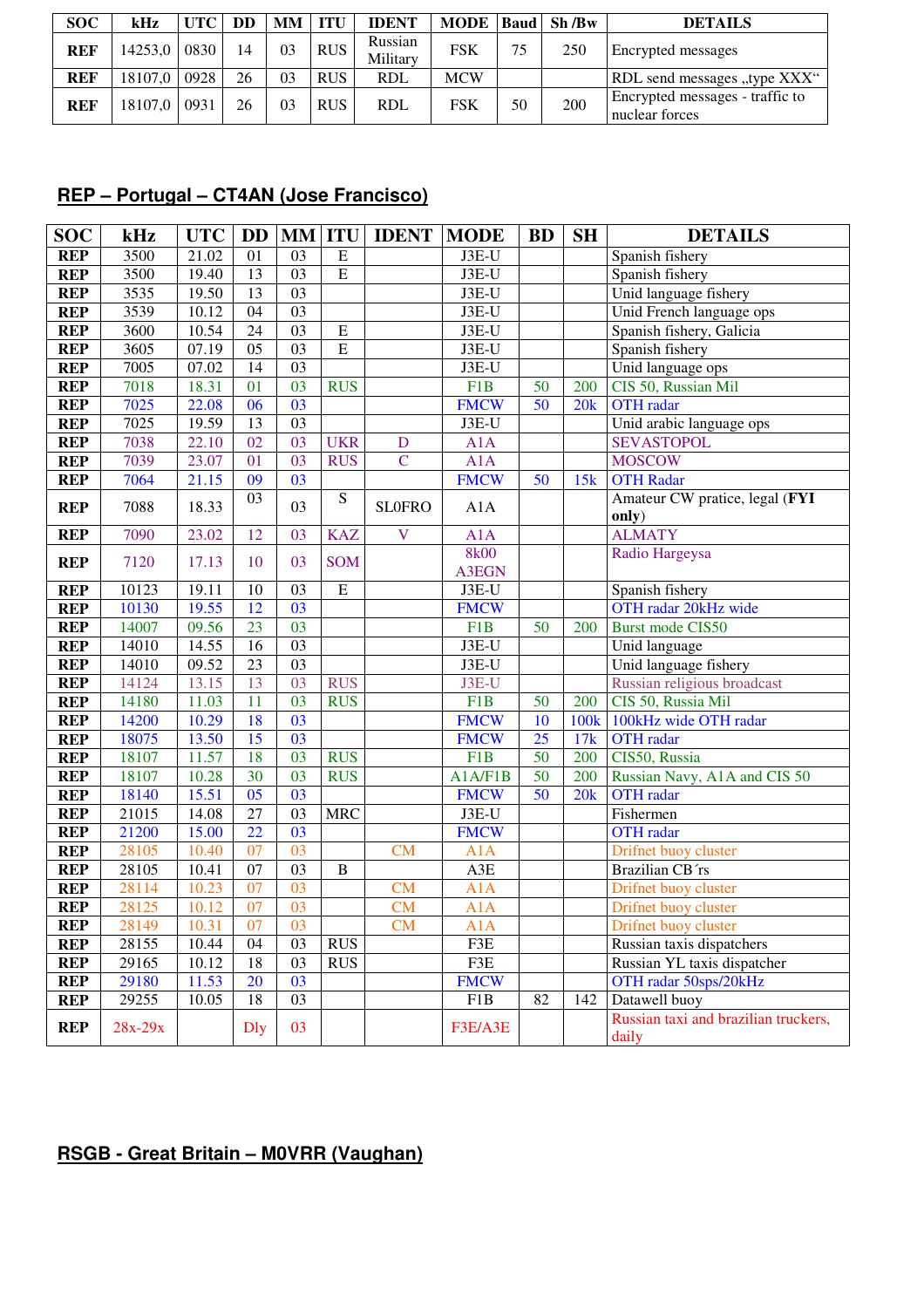## **SRAL – Finland – OH2BLU (Pekka)**

| <b>Society</b> | kHz    | <b>UTC</b>            | <b>DD</b>         | <b>MM</b>               | <b>ITU</b> | <b>IDENT</b>   | <b>MODE</b>      | <b>BAUD</b> | <b>SHIFT</b> | <b>REMARKS</b>                |
|----------------|--------|-----------------------|-------------------|-------------------------|------------|----------------|------------------|-------------|--------------|-------------------------------|
| <b>SRAL</b>    | 6998,0 | 0500-<br>2030         | dly               | 3                       | <b>RUS</b> | <b>UiTone</b>  | R3E              |             |              | 120 Hz tones                  |
| <b>SRAL</b>    | 7001,8 | 1915-                 | 28.               | $\overline{3}$          | <b>ROU</b> | <b>STANAG</b>  | 4285             |             |              |                               |
| <b>SRAL</b>    | 7001,8 | 0000<br>0000-         | 29.               | $\overline{3}$          | <b>ROU</b> | <b>STANAG</b>  | 4285             |             |              |                               |
| <b>SRAL</b>    | 7002,4 | 1230<br>0600-         | 30.               | $\overline{3}$          |            | <b>UiCarr</b>  | N0N              |             |              |                               |
|                |        | 0620/                 |                   |                         |            |                |                  |             |              |                               |
| <b>SRAL</b>    | 7002,9 | 1230-<br>1432/        | 23.               | $\overline{3}$          |            | <b>UiPTR</b>   | F1B/<br>N0N      |             | 500          |                               |
| <b>SRAL</b>    | 7008,0 | 0440                  | 30.               | $\mathfrak{Z}$          |            | <b>UiPTR</b>   | F1B              |             | 250          |                               |
| <b>SRAL</b>    | 7016,0 | 0645-<br>1930         | 19.<br>31.        | $\overline{3}$          |            | <b>UiPTR</b>   | F1B              |             | 250          |                               |
| <b>SRAL</b>    | 7018,0 | 1440-                 | 14.               | $\overline{3}$          |            | <b>UiMUX</b>   | PSK <sub>2</sub> | 120         | 2600         |                               |
| <b>SRAL</b>    | 7021,0 | 1545<br>0915-         | $\ast$            | $\overline{3}$          |            | <b>UiMUX</b>   | PSK <sub>2</sub> | 120         | 2600         | Days: 3. 11. 22.              |
|                |        | 1345                  |                   |                         |            |                |                  |             |              |                               |
| <b>SRAL</b>    | 7022,0 | 0930-<br>0940/        | 11.               | $\overline{\mathbf{3}}$ |            | <b>UiMUX</b>   | PSK <sub>2</sub> | 120         | 2600         |                               |
| <b>SRAL</b>    | 7030,0 | 0925                  | $\overline{5}$ .  | $\overline{3}$          |            | <b>UiMUX</b>   | PSK <sub>2</sub> | 120         | 2600         |                               |
| <b>SRAL</b>    | 7030,0 | $0655 -$<br>0710      | $\overline{26}$ . | $\overline{3}$          |            | <b>UiPTR</b>   | F <sub>1</sub> A |             | 250          |                               |
| <b>SRAL</b>    | 7030,0 | $/1300-$<br>1440/     | dly               | $\overline{3}$          | <b>PAK</b> | VoJ&K          | A3E              |             |              | Islamabad tx (on 26.<br>Off?) |
| <b>SRAL</b>    | 7033,0 | 1050-<br>1217/        | 4.                | $\overline{3}$          |            | <b>UiPTR</b>   | F1B              |             |              |                               |
| <b>SRAL</b>    | 7034,0 | 0755-<br>0925         | $\overline{4}$ .  | $\overline{3}$          |            | <b>UiMUX</b>   | PSK <sub>2</sub> | 120         | 2600         |                               |
| <b>SRAL</b>    | 7037,0 | 1335-                 | 22.               | $\overline{3}$          |            | <b>UiMUX</b>   | PSK <sub>2</sub> | 120         | 2600         |                               |
| <b>SRAL</b>    | 7039,0 | 1850<br>0630-<br>2000 | 31.<br>dly        | $\overline{3}$          | <b>RUS</b> | ${\bf C}$      | A1A              |             |              | Moscow (on SK3W<br>WEBSDR)    |
| <b>SRAL</b>    | 7040,0 | $0815 -$<br>1800      | 31.               | $\overline{3}$          |            | <b>UiPTR</b>   | F1B              |             | 500          |                               |
| <b>SRAL</b>    | 7066,0 | 1130-<br>1300         | $\ast$            | $\overline{3}$          |            | <b>UiPTR</b>   | F1B              |             | 200          | Days: 3. 16. 18.              |
| <b>SRAL</b>    | 7066,0 | 1300-<br>1317/        | 18.               | $\overline{3}$          |            | <b>UiCW</b>    | A1A              |             |              | 5L                            |
| <b>SRAL</b>    | 7076,0 | 0545-<br>0900         | 28.               | $\overline{3}$          |            | <b>UiPTR</b>   | F <sub>1</sub> B |             |              |                               |
| <b>SRAL</b>    | 7112,0 | 0830-                 | 13.<br>15.        | $\overline{3}$          |            | <b>UiPTR</b>   | F1B              |             |              |                               |
| <b>SRAL</b>    | 7113,0 | 1300<br>0645          | 28.               | $\mathfrak{Z}$          |            | <b>UiMUX</b>   | PSK <sub>2</sub> | 120         | 2600         |                               |
| <b>SRAL</b>    | 7114,0 | 0745-                 | 7.                | $\overline{3}$          |            | <b>UiMUX</b>   | PSK <sub>2</sub> | 120         | 2600         |                               |
| <b>SRAL</b>    | 7119,0 | 0915<br>0715-         | 27.               | $\overline{3}$          |            | <b>UiMUX</b>   | PSK <sub>2</sub> | 120         | 2600         |                               |
| <b>SRAL</b>    | 7120,0 | 0730<br>$/0330-$      | dly               | $\overline{3}$          | SOM        | R.Hargeis      | $A3E$            |             |              |                               |
|                |        | 0500/                 |                   |                         |            | a              |                  |             |              |                               |
| <b>SRAL</b>    | 7120,0 | $/1500-$<br>1900/     | $d$ ly            | $\overline{3}$          | SOM        | R.Hargeis<br>a | A3E              |             |              |                               |
| <b>SRAL</b>    | 7121,0 | 0645-<br>1300         | 11.<br>12.        | $\overline{3}$          |            | <b>UiMUX</b>   | PSK <sub>2</sub> | 120         | 2600         |                               |
| <b>SRAL</b>    | 7142,0 | 0800-<br>1115         | 10.<br>16.        | $\overline{3}$          |            | <b>UiPTR</b>   | F1B              |             |              |                               |
| <b>SRAL</b>    | 7144,0 | 0755-<br>0845         | 27.<br>29.        | $\overline{3}$          |            | <b>UiMUX</b>   | PSK <sub>2</sub> | 120         | 2600         |                               |
| <b>SRAL</b>    | 7149,5 | 0540-<br>1920         | 30.               | $\overline{3}$          | <b>RUS</b> | <b>UiMUX</b>   | PSK <sub>2</sub> | 120         | 2600         |                               |
| <b>SRAL</b>    | 7156,0 | 0745                  | 31.<br>2.         | 3                       |            | <b>UiPTR</b>   | F1B              |             |              |                               |
| <b>SRAL</b>    | 7160,0 | 0700-                 | 16.               | $\overline{3}$          | <b>RUS</b> | RMW32          | A1A              |             |              | 5BL                           |
| <b>SRAL</b>    | 7162,0 | 0800<br>0645-         | 24.<br>16.        | $\overline{3}$          |            | <b>UiPTR</b>   | F1B              |             |              |                               |
|                |        | 0800                  | 24.               |                         |            |                |                  |             |              |                               |
| <b>SRAL</b>    | 7166,0 | 0425                  | 21.               | $\mathfrak{Z}$          |            | <b>UiMUX</b>   | PSK <sub>2</sub> | 120         | 2600         |                               |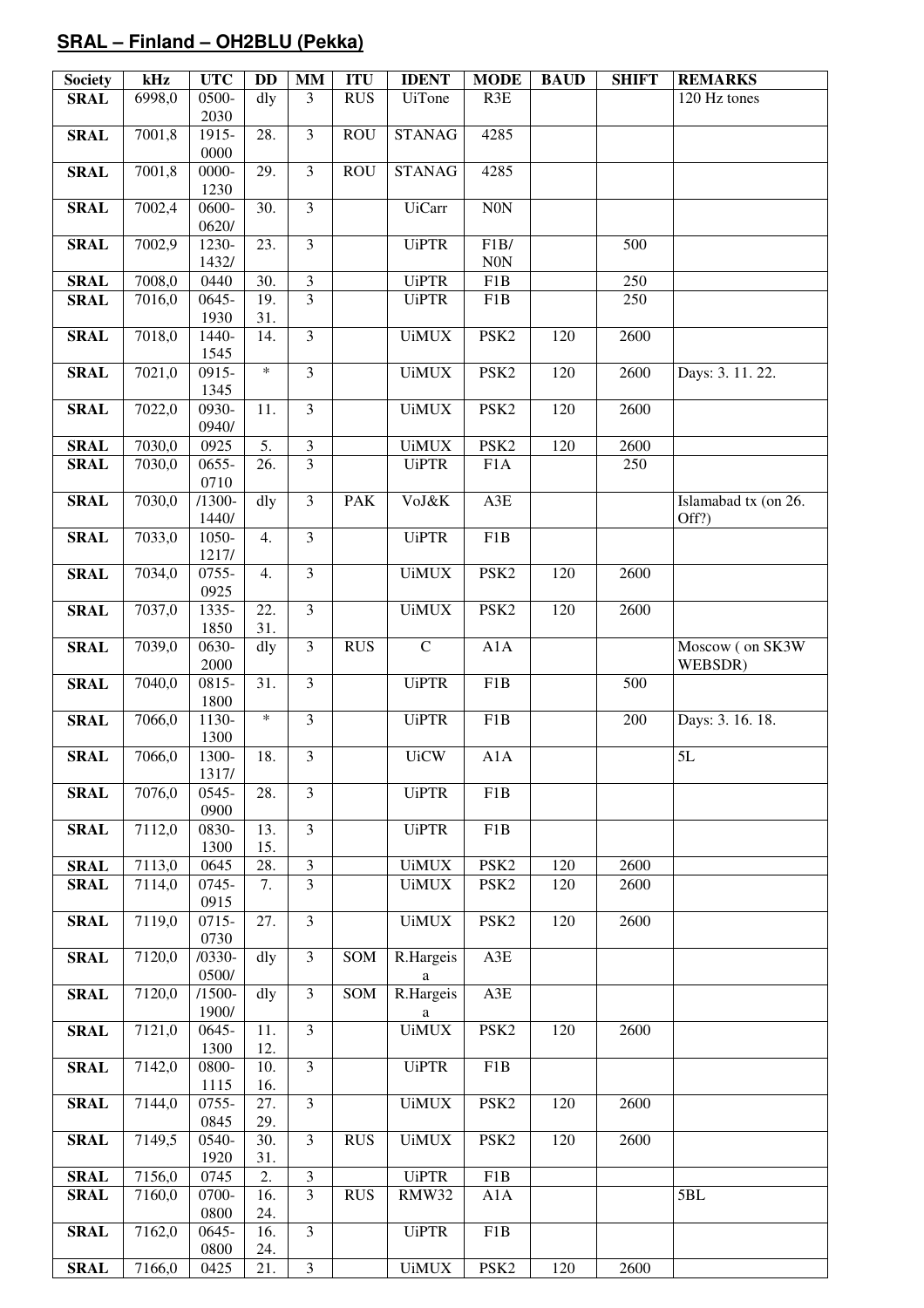| <b>Society</b>             | kHz                | <b>UTC</b>                  | DD                | MM                               | <b>ITU</b> | <b>IDENT</b>                  | <b>MODE</b>      | <b>BAUD</b>     | <b>SHIFT</b> | <b>REMARKS</b>                              |
|----------------------------|--------------------|-----------------------------|-------------------|----------------------------------|------------|-------------------------------|------------------|-----------------|--------------|---------------------------------------------|
| <b>SRAL</b>                | 7177,0             | 1855-                       | 11.               | 3                                |            | <b>UiPTR</b>                  | F1B              |                 |              |                                             |
|                            |                    | 2020                        | 28.               | $\overline{3}$                   |            |                               |                  |                 |              |                                             |
| <b>SRAL</b>                | 7179,0             | $\overline{0505}$ -<br>1730 | 30.<br>31.        |                                  |            | <b>UiMUX</b>                  | PSK <sub>2</sub> | 120             | 2600         |                                             |
| <b>SRAL</b>                | 7184,0             | 0850-                       | $\overline{17}$ . | $\overline{3}$                   |            | <b>UiMUX</b>                  | PSK <sub>2</sub> | 120             | 2600         |                                             |
|                            |                    | 1520                        | 24.               |                                  |            |                               |                  |                 |              |                                             |
| <b>SRAL</b>                | 7196,0             | 0830-                       | 13.               | $\overline{3}$                   | <b>RUS</b> | 3WHQ                          | A1A              |                 |              |                                             |
|                            |                    | 0845                        |                   |                                  |            |                               |                  |                 |              |                                             |
| <b>SRAL</b>                | 7198,0             | 0900-                       | 4.21.             | $\overline{3}$                   |            | <b>UiMUX</b>                  | PSK <sub>2</sub> | 120             | 2600         |                                             |
|                            |                    | 1300                        |                   |                                  |            |                               |                  |                 |              |                                             |
| <b>SRAL</b>                | 7200,0             | $/0955-$<br>1400/           | dly               | $\overline{3}$                   | <b>CHN</b> | CNR1                          | A3E              |                 |              | Used as jammer on<br><b>TWN</b>             |
| <b>SRAL</b>                | 7201,0             | 1040                        | 24.               | 3                                |            | <b>UiMUX</b>                  | PSK <sub>2</sub> | <sup>1</sup> 20 | 2600         |                                             |
| <b>SRAL</b>                | 7 MHz              | 1715-                       | $\ast$            | $\overline{3}$                   | <b>RUS</b> | 29B6                          | <b>FMCW</b>      |                 |              | 50Hz / 15 kHz, days:                        |
|                            |                    | 0500                        |                   |                                  |            |                               |                  |                 |              | 1.2.5.10.20.                                |
|                            |                    |                             |                   |                                  |            |                               |                  |                 |              | (WebSDR 15 days)                            |
| <b>SRAL</b>                | 10 MHz             | $0630-$                     | 14.               | $\overline{3}$                   | <b>RUS</b> | 29B6                          | <b>FMCW</b>      |                 |              | 50Hz / 15 kHz                               |
|                            |                    | 0723/                       | 22.               |                                  |            |                               |                  |                 |              | (WebSDR 16 days)                            |
| <b>SRAL</b>                | 14000,0<br>14050,0 | 1030<br>0920                | 1.<br>16.         | $\overline{3}$<br>$\overline{3}$ |            | <b>UiCarr</b><br><b>UiPTR</b> | $\rm N0N$<br>F1B |                 | 250          |                                             |
| <b>SRAL</b><br><b>SRAL</b> | 14160,0            | 1020                        | 3.                | 3                                |            | <b>UiPTR</b>                  | F1B              |                 | 250          |                                             |
| <b>SRAL</b>                | 14180,0            | 0600-                       | $\ast$            | $\overline{3}$                   | <b>RUS</b> | <b>UiPTR</b>                  | F1B              |                 | 200          | Days: 2.3.5.8.9.11.-                        |
|                            |                    | 1353/                       |                   |                                  |            |                               |                  |                 |              | 17.21.24.25.28.31.                          |
| <b>SRAL</b>                | 14221,0            | 0400-                       | $6. -$            | 3                                |            | <b>UiPTR</b>                  | F1B              |                 | 200          |                                             |
|                            |                    | 0600                        | 31.               |                                  |            |                               |                  |                 |              |                                             |
| <b>SRAL</b>                | 14240,0            | 1030                        | $\overline{3}$ .  | $\overline{3}$                   |            | <b>UiPTR</b>                  | F1B              |                 | 250          |                                             |
| <b>SRAL</b>                | 14242,0            | 0830                        | 11.<br>$\ast$     | 3                                |            | <b>UiMUX</b>                  | PSK <sub>2</sub> | 120             | 2600         |                                             |
| <b>SRAL</b>                | 14253,0            | 0550-<br>1530               |                   | $\overline{3}$                   | <b>RUS</b> | <b>UiPTR</b>                  | F1B              |                 | 250          | Days: 11. 14. 21. 28.                       |
| <b>SRAL</b>                | 14295,0            | 0500-                       | dly               | $\overline{3}$                   | TJK        | $\overline{R}$                | A3E              |                 |              | 3f 4765,00 kHz,                             |
|                            |                    | 1530                        |                   |                                  |            | Tojikiston                    |                  |                 |              | Yangiyul TX                                 |
| <b>SRAL</b>                | 14 MHz             | $0615 -$                    | 5.                | 3                                | <b>RUS</b> | 29B6                          | <b>FMCW</b>      |                 |              | 50Hz / 15 kHz                               |
|                            |                    | 0900                        |                   |                                  |            |                               |                  |                 |              | (WebSDR 5 days)                             |
| <b>SRAL</b>                | 14 MHz             | 0600-                       | dly               | 3                                | <b>RUS</b> | <b>UiOTHR</b>                 | <b>FMCW</b>      |                 |              | 10Hz / 15 kHz, 30 sec                       |
|                            |                    | 1900                        |                   |                                  |            |                               |                  |                 |              | transmit with 16 min                        |
| <b>SRAL</b>                | 18 MHz             | 0500-                       | $\ast$            | 3                                | CYP/       | <b>UiOTHR</b>                 | <b>FMCW</b>      |                 |              | cycle<br>25/50Hz / 20 kHz,                  |
|                            |                    | 1400                        |                   |                                  | TUR        |                               |                  |                 |              | days: 1. 16. 22. 26.                        |
|                            |                    |                             |                   |                                  |            |                               |                  |                 |              | (WebSDR 16 days)                            |
| <b>SRAL</b>                | 18107,0            | 0630-                       | $\ast$            | 3                                | <b>RUS</b> | <b>UiPTR</b>                  | F1B              |                 | 200          | Days: 5.9.11.                               |
|                            |                    | 1300                        |                   |                                  |            |                               |                  |                 |              |                                             |
| <b>SRAL</b>                | 21 MHz             | $0515 -$                    | $\ast$            | $\overline{3}$                   | CYP/       | <b>UiOTHR</b>                 | <b>FMCW</b>      |                 |              | 25/50Hz / 20 kHz,                           |
|                            |                    | 1315/                       |                   |                                  | <b>TUR</b> |                               |                  |                 |              | days: 1.2.4.5. 11.13.<br>(WebSDR 13 days)   |
| <b>SRAL</b>                | 21438,0            | 0830-                       | $\ast$            | $\overline{3}$                   | <b>RUS</b> | <b>RCV</b>                    | A1A              |                 |              | Days: 11. 12. 13. 15.                       |
|                            |                    | 1330                        |                   |                                  |            |                               |                  |                 |              | 16.                                         |
| <b>SRAL</b>                | 24 MHz             | 1115-                       | 2.                | $\overline{3}$                   |            | <b>UiOTHR</b>                 | <b>FMCW</b>      |                 |              | (WebSDR 4 days)                             |
|                            |                    | 1150                        |                   |                                  |            |                               |                  |                 |              |                                             |
| <b>SRAL</b>                | 28 MHz             | 0700-                       | $\ast$            | $\overline{3}$                   | <b>IRN</b> | <b>UiOTHR</b>                 | <b>FMCW</b>      |                 |              | 307 & 870 Hz / 60                           |
|                            |                    | 1200                        |                   |                                  |            |                               |                  |                 |              | $kHz - 300 kHz$ , days:                     |
|                            |                    |                             |                   |                                  |            |                               |                  |                 |              | 5. 11. 12. 20. 28. On<br>28960 151 & 312 Hz |
| <b>SRAL</b>                | 28 MHz             | $1015 -$                    | 2.                | 3                                |            | <b>UiOTHR</b>                 | <b>FMCW</b>      |                 |              | 25/50Hz / 20 kHz                            |
|                            |                    | 1115                        |                   |                                  |            |                               |                  |                 |              |                                             |
| <b>SRAL</b>                | 28 MHz             |                             |                   | $\overline{3}$                   | <b>RUS</b> | Taxi disp.                    | F3E              |                 |              | no reports                                  |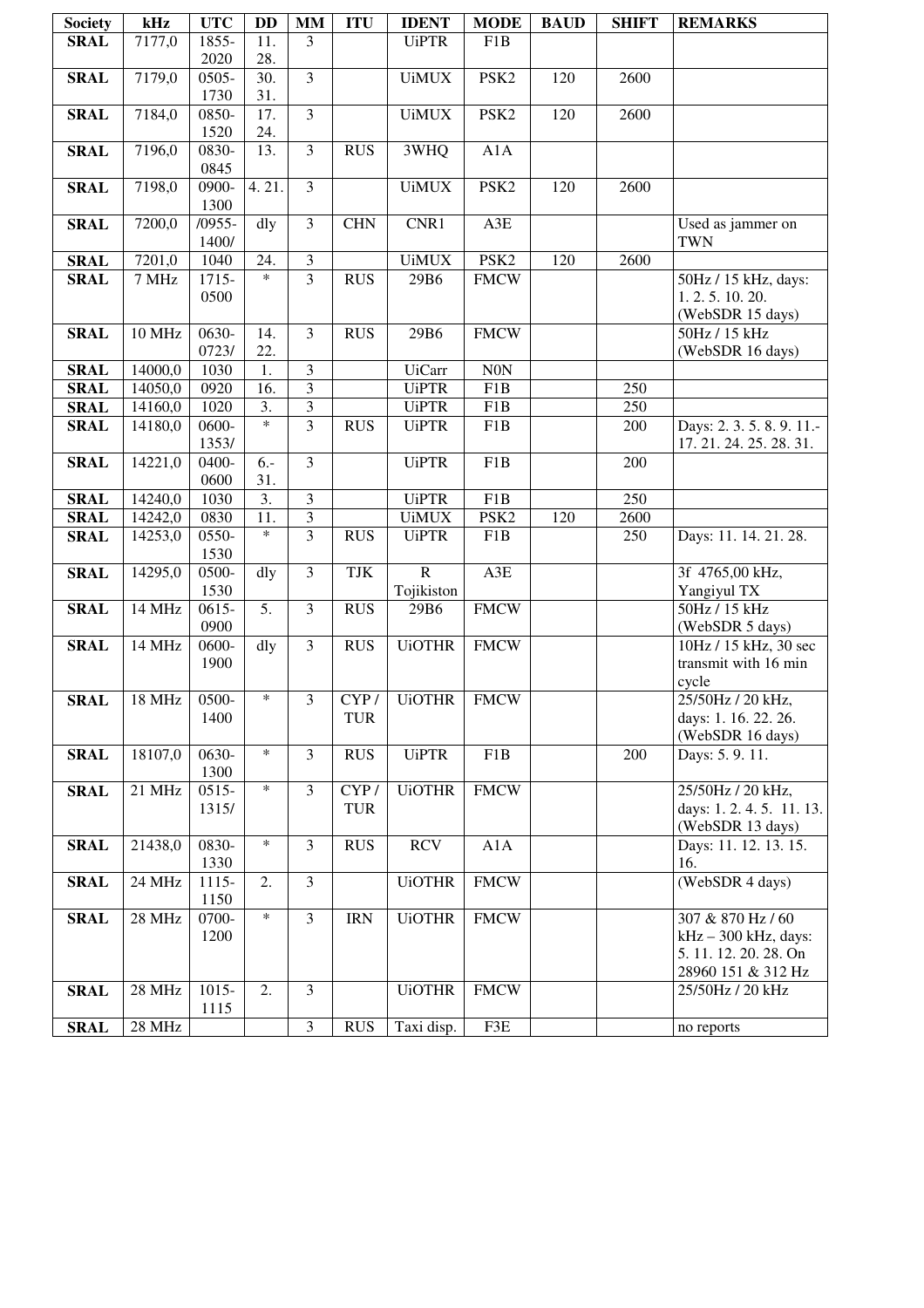## **USKA – Switzerland – HB9CET (Peter)**

| <b>SOC</b>                 | kHz                      | <b>UTC</b>   | <b>DD</b> |                 | <b>MM ITU</b> | <b>IDENT</b>                                           | <b>MODE</b>              | <b>BD</b>  | <b>SH</b><br>(BW) | <b>DETAILS</b>                                                                             |
|----------------------------|--------------------------|--------------|-----------|-----------------|---------------|--------------------------------------------------------|--------------------------|------------|-------------------|--------------------------------------------------------------------------------------------|
|                            |                          |              |           |                 |               | 80m Band informational only (primary but not exclusive |                          |            |                   |                                                                                            |
| <b>USKA</b>                | 1896.5                   | 2327         | 04        | 03              |               |                                                        | PSK8                     | 2400       | 2k4               | STANAG 4285 (all days) legal                                                               |
| <b>USKA</b>                | 3503.5                   | 2218         | 08        | 03              |               |                                                        | PSK8                     | 2400       | ~2k7              | MIL188-110A (Hybrid),<br>preamble 4 tone PSK4                                              |
| <b>USKA</b>                | 3525.0                   | 2318         | 04        | 03              |               |                                                        | <b>DQPSK</b>             | 14x75      | 5k9               | LINK 11 CLEW; (STANAG 5511)<br>DSB Mode<br>almost daily                                    |
| <b>USKA</b>                | 3527.0                   | 2315         | 04        | 03              |               |                                                        | F1B                      | 50         | 200               |                                                                                            |
| <b>USKA</b>                | 3530.0                   | 1744         | 16        | 03              |               | 5880                                                   | MFSK8                    | 125        | 1750              | MIL 188-141A                                                                               |
| <b>USKA</b>                | 3532.0<br>VFO USB        | 2315         | 21        | 03              |               |                                                        | <b>DQPSK</b>             | 14x75      | 2k34              | LINK 11 CLEW; (STANAG 5511)<br>in upper sideband                                           |
| <b>USKA</b>                | 3532.0<br>VFO USB        | 1937         | 30        | 03              |               |                                                        | <b>DQPSK</b>             | 14x75      | 5k9               | LINK 11 CLEW; (STANAG 5511)<br>DSB mode                                                    |
| <b>USKA</b>                | 3548.0                   | 0011         | 07        | 03              |               |                                                        | F1B                      | 50         | 200               |                                                                                            |
| <b>USKA</b>                | 3549.0<br><b>VFO USB</b> | 2320         | 09        | 03              |               |                                                        | PSK8                     | 2400       | ~2k7              | MIL188-110A (Hybrid),<br>often<br>preamble 4 tone PSK4                                     |
| <b>USKA</b>                | 3553.6                   | 2338         | 07        | 03              |               |                                                        | PSK8                     | 2400       | ~2k4              | Stanag 4285<br>daily                                                                       |
| <b>USKA</b>                | 3557.0                   | 2325         | 21        | 03              |               |                                                        | F1B                      | 75         | 250               | almost daily                                                                               |
| <b>USKA</b>                | 3582.0                   | 1944         | 30        | 03              |               |                                                        | J7D                      | 12x120     | 2k7               | $PSK-2$ : $CIS12 = AT3004D$                                                                |
| <b>USKA</b>                | 3608.0                   | 2320         | 04        | 03              |               |                                                        | F1B                      | 50         | 200               | often                                                                                      |
| <b>USKA</b>                | 3608.0                   | 2320         | 04        | 03              |               |                                                        | F1B                      | 50         | 200               | often                                                                                      |
| <b>USKA</b>                | 3767.0                   | 1941         | 30        | 03              |               |                                                        | J7D                      | 12x120     | 2k7               | $PSK-2$ : $CIS12 = AT3004D$                                                                |
| <b>USKA</b>                | 6998.0                   | 0235         | 01        | 03              |               |                                                        | H3E-U<br><b>Bursts</b>   |            | ~28k              | "Buzzer" up to $\geq$ 7001.5kHz<br>modulated with 120Hz<br>BD 1.2", BRI 3" Pause 1.8s      |
| <b>USKA</b>                | 6998.5                   | 1234<br>1255 | 08        | 03              |               | OL1<br>MA3                                             | MFSK8                    | 125        | 1750              | MIL 188-141A, To OD6 and SY1<br>partially in 40m band                                      |
| <b>USKA</b>                | 6998.5<br><b>VFO USB</b> | 1312         | 08        | 03              |               |                                                        | PSK <sub>8</sub>         | 2400       | 2k4               | MIL 188-110A;<br>often                                                                     |
| <b>USKA</b>                | 7000.0<br>VFO USB        | 1216         | 08        | 03              |               |                                                        | <b>DQPSK</b>             | 14x75      | $\sim$ 2k7        | LINK 11 CLEW TADIL A<br>MIL-STD 188-203-1A                                                 |
| <b>USKA</b>                | 7001.8                   | 1638         | 28        | 03              |               |                                                        | PSK8                     | 2400       | 2k4               | Stanag 4285                                                                                |
| <b>USKA</b>                | 7005.0                   | 2316         | 01        | 03              |               |                                                        | $J3E-L$                  |            |                   | Indonesian village radio                                                                   |
| <b>USKA</b>                | 7010.0                   | 2320         | 05        | 03              |               |                                                        | $J3E-L$                  |            |                   | Indonesian village radio                                                                   |
| <b>USKA</b>                | 7016.0                   | 2303         | 01        | 03              |               |                                                        | F1B                      | 75         | 250               |                                                                                            |
| <b>USKA</b>                | 7020.0                   | 2323         | 01        | 03              |               |                                                        | $J3E-L$                  |            |                   | Indonesian village radio                                                                   |
| <b>USKA</b>                | 7020.0                   | 1638         | 07        | 03              |               |                                                        | $J3E-L$                  |            | 2k4               | Spanish, calling "Victoria"                                                                |
| <b>USKA</b>                | 7020.0                   | 1750         | 07        | $\overline{03}$ |               | CS004A                                                 | MFSK8                    | 125        | 1750              | MIL 188-141A To:RS0012D                                                                    |
| <b>USKA</b>                | 7020.0                   | 1937         | 07<br>07  | $\overline{03}$ |               | 820699                                                 | MFSK8                    | 125        | 1750              | MIL 188-141A To:RS008D                                                                     |
| <b>USKA</b>                | 7020.0<br>7020.0         | 2030<br>2034 | 07        | 03<br>03        |               | 810612<br>810616                                       | MFSK8<br>MFSK8           | 125<br>125 | 1750<br>1750      | MIL 188-141A To:RS008D<br>MIL 188-141A To:RS0012D                                          |
| <b>USKA</b><br><b>USKA</b> | 7020.0                   | 2034         | 07        | 03              |               | 823199                                                 | MFSK8                    | 125        | 1750              | MIL 188-141A To:RS008D                                                                     |
| <b>USKA</b>                | 7020.0                   | 2036         | 07        | 03              |               | 820612                                                 | MFSK8                    | 125        | 1750              | MIL 188-141A To:RS0012D                                                                    |
| <b>USKA</b>                | 7023.0                   | 2331         | 02        | 03              |               |                                                        | <b>FMOP</b>              | 50 sps     | ~13k              | OTHR; occup. BW approx 30k                                                                 |
| <b>USKA</b>                | 7026.0                   | 0854         | 10        | 03              |               |                                                        | J7D                      | 12x120     | 2k7               | $PSK-4$ : $CIS12 = AT3104D$                                                                |
| <b>USKA</b>                | 7035.0                   | 2325         | 01        | 03              |               |                                                        | $J3E-L$                  |            |                   | Village radio                                                                              |
| <b>USKA</b>                | 7037.0                   | 1937         | 31        | 03              |               |                                                        | J7D                      | 12x120     | 2k7               | $PSK-2$ : $CIS12 = AT3004$                                                                 |
| <b>USKA</b>                | 7039.3                   | 2319         | 15        | 03              | <b>RUS</b>    | $\bf K$                                                | A1A                      |            |                   | Beacon K Petropavlovsk                                                                     |
| <b>USKA</b>                | 7039.4                   | 2301         | 01        | 03              | <b>RUS</b>    | M                                                      | A1A                      |            |                   | Beacon M Magadan                                                                           |
| <b>USKA</b>                | 7050.0                   | 2305         | 08        | 03              |               |                                                        | J3E-L                    |            |                   | Village radio                                                                              |
| <b>USKA</b>                | 7064.0                   | 0008         | 10        | 03              |               |                                                        | <b>FMOP</b>              | $50$ sps   | ~13k              | OTHR; occ BW approx >30k                                                                   |
| <b>USKA</b>                | 7077.0                   | 1714         | 11        | 03              |               |                                                        | $\overline{\mathcal{L}}$ |            | 2k1               | undefinied burst signal<br>most probably jammer                                            |
| <b>USKA</b>                | 7080.0                   | 1742         | 03        | 03              |               |                                                        | F1B                      | 50         | 200               | often                                                                                      |
| <b>USKA</b>                | 7111.0<br>VFO LSB        | 2244         | 01        | 03              |               |                                                        | <b>MPSK</b>              | 30x60 Bd   | ~2k4              | Burst system; spacing 75 Hz<br>preamble 4x PSK4 60Bd,<br>spacing 600Hz; Pilottone at 450Hz |
| <b>USKA</b>                | 7114.0                   | 2239         | 01        | 03              |               |                                                        | F1B                      | 50         | 200               | CIS 50-50                                                                                  |
| <b>USKA</b>                | 7115.5                   | 2257         | 01        | 03              |               |                                                        | J7D                      | 12x120     | 2k7               | $PSK-2$ : $CIS12 = AT3004D$                                                                |
| <b>USKA</b>                | 7119.0                   | 2259         | 01        | 03              |               |                                                        | J7D                      | 12x120     | 2k7               | $PSK-2$ : $CIS12 = AT3004D$                                                                |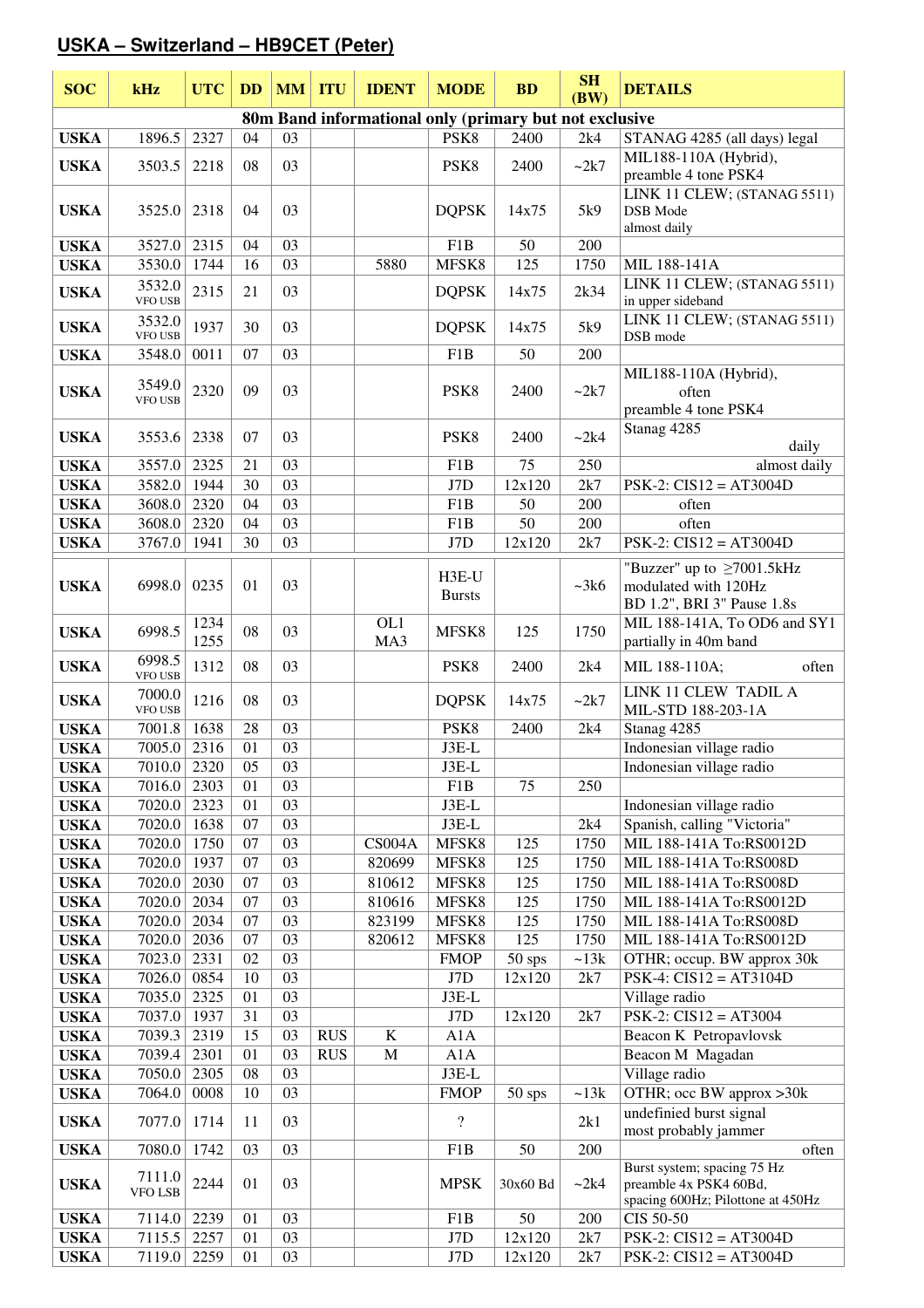| <b>SOC</b>  | kHz                       | <b>UTC</b> | <b>DD</b>       | <b>MM</b> | <b>ITU</b> | <b>IDENT</b> | <b>MODE</b>      | <b>BD</b>        | SH<br>(BW) | <b>DETAILS</b>                                                    |
|-------------|---------------------------|------------|-----------------|-----------|------------|--------------|------------------|------------------|------------|-------------------------------------------------------------------|
| <b>USKA</b> | 7120.0                    | 0344       | 01              | 03        | SOM        |              | A3E              |                  |            | Radio Hargaysa<br>almost daily                                    |
| <b>USKA</b> | 7121.0                    | 1705       | $11\,$          | 03        |            |              | J7D              | 12x120           | 2k7        | $PSK-2$ : $CIS12 = AT3004D$                                       |
| <b>USKA</b> | 7134.0                    | 1508       | 05              | 03        |            |              | F1B              | 50               | 200        |                                                                   |
| <b>USKA</b> | 7140.0                    | 1934       | 28              | 03        |            |              | <b>FMOP</b>      | 50               | ~13k       | <b>OTHR</b>                                                       |
| <b>USKA</b> | 7141.0                    | 2248       | 01              | 03        |            |              | J7D              | 12x120           | 2k7        | $\overline{\text{PSK-2}}$ : CIS12 = AT3004D                       |
| <b>USKA</b> | 7148.0                    | 1015       | 01              | 03        |            |              | J7D              | 12x120           | 2k7        | $PSK-2$ : $CIS12 = AT3004D$                                       |
| <b>USKA</b> | 7149.5                    | 1922       | 30              | 03        |            |              | J7D              | 12x120           | 2k7        | PSK-2: $CIS12 = AT3004D$ often                                    |
| <b>USKA</b> | 7197.0                    | 2234       | 04              | 03        | <b>TUR</b> | 314018       | MFSK8            | 125              | 1750       | MIL 188-141A                                                      |
| <b>USKA</b> | 7197.0                    | 2234       | 04              | 03        | <b>TUR</b> | 340013       | MFSK8            | 125              | 1750       | MIL 188-141A                                                      |
| <b>USKA</b> | 7197.0                    | 2240       | $\overline{04}$ | 03        | <b>TUR</b> | 319013       | MFSK8            | 125              | 1750       | MIL 188-141A                                                      |
| <b>USKA</b> | 7197.0                    | 2240       | 04              | 03        | <b>TUR</b> | 347018       | MFSK8            | $\overline{125}$ | 1750       | MIL 188-141A                                                      |
| <b>USKA</b> | 7197.0                    | 2242       | 04              | 03        | <b>TUR</b> | 332018       | MFSK8            | 125              | 1750       | MIL 188-141A                                                      |
| <b>USKA</b> | 7197.0                    | 2245       | 04              | 03        | <b>TUR</b> | 83401        | MFSK8            | 125              | 1750       | MIL 188-141A                                                      |
| <b>USKA</b> | 7197.0                    | 2246       | 04              | 03        | <b>TUR</b> | 317018       | MFSK8            | 125              | 1750       | MIL 188-141A                                                      |
| <b>USKA</b> | 7197.0                    | 2255       | 04              | 03        | <b>TUR</b> | 357018       | MFSK8            | 125              | 1750       | MIL 188-141A                                                      |
| <b>USKA</b> | 7197.0                    | 2256       | 04              | 03        | <b>TUR</b> | 358013       | MFSK8            | 125              | 1750       | MIL 188-141A                                                      |
| <b>USKA</b> | 7197.0                    | 2257       | 04              | 03        | <b>TUR</b> | 315018       | MFSK8            | 125              | 1750       | MIL 188-141A                                                      |
| <b>USKA</b> | 7197.0                    | 2257       | 04              | 03        | <b>TUR</b> | 349013       | MFSK8            | 125              | 1750       | MIL 188-141A                                                      |
| <b>USKA</b> | 7197.0                    | 2259       | 04              | 03        | <b>TUR</b> | 309018       | MFSK8            | 125              | 1750       | MIL 188-141A                                                      |
| <b>USKA</b> | 7197.0                    | 2303       | 04              | 03        | <b>TUR</b> | 364013       | MFSK8            | 125              | 1750       | MIL 188-141A                                                      |
| <b>USKA</b> | 7197.0                    | 2304       | 04              | 03        | <b>TUR</b> | 360018       | MFSK8            | 125              | 1750       | MIL 188-141A                                                      |
| <b>USKA</b> | 7197.0                    | 2305       | 04              | 03        | <b>TUR</b> | 302018       | MFSK8            | 125              | 1750       | MIL 188-141A                                                      |
| <b>USKA</b> | 7197.0                    | 2305       | 04              | 03        | <b>TUR</b> | 353013       | MFSK8            | 125              | 1750       | MIL 188-141A                                                      |
| <b>USKA</b> | 7197.0                    | 2306       | 04              | 03        | <b>TUR</b> | 355013       | MFSK8            | $\overline{125}$ | 1750       | MIL 188-141A                                                      |
| <b>USKA</b> | 7197.0                    | 2307       | 04              | 03        | <b>TUR</b> | 352013       | MFSK8            | 125              | 1750       | MIL 188-141A                                                      |
| <b>USKA</b> | 7197.0                    | 2309       | 04              | 03        | <b>TUR</b> | 348018       | MFSK8            | 125              | 1750       | MIL 188-141A                                                      |
| <b>USKA</b> | 7197.0                    | 2311       | 04              | 03        | <b>TUR</b> | 334113       | MFSK8            | 125              | 1750       | MIL 188-141A                                                      |
| <b>USKA</b> | 14026.0                   | 0901       | 10              | 03        |            |              | J7D              | 12x120           | 2k7        | PSK-2: $CIS12 = AT3004D$ often                                    |
| <b>USKA</b> | 14180.0                   | 0939       | 03              | 03        |            |              | F <sub>1</sub> B | $36 + 50$        | 200        | CIS 36-50                                                         |
| <b>USKA</b> | 14192.0                   | 1022       | 01              | 03        |            |              | F <sub>1</sub> B | 50               | 500        | CIS 50-50<br>almost daily                                         |
| <b>USKA</b> | 14253.0                   | 0833       | 14              | 03        |            |              | F1B              | 75               | 250        |                                                                   |
| <b>USKA</b> | 14295.0                   | 1302       | 02              | 03        | <b>TJK</b> |              | A3E              |                  |            | BC:<br>almost daily<br>3 <sup>rd</sup> of Radio Tajik at 4765 kHz |
| <b>USKA</b> | 14300.0<br><b>VFO USB</b> | 1026       | 01              | 03        |            |              | <b>BPSK</b>      | 16x75            | 2k2        | Burst system; 16 tones<br>often                                   |
| <b>USKA</b> | 18107.0                   | 1030       | 04              | 03        |            | <b>RDL</b>   | F1A              |                  | 200        | CIS36-50                                                          |
| <b>USKA</b> | 18107.0                   | 1031       | 04              | 03        |            |              | F <sub>1</sub> B | $36 + 50$        | 200        | CIS36-50                                                          |
| <b>USKA</b> | 21200.0                   | 1327       | 05              | 03        |            |              | <b>FMCW</b>      | 50               | 20k        | <b>OTHR</b>                                                       |
| <b>USKA</b> | 21438.0                   | 0952       | 03              | 03        |            | <b>RCV</b>   | A1A              |                  |            | letters and figures<br>almost daily                               |

# **Veron – Netherlands – PA2GRU (Dick)**

| <b>SOC</b>   | kHz     | <b>UTC</b> | <b>DD</b> | MМ | <b>ITU</b> | <b>IDENT</b> | <b>MODE</b>      | <b>SHIFT</b> | <b>DETAILS</b>         |
|--------------|---------|------------|-----------|----|------------|--------------|------------------|--------------|------------------------|
| <b>VERON</b> | 3538,0  | 18.35      | 30        | 3  | <b>CIS</b> | <b>UiCW</b>  | A1A              |              | 5BL ending 908 K       |
| <b>VERON</b> | 3548,0  | 18.45      | 3         | 3  | <b>CIS</b> | <b>UiPTR</b> | F1B              |              | Revs/Ptr               |
| <b>VERON</b> | 3557,0  | 19.26      | 25        | 3  |            | <b>UiPTR</b> | F1B              |              | Ptr                    |
| <b>VERON</b> | 3579,0  | 18.34      | 30        | 3  |            | <b>UiPTR</b> | F1B              |              | Ptr                    |
| <b>VERON</b> | 7020,0  | 12.00      | 31        | 3  |            | <b>UiPTR</b> | F1B              |              | Ptr                    |
| <b>VERON</b> | 7080,0  | 19.43      | 26        | 3  |            | <b>UiPtr</b> | F1B              | 200          |                        |
| <b>VERON</b> | 10124,0 | 13.22      | 18        | 3  | <b>CIS</b> | <b>UiPTR</b> | F1B              |              | Revs/Ptr               |
| <b>VERON</b> | 14008,0 | 10.00      | 24        | 3  | <b>CIS</b> | <b>UiPTR</b> | F1B              |              | Carrier/Revs/Ptr       |
| <b>VERON</b> | 14132,0 | 11.43      | 18        | 3  |            | <b>OTHR</b>  | <b>FMCW</b>      |              | radar                  |
| <b>VERON</b> | 14135,0 | 14.19      | 7         | 3  |            | <b>OTHR</b>  | <b>FMCW</b>      |              | radar                  |
| <b>VERON</b> | 14180,0 | 12.45      | 3         | 3  | <b>CIS</b> | <b>UiPTR</b> | F1B              |              | Revs/Ptr               |
| <b>VERON</b> | 14180,0 | 12.55      | 3         | 3  | <b>RUS</b> | <b>RDL</b>   | F1A              |              | RDL 18517 30321 K (par |
|              |         |            |           |    |            |              |                  |              | 18107)                 |
| <b>VERON</b> | 14180,0 | 13.11      | 3         | 3  | <b>RUS</b> | <b>RDL</b>   | F1A              |              | RDL 87556 58097 K      |
| <b>VERON</b> | 14180,0 | 16.22      | 18        | 3  |            | <b>UiCW</b>  | F <sub>1</sub> A |              | 5F                     |
| <b>VERON</b> | 14180,0 | 15.42      | 5         | 3  |            | <b>UiPtr</b> | F1B              | 200          |                        |
| <b>VERON</b> | 14180,0 | 15.42      | 26        | 3  |            | <b>UiPtr</b> | F1B              | 200          |                        |
| <b>VERON</b> | 14192,0 | 11.28      | 5         | 3  | <b>RUS</b> | <b>UiPtr</b> | F1B              | 500          |                        |
| <b>VERON</b> | 14192,0 | 10.50      | 6         | 3  | <b>RUS</b> | <b>UiPtr</b> | F1B              | 500          |                        |